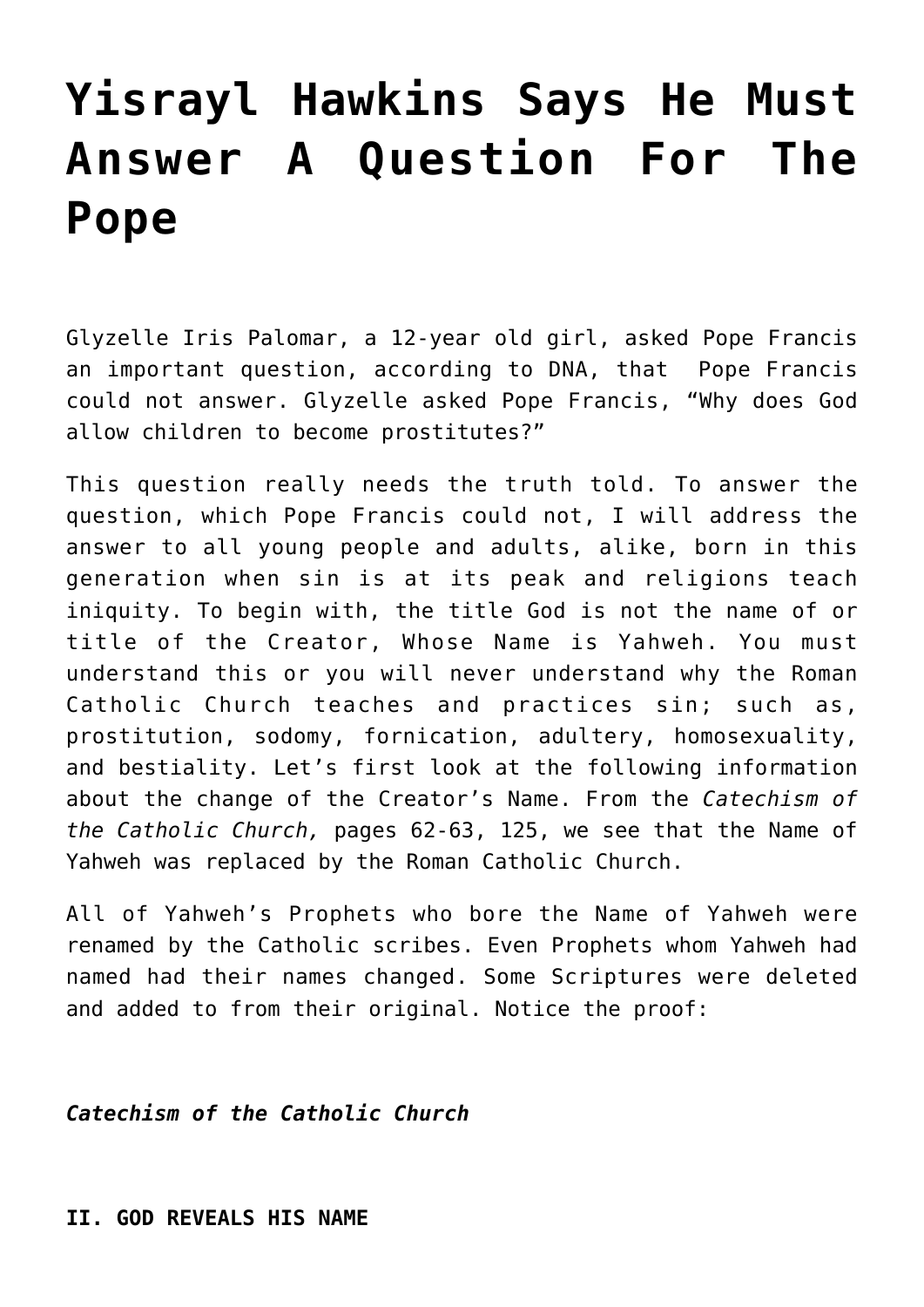**203** God revealed himself to his people Israel by making his name known to them. A name expresses a person's essence and identity and the meaning of this person's life. God has a name; he is not an anonymous force. To disclose one's name is to make oneself known to others; in a way it is to hand oneself over by becoming accessible, capable of being known more intimately and addressed personally.

**206** In revealing his mysterious name, YHWH ("I AM HE WHO IS", "I AM WHO AM" or "I AM WHO I AM"), God says who he is and by what name he is to be called.

**209** Out of respect for the holiness of God, the people of Israel do not pronounce his name. In the reading of Sacred Scripture, the revealed name (YHWH) is replaced by the divine title "LORD" (in Hebrew *Adonai*, in Greek *Kyrios*). It is under this title that the divinity of Jesus will be acclaimed: "Jesus is LORD."

#### **IV. LORD**

**446** In the Greek translation of the Old Testament, the ineffable Hebrew name YHWH, by which God revealed himself to Moses,<sup>59</sup> is rendered as *Kyrios*, "Lord". From then on, *"Lord"* becomes the more usual name by which to indicate the divinity of Israel's God. The New Testament uses this full sense of the title "Lord" both for the Father and – what is new – for Jesus, who is thereby recognized as God Himself.<sup>60</sup>

Please notice that they do admit that they took it upon themselves to remove the Name, used by the inspired Prophets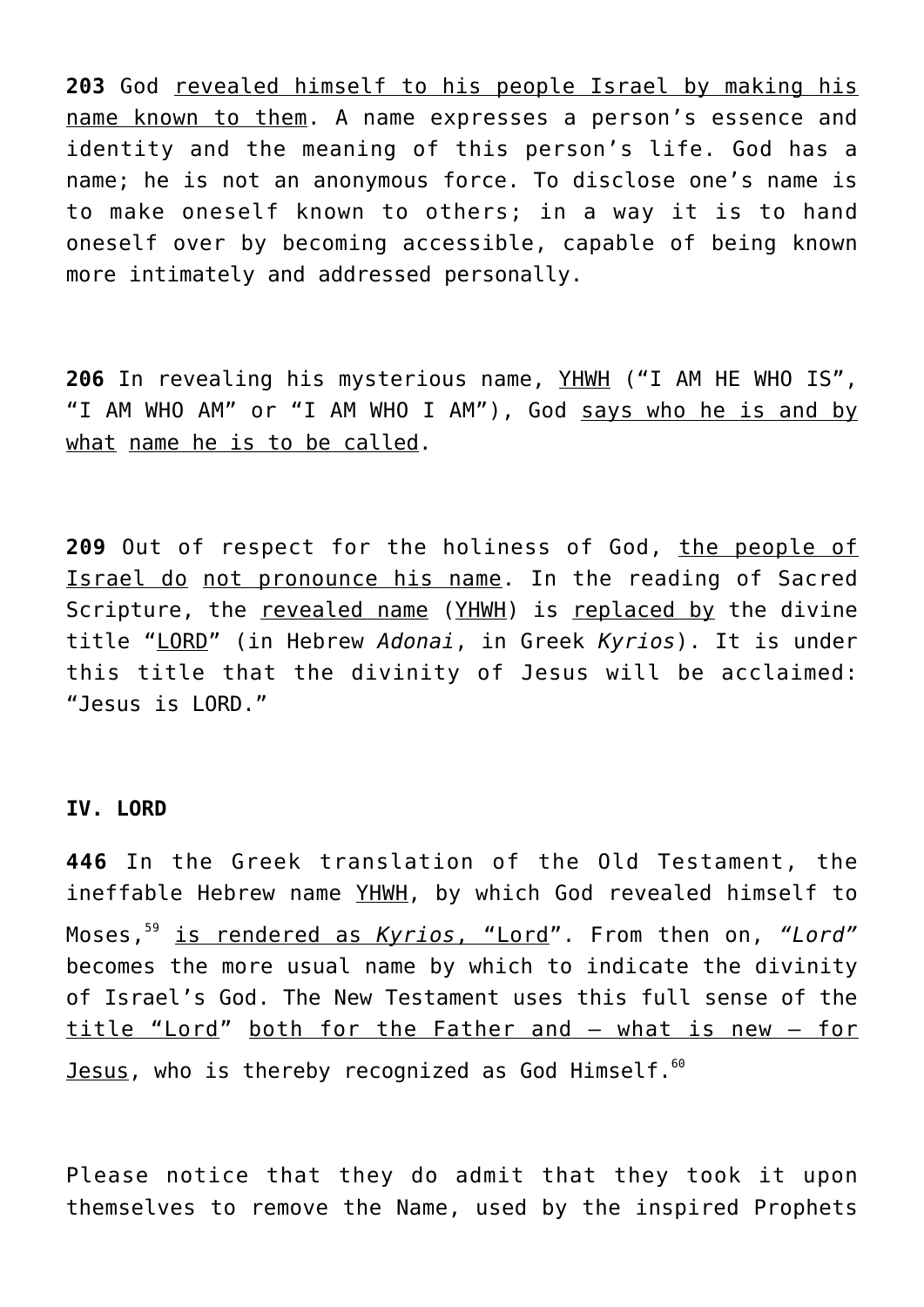of Yahweh, out of the Writings inspired by Yahweh before they would authorize them to be read by the "common people".

With that history, the question would actually be: "Why does Yahweh allow children to become prostitutes?" instead of "Why does God allow children to become prostitutes?" I think for a 12-year old child to ask such a question, she either rehearsed it, is aware of such occurring, or she knows something about the Bible and its teachings.

The Pope urged people to keep their children away from sin. But what is sin? Is the Pope and the Roman Catholic Church intending to repent of sin now, since he told them to keep the Commandments; or is the Pope urging the people to turn from sin while he and his church continue to practice sin? Sin is breaking Yahweh's Laws, originally written in the first five books of *The Book of Yahweh, The Holy Scriptures*, which name they changed. It is now called the revised version of the Bible instead of the name the inspired Prophets gave it.

## **Isayah 34:16—**

Search out The Book of Yahweh, and read. Not one of these will be neglected. For it is written: Yahweh is their Shepherd; they shall not want; for His Mouth has commanded it, and His Spirit has gathered them.

The Roman Catholic Church is heavily involved in sin, and they know it. Notice for yourself what sin is.

# **I Yahchanan (John) 3:4, 7-8, 10**

4 Whoever commits sin, transgresses also the Laws; for sin is the transgression of the Laws.

7 Little children, let no man deceive you; he who practices Righteousness is Righteous, just as He is Righteous.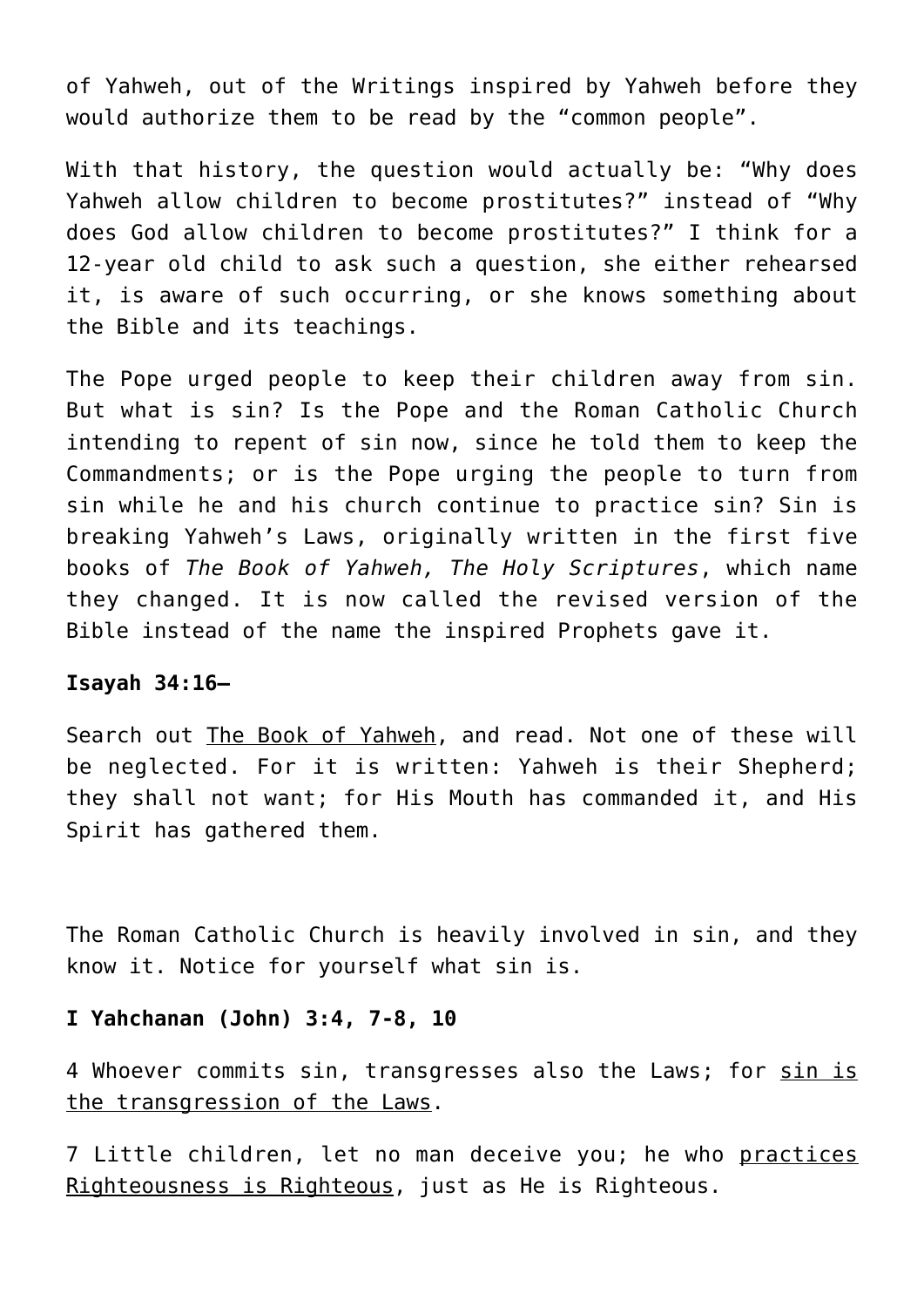8 He who commits sin is of the devil, for the devil has sinned from the beginning. For this purpose the Son of Yahweh was manifested; that He might destroy the works of the devil.

10 In this the Children of Yahweh and the children of the devil are manifest. Whoever does not practice Righteousness is not of Yahweh, and he does not love his neighbor!

**Verse 8** shows that he who practices breaking Yahweh's Laws belongs to Satan the devil. This is shown also by the Apostle Shaul (Paul) in:

#### **Romans 6:16**

Do you not know that to whom you yield yourselves as servants to obey, his servants you are whom you obey—whether of sin, *which leads* to death, or *of* obedience, *which leads* to Righteousness?

Notice that obedience to (Yahweh's Laws) leads to Righteousness. Obedience to the Laws of Righteousness is not the system the Roman Catholic Church follows. The Roman Catholic Church follows the way of Satan and the Gods. The Gods? The Gods are shown to us in the very beginning.

# **Genesis 3:1-5**

1Now the serpent was more subtle *and* crafty than any beast of the field which Yahweh had made. And she said to the woman; Has Yahweh indeed said: You shall not eat of every tree of the garden?

2 And the woman said to the serpent; We may eat the fruit of the trees of the garden;

3 But of the fruit of the tree which *is* in the midst of the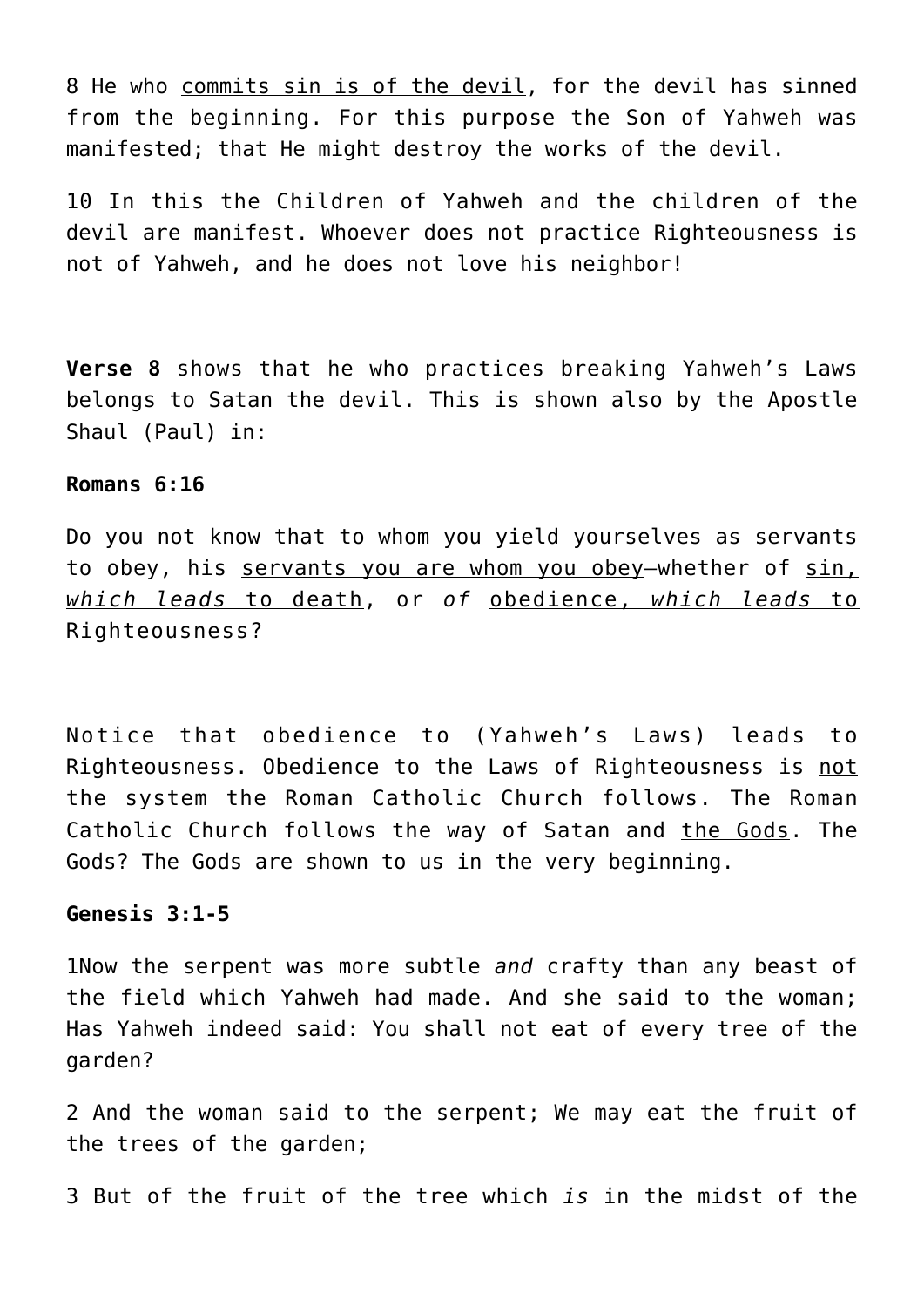garden, Yahweh has said: You shall not eat it, nor shall you touch it, or you will die.

4 And the serpent said to the woman; You will not surely die.

5 For He knows that in the day you eat of it, your eyes will be opened, and you will be as Gods (elohim), knowing Righteousness and evil.

Did you get that, be as Gods knowing evil? Please notice, Satan and the Gods are disobedient to Yahweh's Laws. They practice disobedience, which leads to death as **Romans 6:16** shows.

# **Genesis 2:9, 15-17**

9 And out of the ground Yahweh made every tree grow that is pleasant to the sight, and desirable for food. The Tree of Life *was* in the midst of the garden, and the tree of the knowledge of Righteousness and evil *was in the midst also.*

15 Then Yahweh took the man and put him in the garden of Eden to work and care for it.

16 And Yahweh commanded the man, saying: Of every tree of the garden you may freely eat;

17 But of the tree of the knowledge of Righteousness and evil you must not eat, for in the day that you eat of it you will surely die.

Notice, they were disobedient to Yahweh's Guidance; remember what disobedience brings:

## **Romans 6:16—**

Do you not know that to whom you yield yourselves as servants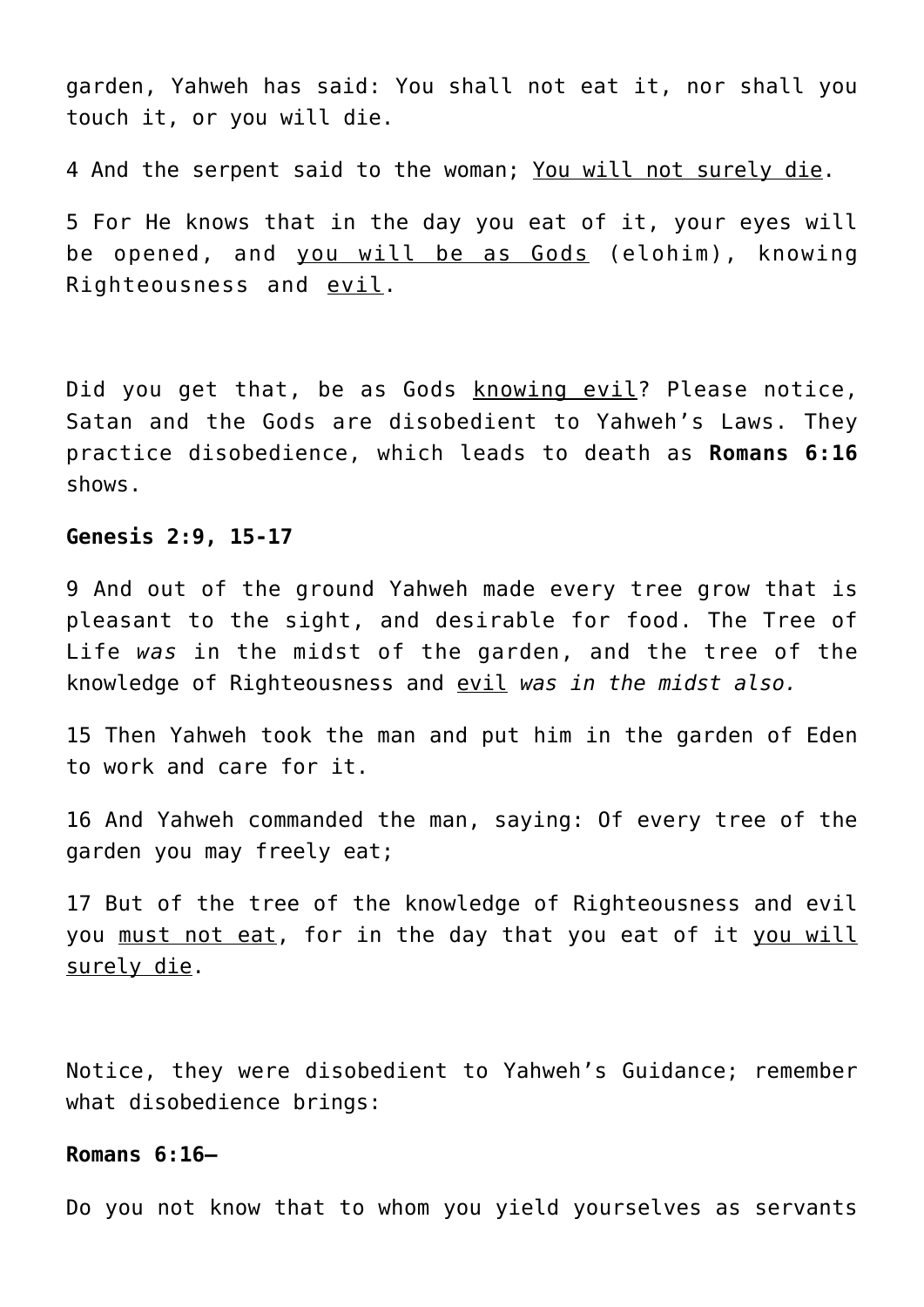to obey, his servants you are whom you obey—whether of sin, *which leads* to death, or *of* obedience, *which leads* to Righteousness?

Disobedience leads to sin and death. Remember what Yahweh told Adam in **Genesis 2:17**. If you practice sin, dying you will die. In **Genesis 3:5** we see that Satan convinced Eve to be evil like the Gods; therefore, being disobedient to Yahweh and His Righteousness. Read it again.

# **Genesis 3:5**

…you will be as Gods…

You will not be as Yahweh, you will not be following or seeking Yahweh's Righteousness, as the Savior Yahshua tells you to do.

#### **Mattithyah 6:33**

But seek you first the Kingdom of Yahweh and His Righteousness, and all these things will be added to you.

The way in which the religions are going today, including and especially the Roman Catholic Church, is the way of death. If the religious leaders would call for all to repent, instead of calling for all to retaliate or all go to war, the people would turn from evil. Those are Yahweh's Words to all you religious leaders whom Yahweh has not sent. See:

#### **Yeremyah 23:21-22—**

21 I have not sent these prophets, yet they ran; I have not spoken of them, yet they prophesied.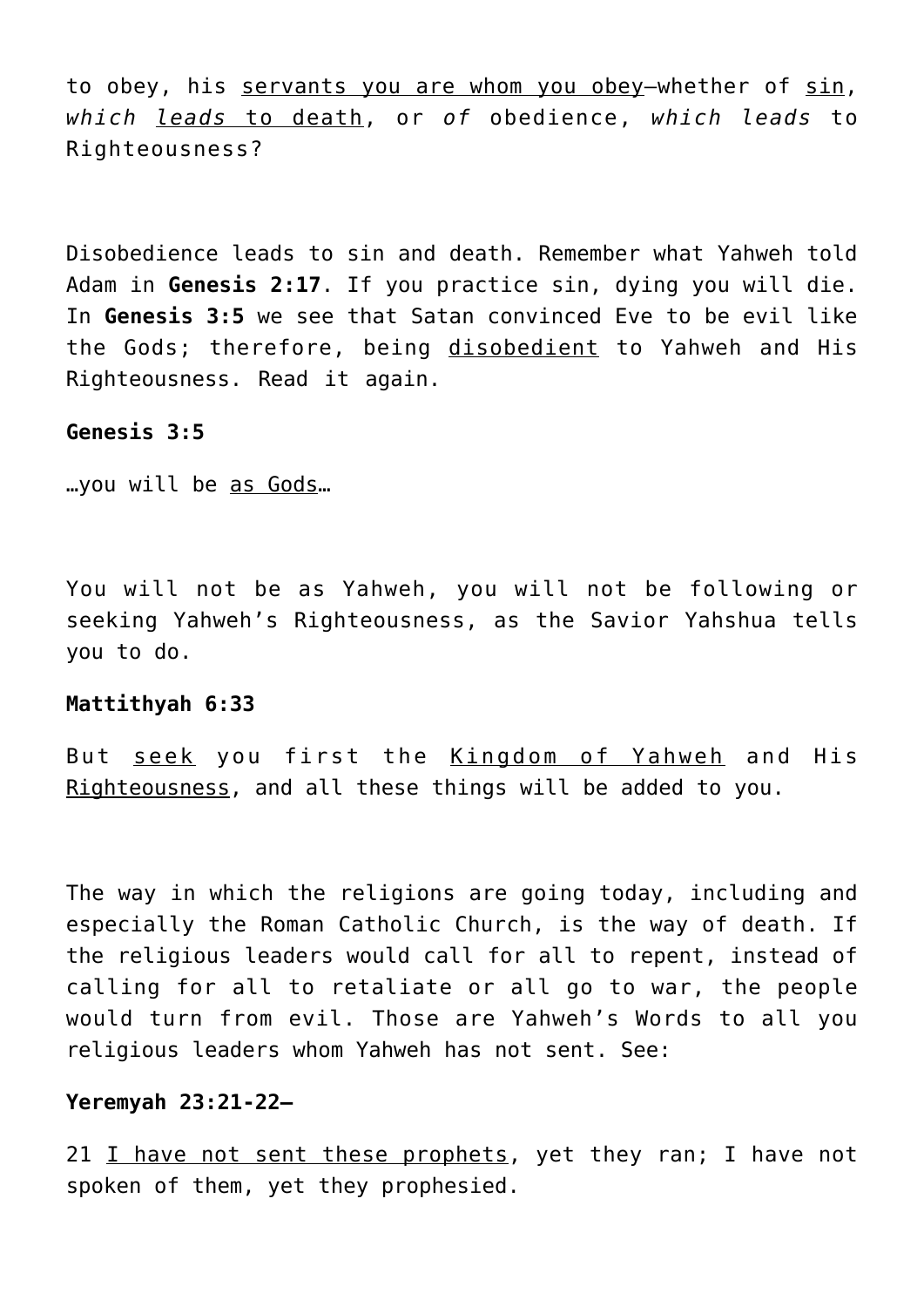22 But if they had stood in My Counsel, and had caused My People to hear My Words; *the Laws and the Prophets,* then they would have turned them from their evil way, and from the evil of their doings.

# **Acts 3:19**

Repent therefore, and be converted, that your sins may be blotted out; that times of refreshing may come from the Presence of Yahweh.

Did you notice that your sins are not blotted out unless you repent of past sins and convert to practicing Yahweh's Laws?

**Repent of sin?**

Notice the Words of Yahshua Messiah, Whose Name was also changed. The Roman Catholic Church, the Popes and their predecessors–the Pharisees, Sadducees, Essenes, and Herodians–admit they followed in the sin of breaking the Third Commandment.

# **Exodus 20:7**

You shall not take the Name of Yahweh your Heavenly Father to bring it to nothing, for Yahweh will not hold him guiltless who brings dishonor upon or profanes His Name.

The popes not only took away the Name of Yahshua and Yahweh, but also Yahweh's Appointments—weekly and annually. Notice:

# **Daniyl 7:25—**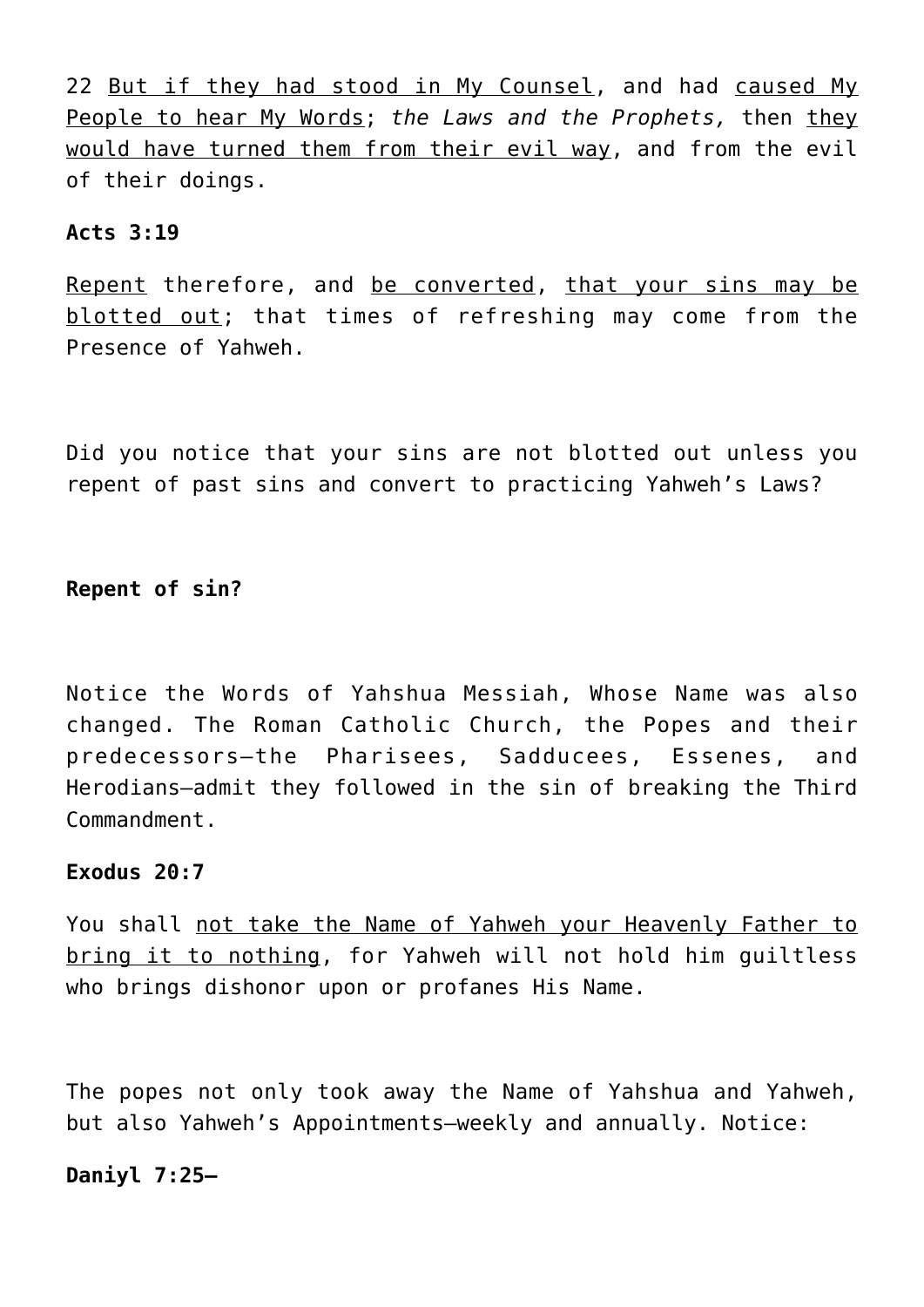And he will speak *great* words against Yahweh, and will wear out; *mentally attack to cause to fall away,* the Saints of Yahweh, and think to change times; *Yahweh's Feast Days,* and Laws; and they will be given into his hand until a time, and times, and the dividing of time.

They say these Laws were all done away with by the Savior, the Prophets and Apostles. In saying this, they are following their leader who is Satan.

## **Yahchanan 8:44—**

You are of your teacher *who is* Satan *the devil*, and whatever she who is your teacher desires, you will do. She was a murderer from the beginning, and remained not in the Truth, because there is no Truth in her. Therefore, *when* you speak your falsehoods, you speak her words, because she is a liar, and the teacher of *all* lies!

The Savior's Words in **Mattithyah 5:17** prove they lie.

#### **Mattithyah 5:17—**

Do not *even* think that I have come to destroy the Law or the Prophets; I have not come to destroy *them,* but to establish *them.*

The words of the Apostles prove them liars as well. Yaaqob, another, whose name was changed to James in the Bible authorized by the Popes, had the following to say.

#### **Yaaqob 1:21-25**

21 Therefore, put away all filthiness and the super-abundance of wickedness, and receive with meekness; *humility,* the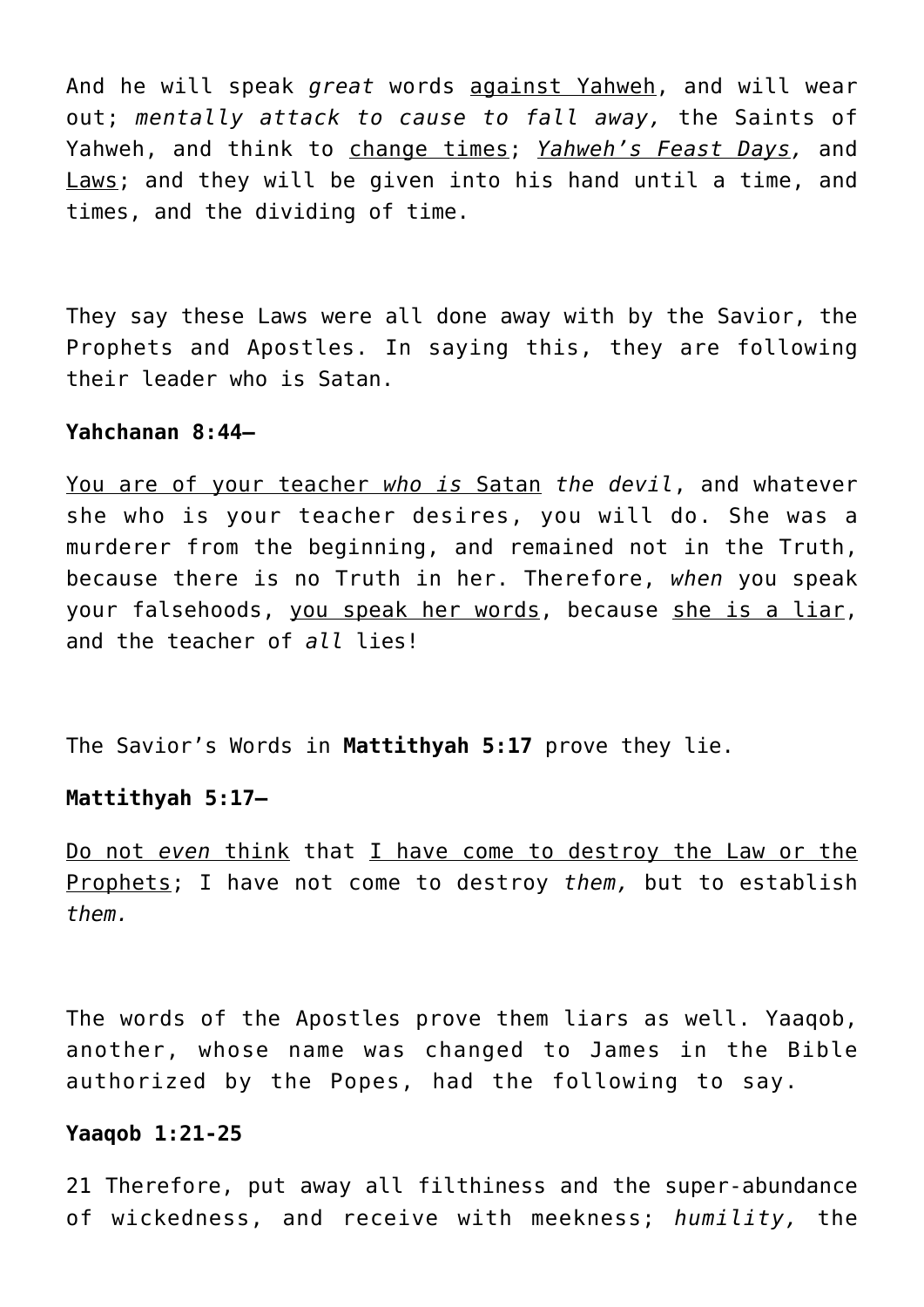written Laws, which are able to save your souls.

22 But be doers of the Laws, and not hearers only, deceiving your own selves.

23 For if anyone is a hearer of the Laws, and not a doer, he is like a man looking at his natural features in a mirror;

24 For he looks at himself, then goes away and immediately forgets what he looks like;

25 But he who looks into the perfect Laws of liberty, and perseveres; *continues persistently, in it,* he is not being a forgetful hearer, but a doer of the work; this man will be blessed in his performance of the Laws.

#### **Yaaqob 2:10-12**

10 For whoever keeps the whole Law, and yet offends in one *point,* he is guilty of all.

11 For He Who said: Do not commit adultery, also said: Do not murder. Now if you do not commit adultery, yet you do murder, you have become a transgressor of the Laws.

12 So speak, and so do, as those who are being judged by the Laws of liberty—

Compare:

## **I Yahchanan 3:4, 7-8, 10—**

4 Whoever commits sin, transgresses also the Laws; for sin is the transgression of the Laws.

7 Little children, let no man deceive you; he who practices Righteousness is Righteous, just as He is Righteous.

8 He who commits sin is of the devil, for the devil has sinned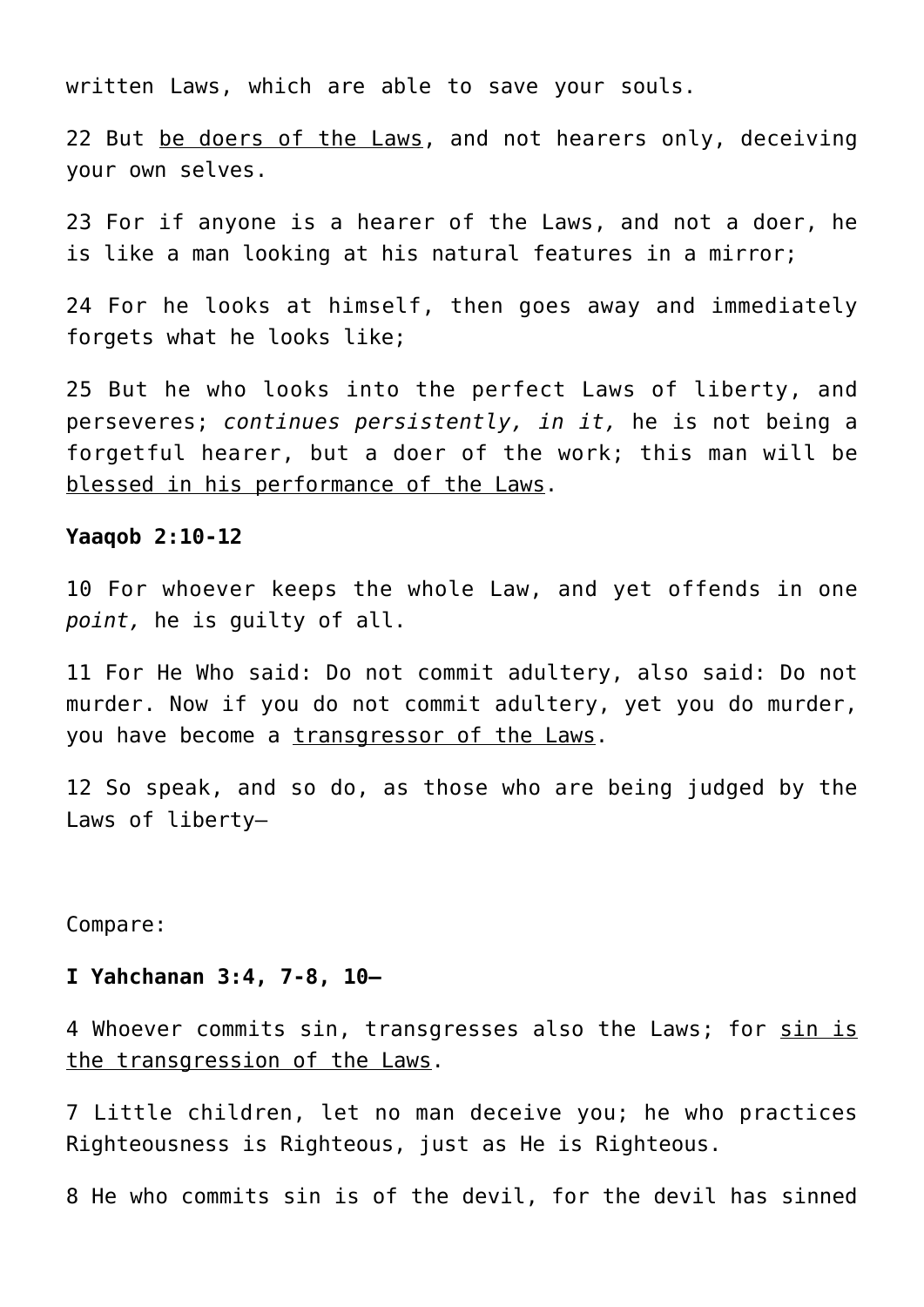from the beginning. For this purpose the Son of Yahweh was manifested; that He might destroy the works of the devil.

10 In this the Children of Yahweh and the children of the devil are manifest. Whoever does not practice Righteousness is not of Yahweh, and he does not love his neighbor!

The Elders of Israyl, who were the fathers of the Pharisees, Sadducees, Essenes, and Herodians, are those whom the Roman Catholic Church said they honor by their "authorized" removal of the Creator's Name, Yahweh, and replacing It with titles of the dead. The Name of the Savior, Yahshua, was also replaced with the names of two Gods, one of them being a sun God, whose 'birthday' is December 25th. All of Christianity celebrates this God's birthday as Christmas, today.

Christmas is practiced all over the world today as the birthday of the Savior, whose Name is Yahshua, meaning Yahweh will save His People from their sins. However, Christmas–December  $25<sup>th</sup>$ –is not the birthday of the True Savior. It is the birthday of the pagan Sun-God Baal-Lord. When Christmas is celebrated by you, you are practicing the worship of that pagan Sun-God Lord, not the Creator Yahweh.

Christmas is condemned as a heathen custom by Yahweh's Prophet Yeremyah, whose name was changed to Jeremiah, because his true name, **Yeremyah**, means *may Yahweh lift up*. Read his Inspired Words in the original Holy Scriptures, *The Book of Yahweh*.

#### **Isayah 34:16**

Search out The Book Of Yahweh, and read. Not one of these will be neglected. For it is written: Yahweh is their Shepherd; they shall not want; for His Mouth has commanded it, and His Spirit has gathered them.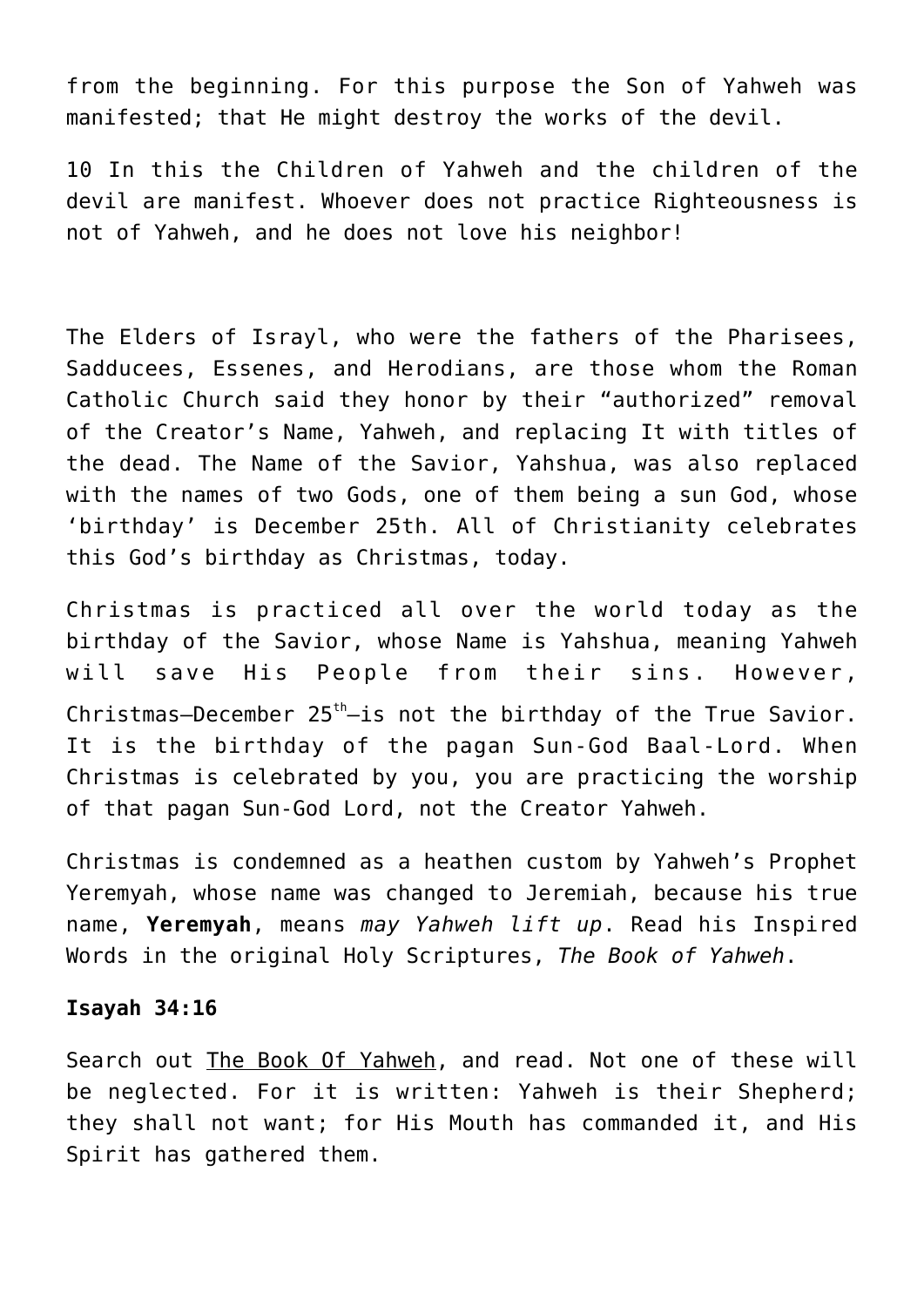Christmas is the birthday of the heathen sun God.

# **Yeremyah 10:1-5**

1 Hear the word which Yahweh speaks concerning you, O house of Israyl.

2 This is what Yahweh says: Do not learn the way; *religious practices,* of the heathen; *unbelievers;* and do not be deceived by the signs of heaven; though the heathen are deceived by them.

3 For the *religious* customs of the peoples *are* vain; *worthless!* For *one* cuts a tree out of the forest, the work of the hands of the workman, with the ax.

4 They decorate it with silver and with gold; they fasten it with nails and with hammers, so that it will not move; *topple over.*

5 They *are* upright, like a palm tree, but they cannot speak; they must be carried, because they cannot go *by themselves.* Do not give them reverence! They cannot do evil, nor *is it* in them to do Righteousness!

The *Encyclopedia Britannica,* Volume II (1943-1973), under Christmas, says:

''In the Roman world, the Saturnalia was a time of merrymaking and exchanging of gifts. December  $25<sup>th</sup>$  was also regarded as the birth date of the Iranian Mystery god, Mithra, the Sun of Righteousness.

In *A Book of Christmas*, by William Sansom, McGraw-Hill, 1968, we find the following information about Mithra/Mithraism: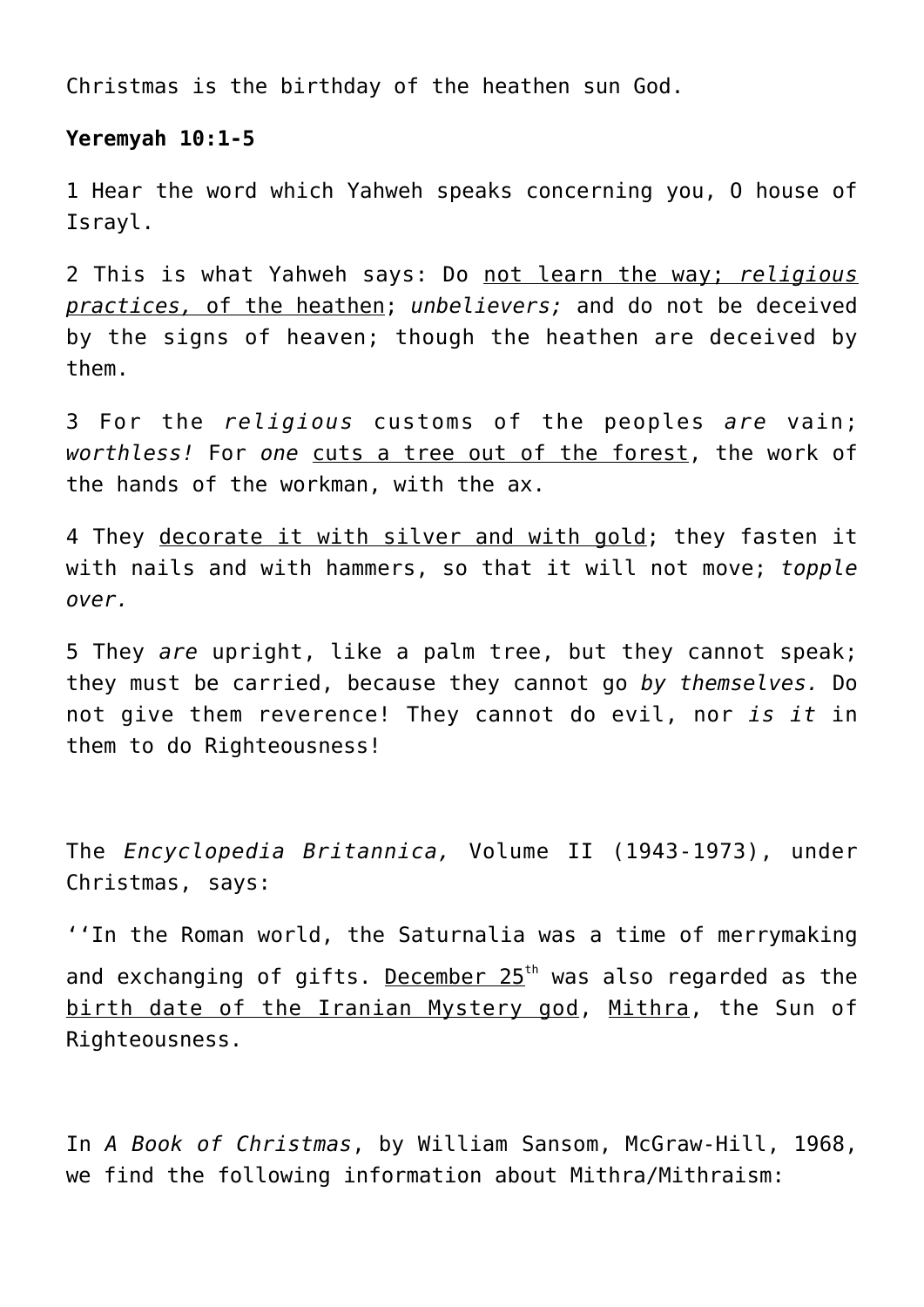It was not until the middle of the fourth century c.e. that the 'Birth' of the Messiah was officially celebrated at the time of year when the lighting of fires…the praising of the new sun…relaxation and feasting was set on the very same date as that of the birth of the sun god…Mithra!

MITHRAISM: The worship of Mithra shared many similarities with the newer Christian ceremonies. There was baptism, a sacramental meal, and observance of Sunday, and the god himself was born on December 25th.

In *Collier's Encyclopedia*, 1980, Volume 16, we find:

Mithraism, which was also a rival of Christianity in the early centuries, seems to have had many affinities with the mystery religions, especially in its graded series of seven stages of initiation. Mithra or Mithras was the name of an ancient deity among the Aryans. Originally he was the god of the social order, but in Persian religion he had warlike characteristics, being a manifestation of the power of the sun, fighting against darkness on behalf of Ahura Mazda. His emblem was sol invictus, the invincible sun, and his help was sought especially by those engaged in warfare.

The Prophet Isayah's name was changed for the same reason as Yeremyah's, because they hate Yahweh, Yahshua, and Yahweh's Righteousness, which includes the Ten Commandments. Why? Because Yahweh's Laws expose their sins. Remember, they are like the evil Gods shown in **Genesis 3:5.** They practice sinning like the evil Gods. Notice the Savior's Words.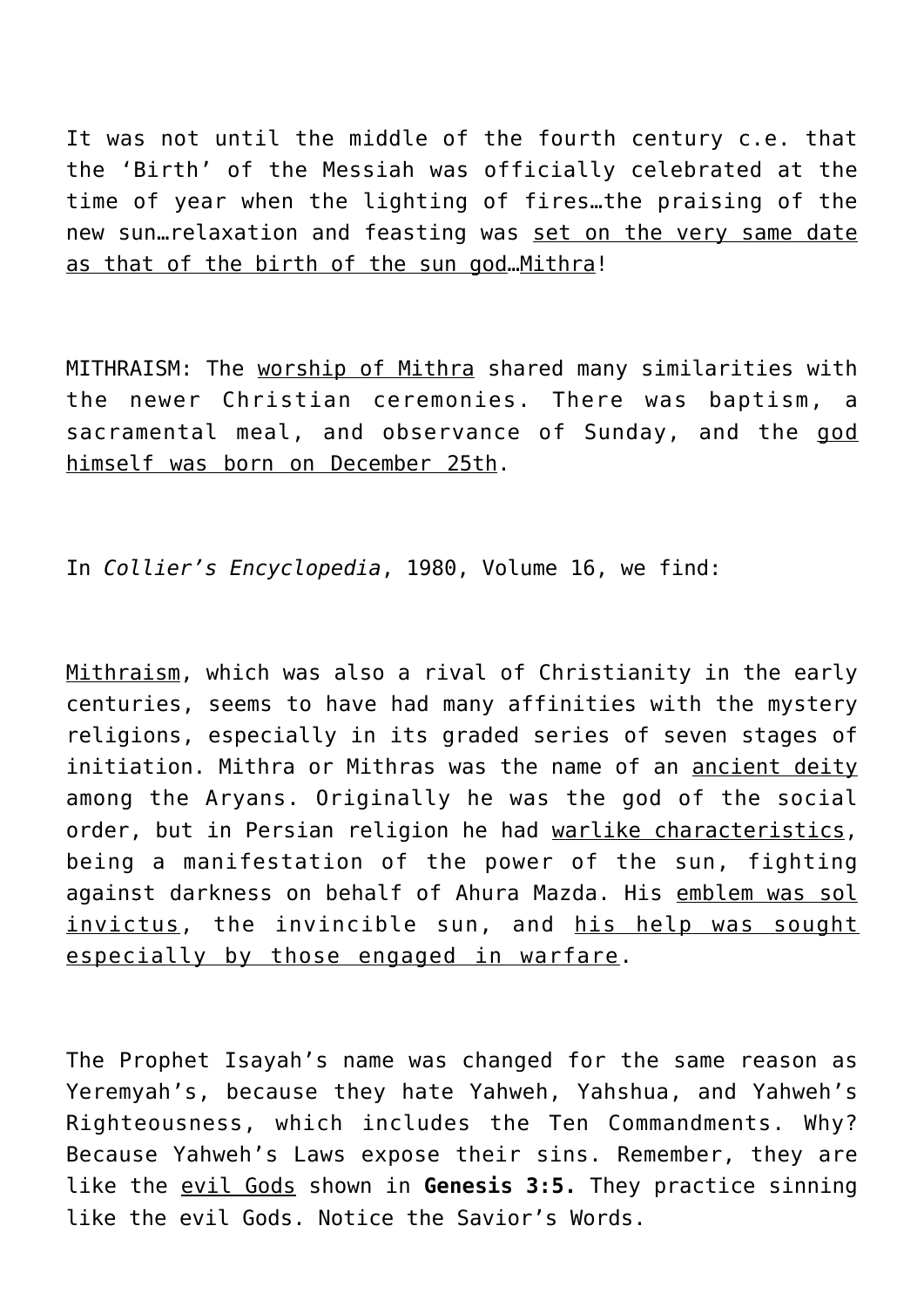## **Yahchanan 15:21-23**

21 But all these things they will do to you because of My Name—for they do not know Him Who sent Me.

22 If I had not come and spoken to them, they would not have *had their* sins *revealed; but* now they have no cloak, *covering for,* their sins.

23 He who hates Me, also hates My Father.

**Verse 22** shows the reason they hate Yahweh. It's the same reason Cain hated his brother Abel.

## **I Yahchanan 3:12**

Not as Cain, *who* was of that wicked one, and murdered his brother. And why did he murder his brother? Because his works were evil, and his brother's *were* Righteous.

No doubt Satan coaxed Cain. Cain belonged to Satan, as do all religions on earth in this generation except The House of Yahweh.

# **Micahyah 4:1-3**

1 But in the Last Days it will come to pass *that* the mountain; *promotion,* of The House of Yahweh will be established in the chief of the nations. It will be raised above all congregations; and all peoples will *eventually* flow to it.

2 And many people will go and say; Come, and let us go up to the mountain; *uplifting,* of Yahweh, and to the House of the Father of Yaaqob, and He will teach us of His Ways, and we will walk in His Paths. Because the Laws will depart from Zion, and the Word of Yahweh from Yerusalem.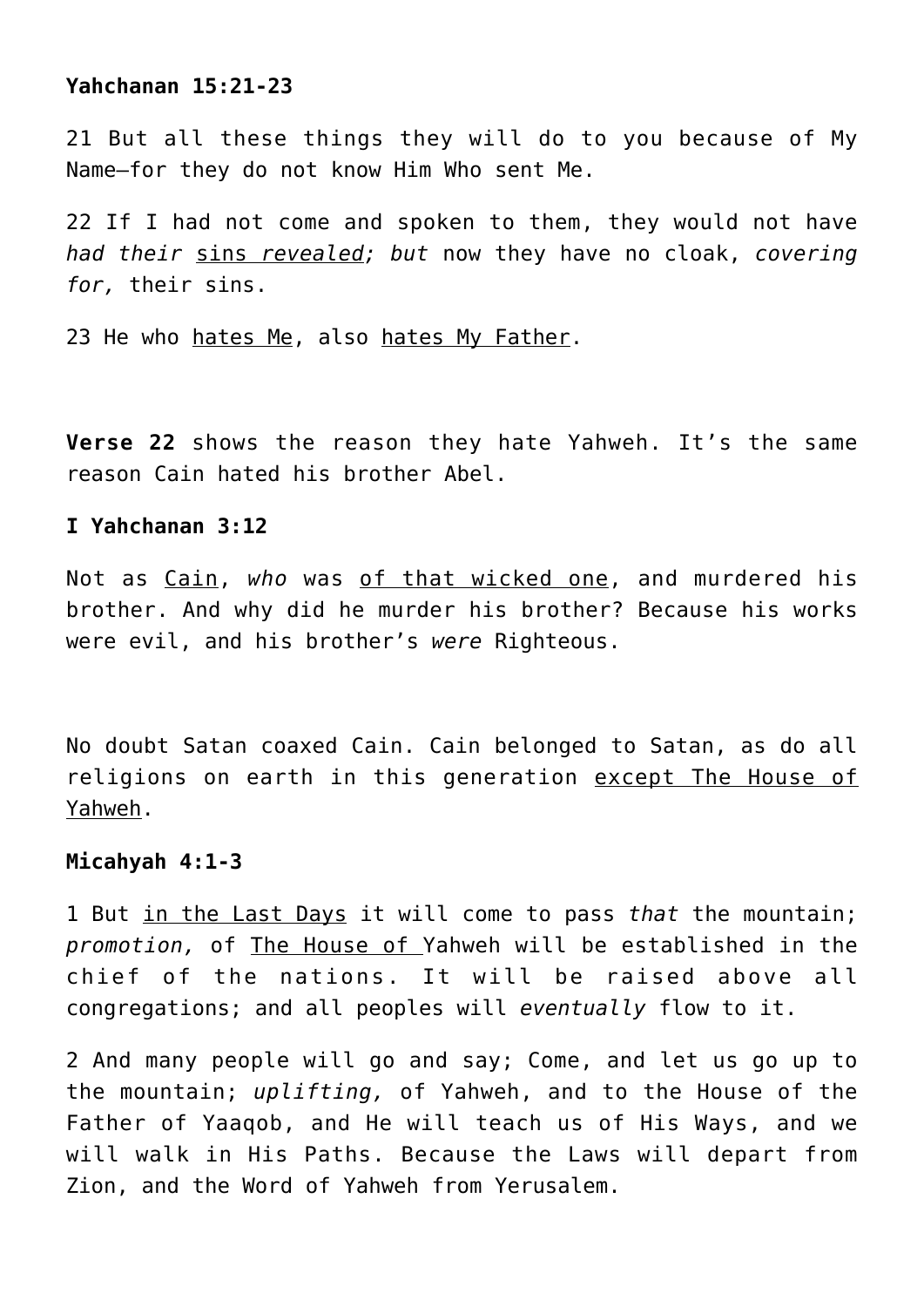3 And He will judge between many people, and rebuke strong nations afar off; and they will beat their swords into plowshares, and their spears into pruninghooks. Nation will not lift up sword against nation, nor will they learn war anymore.

Salvation depends on one believing. Remember the history of Cain and Abel; then remember the Savior's Words in:

#### **Luke 24:25**

Then He said to them: O fools, and slow of heart to believe all that the Prophets have spoken!

#### **Genesis 4:6-8**

6 So Yahweh said to Cain: Why are you angry? Why are you downcast?

7 If you do Righteousness, will you not be acceptable? And if you do not do Righteousness, sin *is* crouching at your door. The desire to sin is with you, but you must overcome it!

8 Now Cain talked with Abel his brother; and it came to pass, when they were spread abroad, that Cain rose against Abel his brother and killed him.

Now compare the Inspired Writings of Yahchanan, whose name was authorized to be changed to John by the Roman Catholic Church and her popes. Compare with:

## **Genesis 4:6-8**

6 So Yahweh said to Cain: Why are you angry? Why are you downcast?

7 If you do Righteousness, will you not be acceptable? And if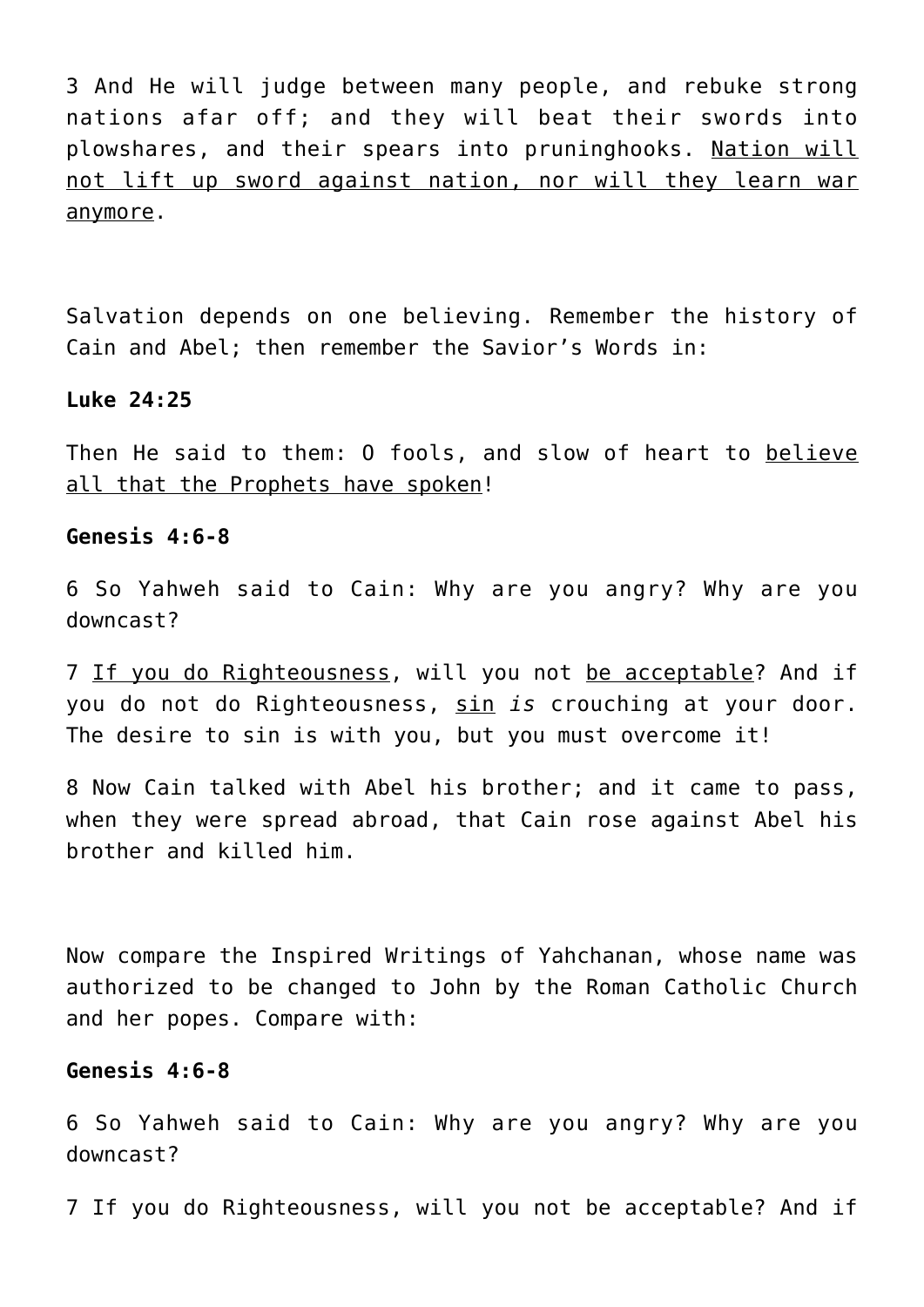you do not do Righteousness, sin *is* crouching at your door. The desire to sin is with you, but you must overcome it!

8 Now Cain talked with Abel his brother; and it came to pass, when they were spread abroad, that Cain rose against Abel his brother and killed him.

**Verse 7** shows that if you do Righteousness, you will be acceptable. However, if you do not practice Yahweh's Righteousness, you practice sinning. What is sin?

#### **I Yahchanan 3:4**

Whoever commits sin, transgresses also the Laws; for sin is the transgression of the Laws.

Breaking Yahweh's Laws is sin. Now notice:

#### **Genesis 4:7**

…if you do not do Righteousness, sin is crouching at your door…

This clearly shows that if we do not practice Righteousness (the Laws of Yahweh), we sin. There can be no misunderstanding this. Also notice:

#### **Genesis 4:7**

...the desire to sin is with you, but you must overcome it.

Notice, there are no ifs, ands or buts, you must, if you desire Eternal Life, you must overcome sin. How?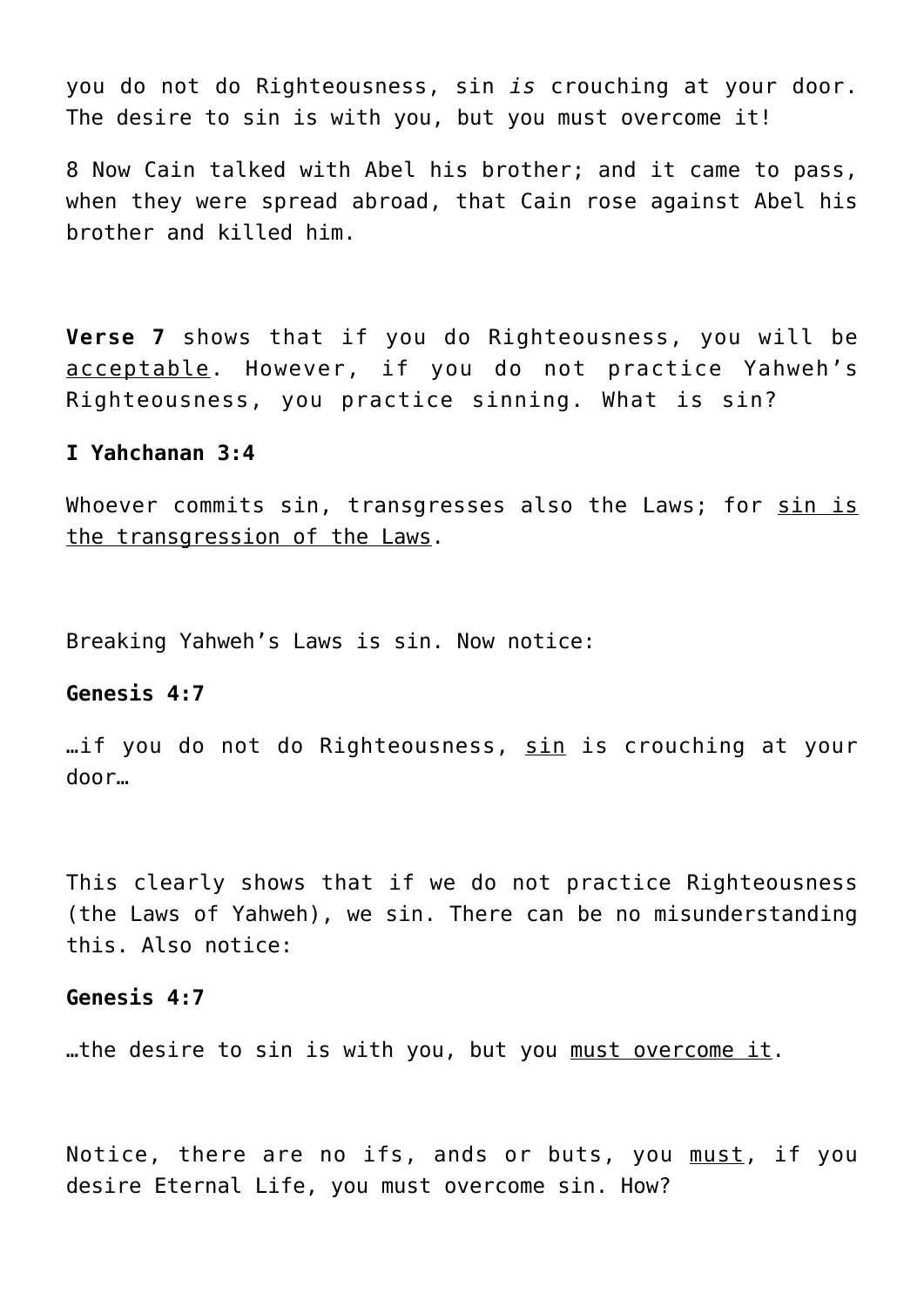#### **Acts 3:19**

Repent therefore, and be converted, that your sins may be blotted out; that times of refreshing may come from the Presence of Yahweh.

There is no other way to overcome sin. You must do what you just read. Repent of your sins and start practicing Yahweh's Laws of Righteousness and you will become acceptable for Yahweh's Kingdom and Eternal Life. Notice the Savior's Words.

#### **Revelation 22:12-14**

12 And behold, I come quickly, and My Reward *is* with Me, to give every man according as his work will be.

13 I am the First and the Last, the Beginning and the End.

14 Blessed *are* those who keep His Laws, that they may have right to the Tree of Life, and may enter in through the gates into the City.

Satan and her preachers set aside Yahweh's Laws and make up their own laws and traditions; but they do not have the power to give Life. They cannot do it. They can't even answer your prayers or questions.

#### **Isayah 59:1-3**

1 Behold, Yahweh's Hand is not shortened, that it cannot save; nor His Ear heavy, that it cannot hear.

2 But your *own* iniquities have separated you from your Father; and your *own* sins have *caused Him* to hide *His* face from you, so He will not listen.

3 For your hands are defiled with blood, and your fingers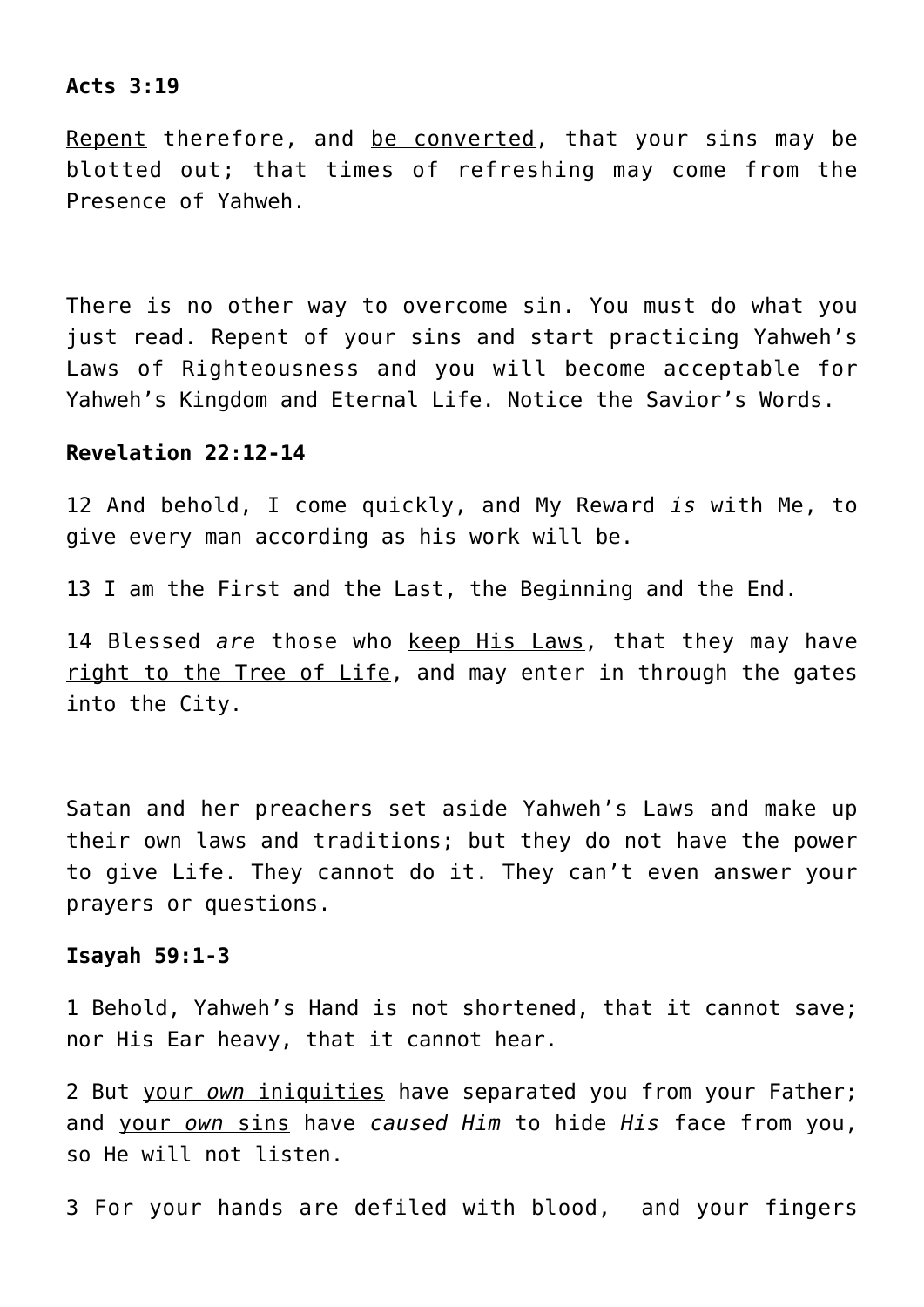with iniquity; *sin.* Your lips have spoken lies, your tongue has muttered perverseness.

Pope Francis surely knows he is shut off from Yahweh. He prayed to the Gods for peace in Israyl at the rock wall. He then invited leaders of Israyl to the city that sits on seven hills to pray for peace. Have his prayers been answered? Since that prayer was made, wars have intensified and soon you will see nuclear.

We see the seven hills in:

#### **Revelation 17:1-9, 15, 18**

1 And there came one of the seven malakim who had the seven bowls, and talked with me, saying to me: Come, I will show you the sentence of the great whore that sits upon many waters,

2 With whom the kings of the earth have committed fornication; *practiced idolatry: God worship (the worship of elohim),* and the inhabitants of the earth have been made drunk with the wine of her fornication.

3 So he carried me away in the Spirit into the *midst of* God worshipers (worshipers of elohim); and I saw a woman sitting on a scarlet colored beast, full of names of blasphemy, having seven heads and ten horns.

4 And the woman was arrayed in purple and scarlet color, and decked with gold, and precious stones, and pearls, having a golden cup in her hand full of abominations and filthiness of her fornication.

5 And upon her head *was* a name written: Mystery Babylon the great, the mother of the harlots and of the abominations of the earth.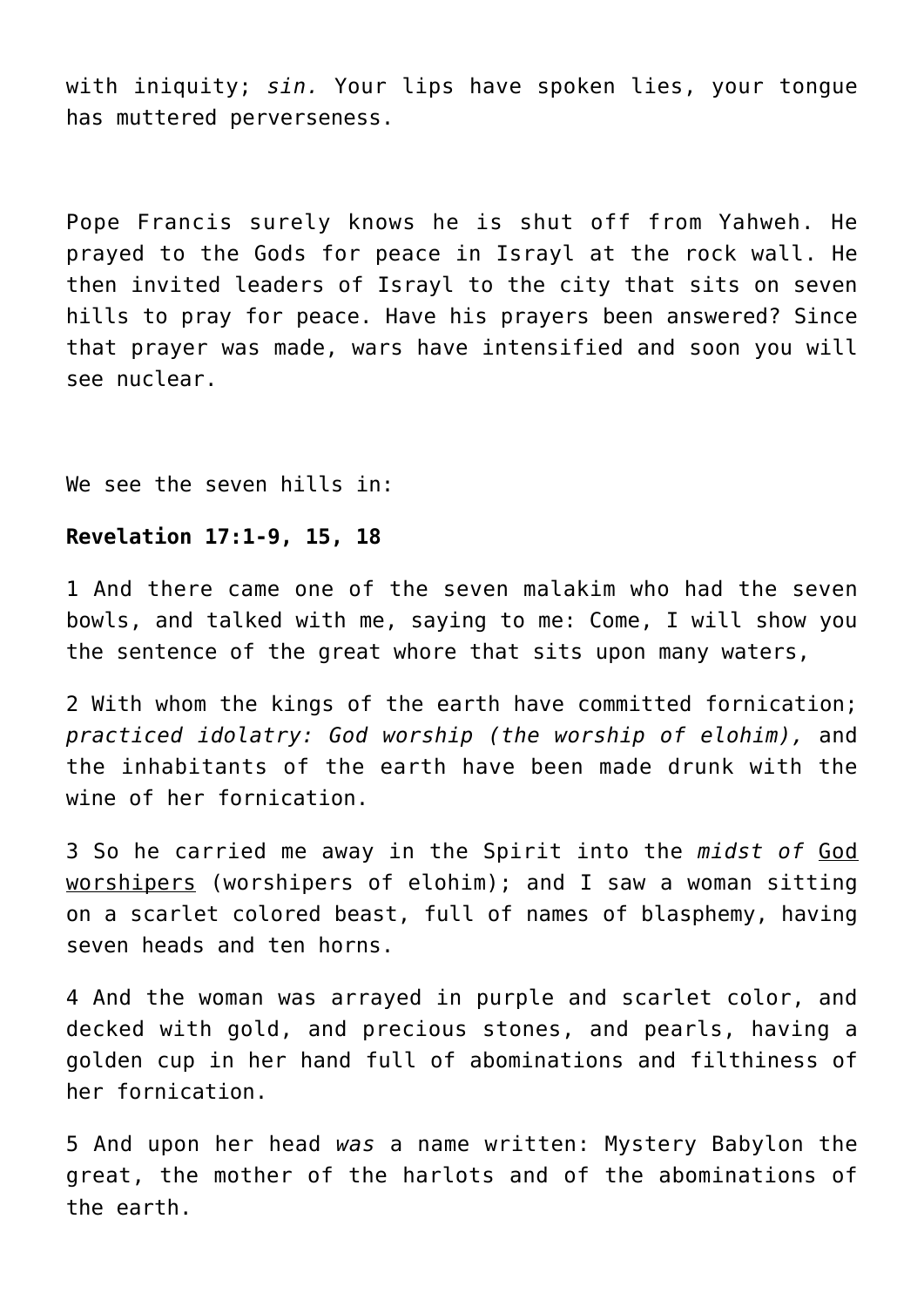6 And I saw the woman drunk with the blood of the Saints, and with the blood of the martyrs of Yahshua. And when I saw her, I wondered with great astonishment.

7 And the malak said to me: Why are you astonished? I will tell you the mystery of the woman, and of the beast that carries her, which has the seven heads and ten horns.

8 The beast that you saw was, and is not, and will ascend out of the bottomless pit, and go into perdition. And those who dwell on the earth will wonder—whose names were not written in The Book of Life from the foundation of the world—when they see the beast that was, and is not, and yet is.

9 And here is the mind which has wisdom: The seven heads are seven mountains on which the woman sits.

15 And he said to me: The waters which you saw, where the whore sits, are peoples, and multitudes, and nations, and languages.

18 And the woman whom you saw, is that great city which reigns over the kings of the earth.

The *Basic Everyday Encyclopedia,* page 451, gives us the following information concerning these seven mountains (hills).

Rome…Traditionally founded 753 BC…built on 7 hills…

*The Last Two Million Years*, by The Reader's Digest Association, Inc., 1981, page 110, confirms the fact that Rome is situated on seven hills, but notice what else this source says about this city.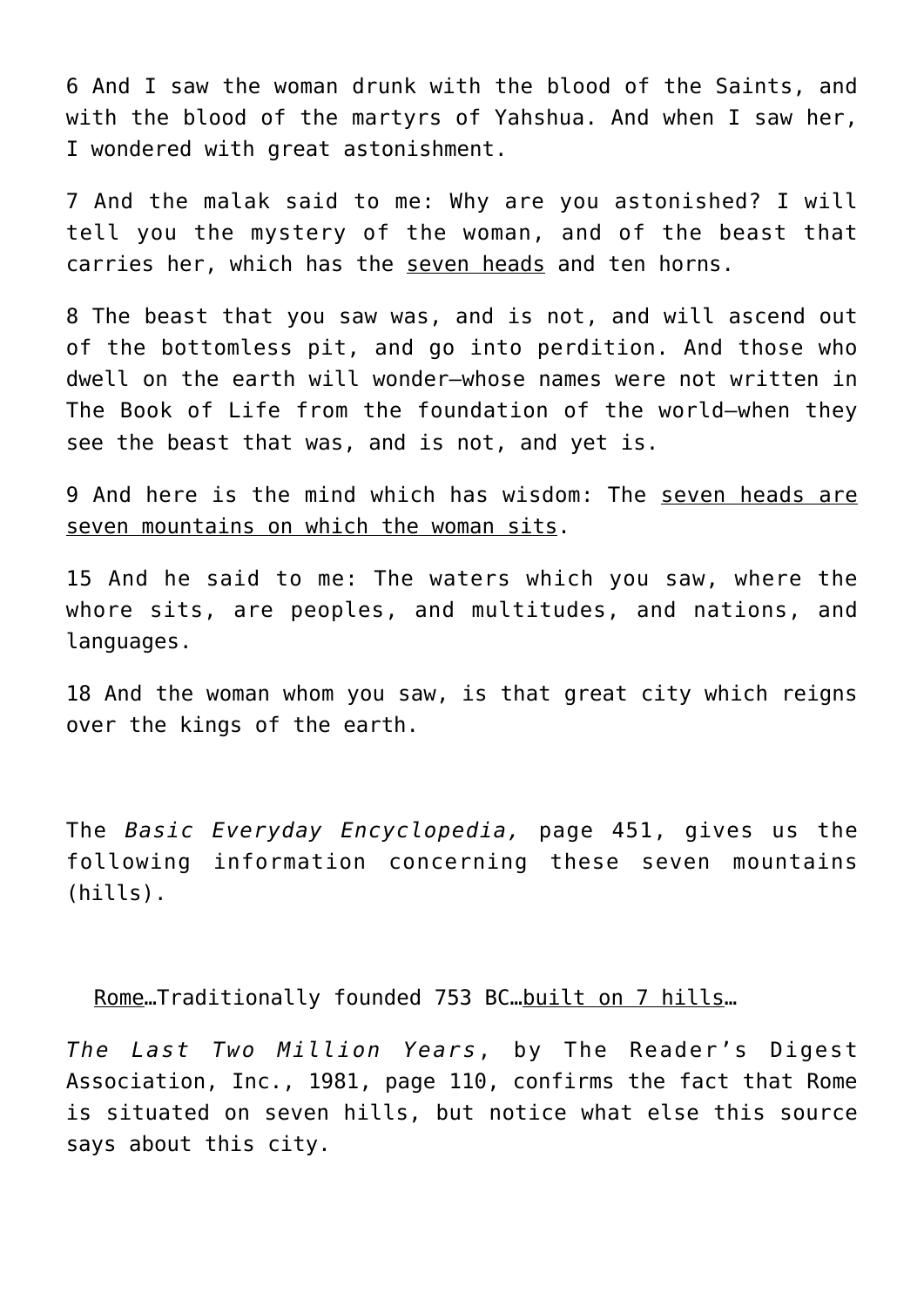Rome was founded on seven small hills by the banks of the River Tiber. But another 800 years were to pass before it became the centre of the largest empire the world had known, embracing at its peak, 100 million people.

# **Prophecies**

# **Revelation 13:1-2, 4-8—**

1 And I stood upon the sand of the sea, and saw a beast rise up out of the sea, having seven heads and ten horns, and upon his horns ten crowns, and upon his heads the names of blasphemy.

2 And the beast which I saw was similar to a leopard, and his feet were as *the feet* of a bear, and his mouth as the mouth of a lion; and the dragon gave him his power, and his throne, and great authority.

4 And they worshiped the dragon which gave power to the beast; and they worshiped the beast, saying: Who *is* like the beast? Who is able to make war with him?

5 And there was given unto him a mouth speaking great things, and blasphemies; and power was given unto him to make war for forty-two moons; *months.*

6 And he opened his mouth in blasphemy against Yahweh, to blaspheme His Name, and His House, and those who dwell in heaven.

7 And it was given unto him to make war with the Saints, and to overcome them. And authority was given him over all tribes, and peoples and languages, and nations.

8 And all who dwell upon the earth will worship him—whose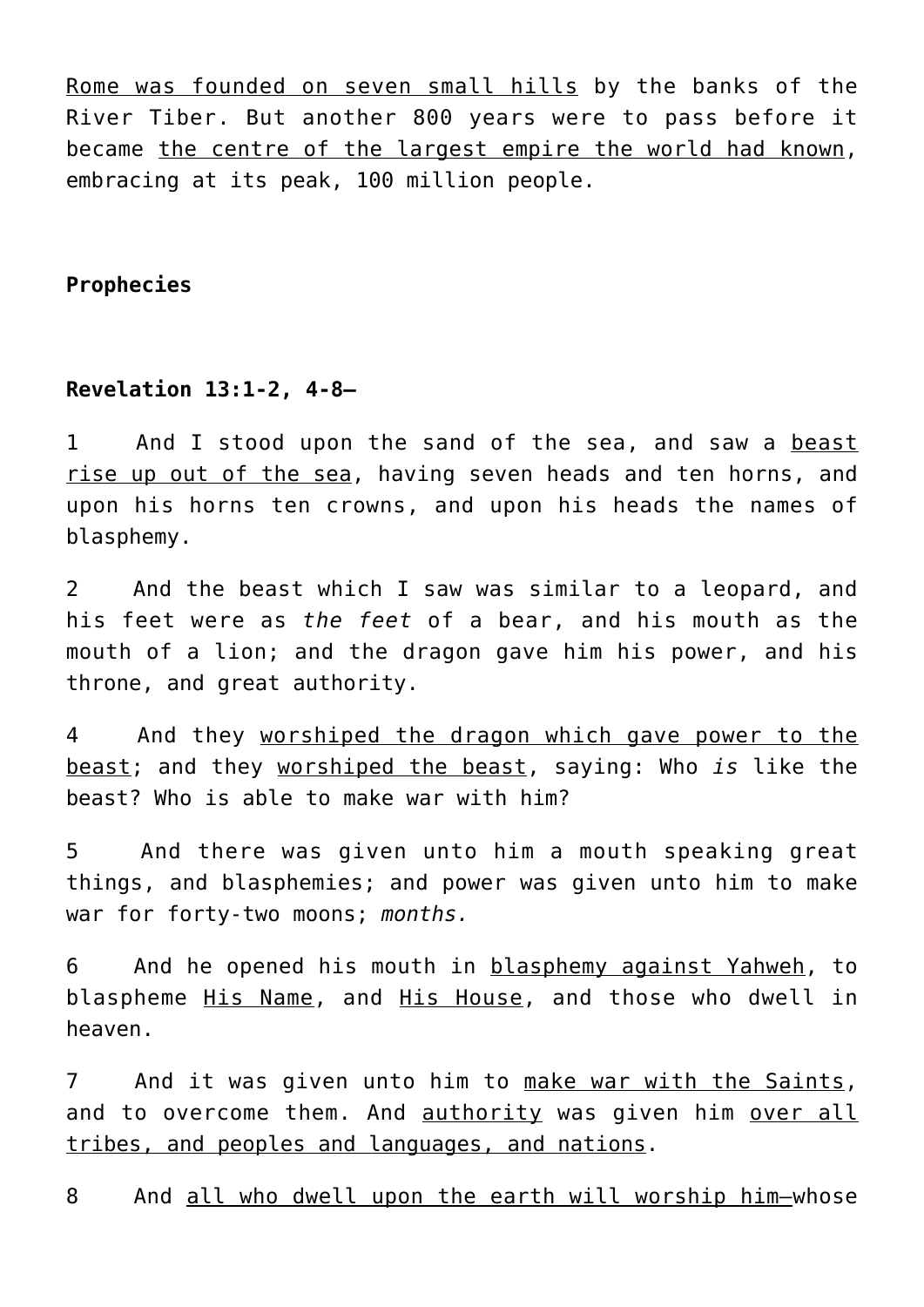names have not been written from the foundation of the world, in The Book of Life of the Lamb Who was slain.

All who dwell upon the earth will worship (him) the beastly system. This is the same system that insists on practicing and teaching sin, even forcing wars among the nations, continual wars as was the way of Cain.

## **Yahdah 1:11—**

Woe to them! For they have gone in the way of Cain, have run greedily in the error of Balaam for reward, and have perished in the rebellion of Korah!

*Compton's Pictured Encyclopedia*, 1948, Volume 12, page 144, tells us about the city of seven hills.

…the "City of Seven Hills." …the Capitoline, Palatine, Aventine, Quirinal, Viminal, Esquiline, and Caelian hills. …the seat of the papacy, the head of the great Roman Catholic Church.

**Revelation 17:**3 shows God worshippers. Remember:

# **Genesis 3:5**

For He knows that in the day you eat of it, your eyes will be opened, and you will be as Gods (elohim), knowing Righteousness and evil.

Did you notice evil like the Gods? God worshippers.

#### **Romans 6:16**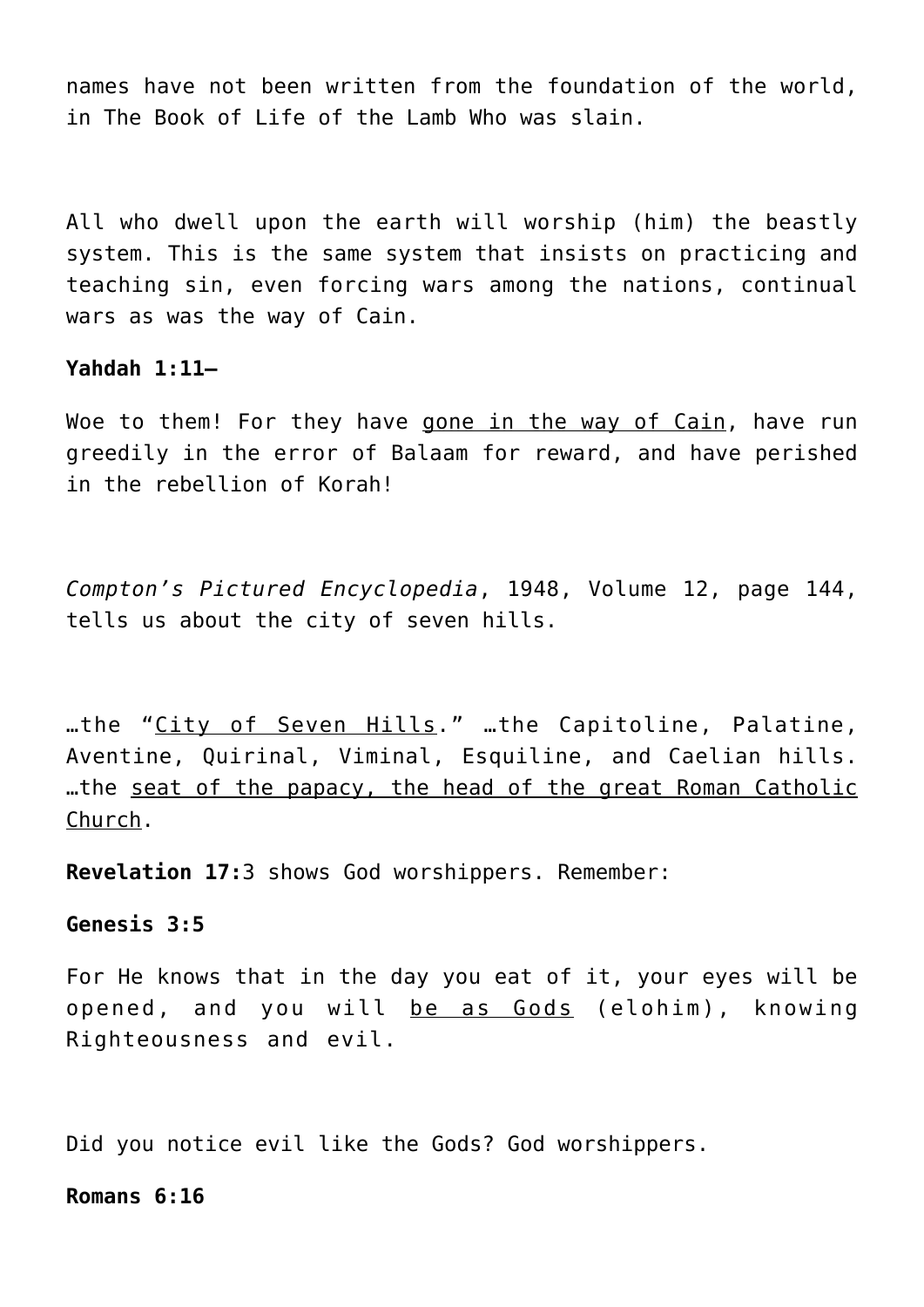Do you not know that to whom you yield yourselves as servants to obey, his servants you are whom you obey—whether of sin, *which leads* to death, or *of* obedience, *which leads* to Righteousness?

This is a very important city to the Gods the world is serving. If the Gods had power, would they not have answered the prayers of Pope Francis, Shimon Peres, and Mahmoud Abbas?



**'The Lord seemed to sleep' at times: Pope Benedict XVI acknowledges tough tenure as pontiff on personal level on last address as leader of Catholic Church**

Pope Benedict made a stunningly personal proclamation of faith at the conclusion of his tempestuous tenure, admitting there were times when he felt God had left him.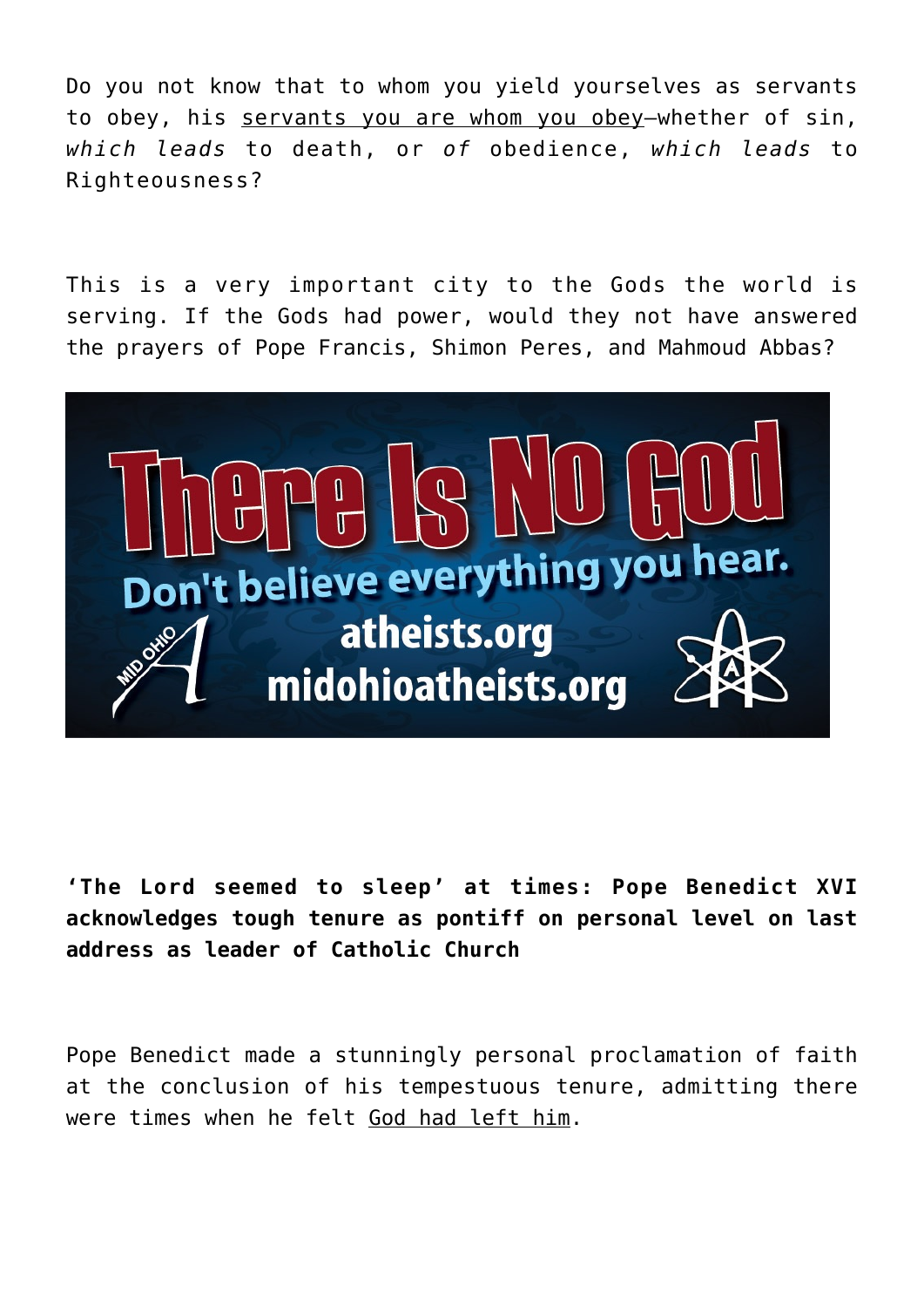"The Lord seemed to sleep" at points during his eight-year tenure, Benedict told more than 100,000 people packing St. Peter's Square for his final public address as pontiff Wednesday.

NYDailyNews.com

Yahweh is the Creator of heaven and earth. He created mankind for the purpose of guarding and keeping Yahweh's Perfect Laws that lead to Peace, Joy, and Abundant Living.

# **Genesis 1:26**

Then Yahweh said: I will make man in My Image, according to My Likeness; they will have Authority over the fish of the sea, over the birds of the air, over the cattle, and over all the earth and over every creeping thing that creeps upon the earth.

Those who will choose Righteousness, seek Righteousness, and practice Righteousness will become Sons and Daughters of Yahweh. They will forever guide the universe in Yahweh's Righteousness.

## **Psalm 8:1-6**

1 How excellent is Your Great Name in all the earth, Yahweh our Father! You have Your Glory firmly set above the starry frame; *the heavens.*

2 From the mouths of babes and sucklings strength by You is ordained, so You would still the enemy; the avenger would be crushed!

3 When we consider Your heavens, the work Your Fingers framed, the work of the moon and of the stars, which were by You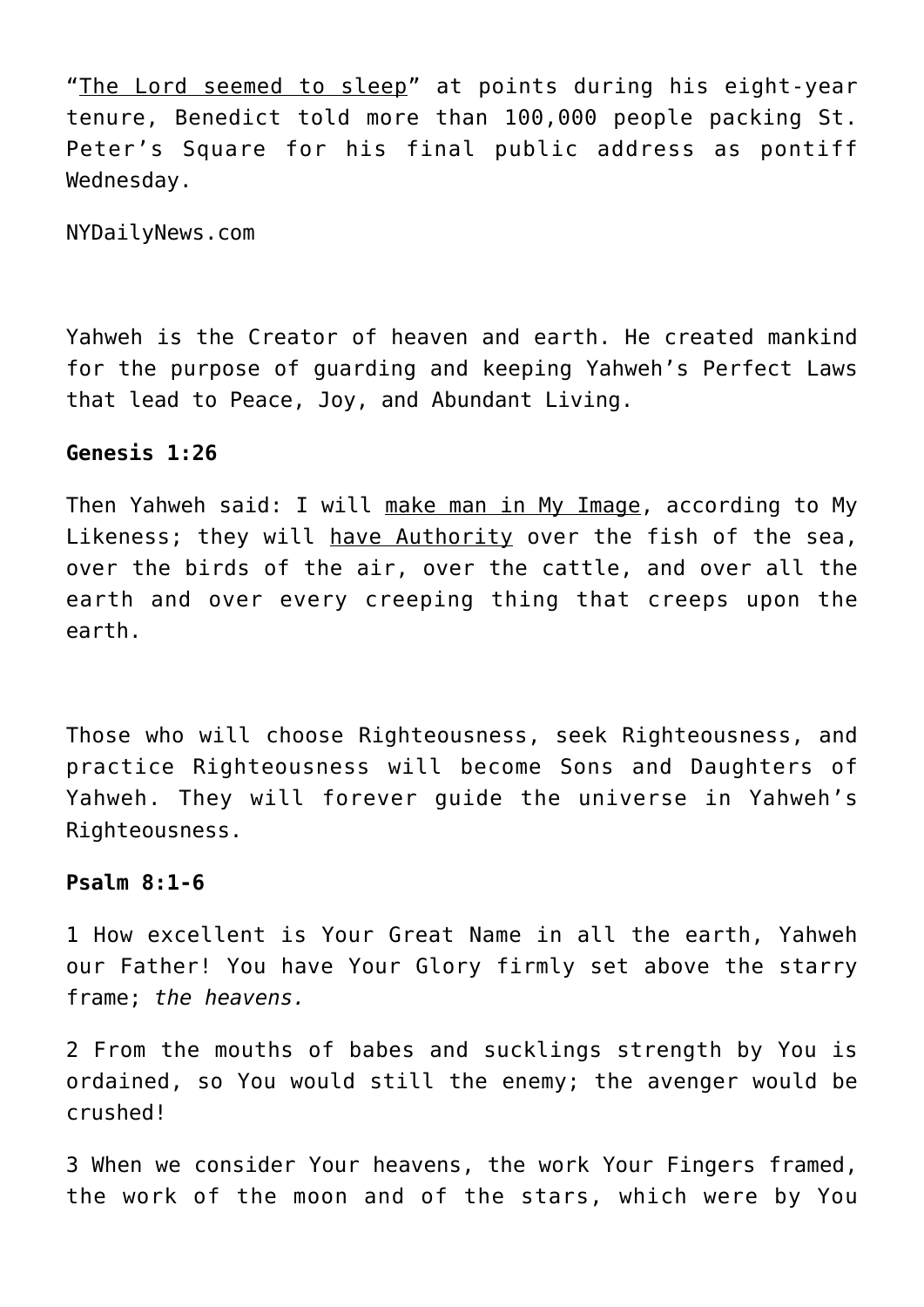ordained;

4 What is man that You are mindful of him? And the son of man, that You visit him?

5 For You have made him a little lower than the malakim, but You will crown him with glory and honor.

6 You made man to be the ruler over the works of Your Hands; You will put all things under his feet:

# **II Corinthians 6:14, 16-18**

14 Do not be unequally yoked together with unbelievers. For what fellowship has Righteousness with unrighteousness? And what fellowship does light have with darkness?

16 And what agreement does The House of Yahweh have with Gods (elohim)? For we are the House of the Living Father. As Yahweh has said: I will dwell in them and walk among them. I will be their Father, and they will be My people.

17 Therefore: Come out from among them and be separate, says Yahweh. Do not touch the unclean *thing,* and I will receive you.

18 I will be a Father to you, and you will be My sons and daughters, says Yahweh Almighty.

When the Inspired Writings address the unbelievers, they are referring to those who do not believe the Inspired Writings of Yahweh's Prophets. They are those who will not do the Righteous Laws of Yahweh. They are the ones who will suffer the second death.

## **Mattithyah 7:21-23—**

21 Not everyone who says to Me; Teacher! Teacher! will enter into the Kingdom of Yahweh, but *only* he who does the will of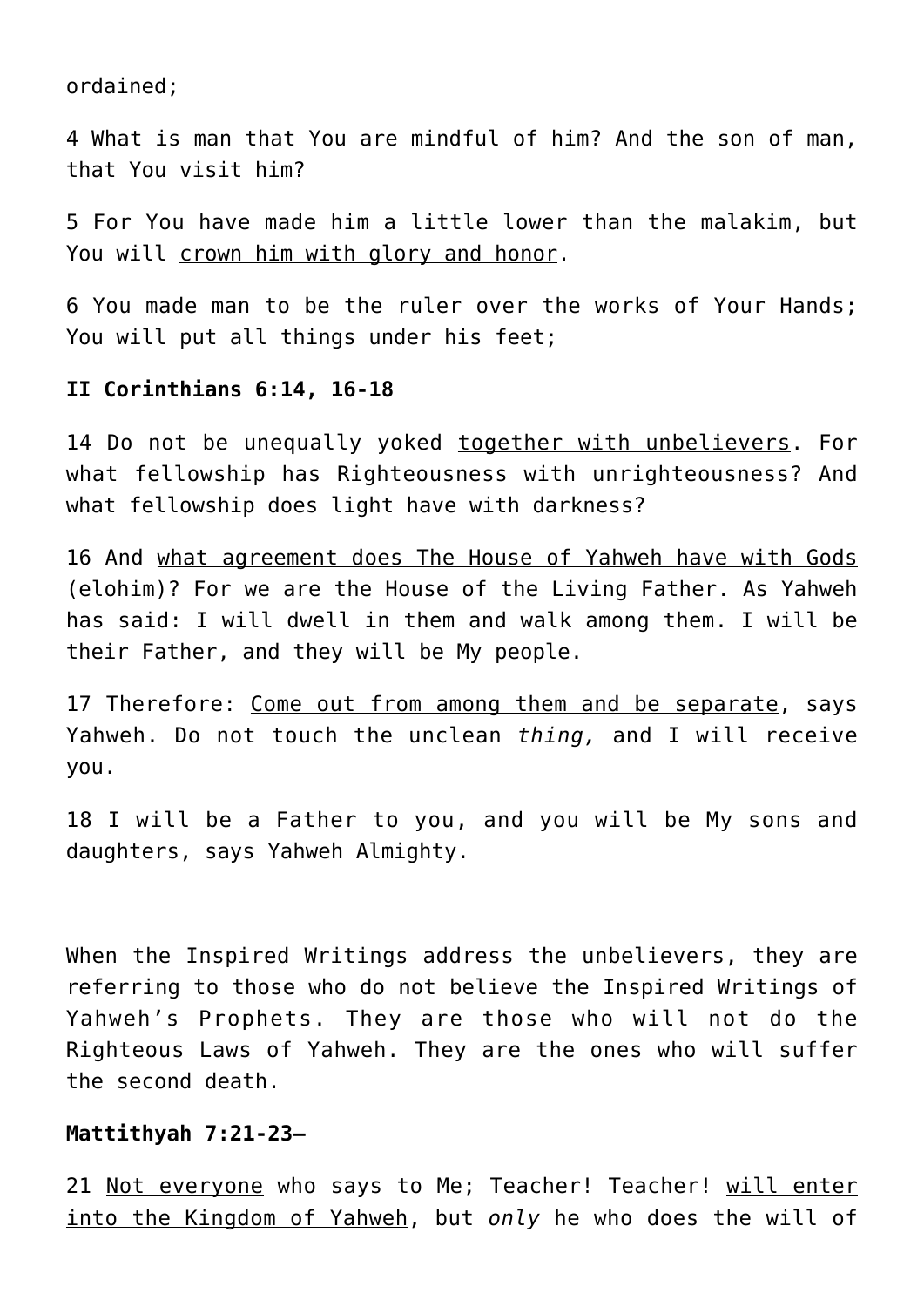My Father Who is in heaven.

22 Many will say to Me in that day; Teacher! Teacher! Have we not prophesied in Your Name, and cast out demons in Your Name, and in Your Name performed many wonderful works?

23 But then I will declare to them; I never knew you. Get away from Me, you who practice iniquity.

# **Revelation 20:11-15—**

11 And I saw a Great White Throne, and Him Who sat on it, from Whose Face the powers of the earth and the powers of the heavens, *including* the Gods (elohim), were driven away; for the verdict was reached that there is no place for them.

12 And I saw the dead, small and great, standing before Yahweh. And the books were opened; and another book was opened, which is *The Book* of Life. And the dead were judged out of those things which were written in the books, according to their works.

13 And the sea gave up the dead which were in it; and death and sheol; *the grave,* delivered up the dead which were in them. And they were judged, every man, according to his works.

14 And death and sheol were cast into the lake of fire. This is the second death.

15 And whoever was not found written in The Book of Life was cast into the lake of fire.

## **Revelation 22:12-15—**

12 And behold, I come quickly, and My Reward *is* with Me, to give every man according as his work will be.

13 I am the First and the Last, the Beginning and the End.

14 Blessed *are* those who keep His Laws, that they may have right to the Tree of Life, and may enter in through the gates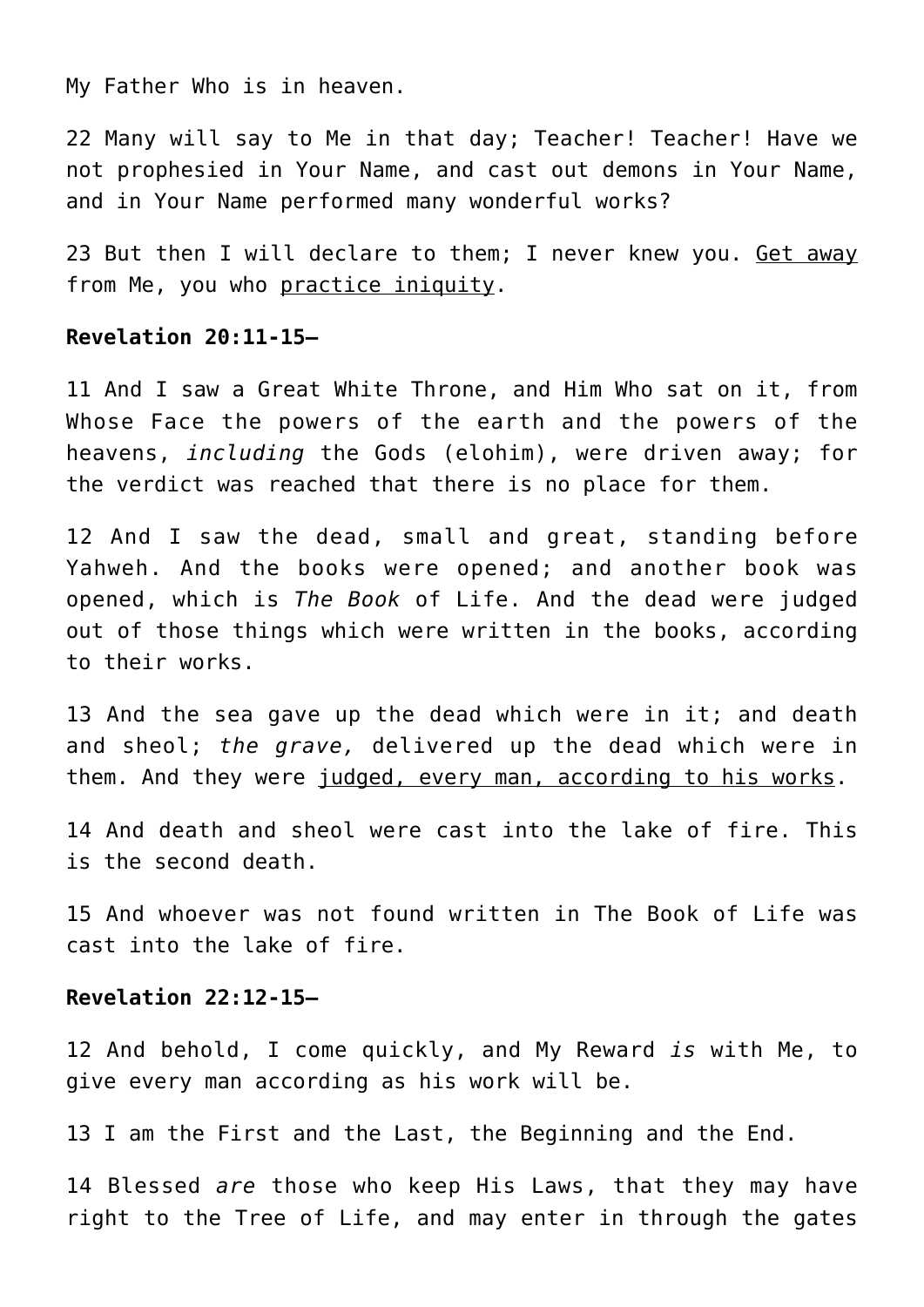into the City.

15 For outside *are* dogs, and sorcerers, and whoremongers, and murderers, and worshipers of Gods (elohim) and everyone *who professes* to love, yet practices breaking the Laws.

## **Luke 24:25—**

Then He said to them: O fools, and slow of heart to believe all that the Prophets have spoken!

## **I Yahchanan 3:4, 7-8, 10—**

4 Whoever commits sin, transgresses also the Laws; for sin is the transgression of the Laws.

7 Little children, let no man deceive you; he who practices Righteousness is Righteous, just as He is Righteous.

8 He who commits sin is of the devil, for the devil has sinned from the beginning. For this purpose the Son of Yahweh was manifested; that He might destroy the works of the devil.

10 In this the Children of Yahweh and the children of the devil are manifest. Whoever does not practice Righteousness is not of Yahweh, and he does not love his neighbor!

# **I Corinthians 6:9-10**

9 Do you not know that the unrighteous will not inherit the Kingdom of Yahweh? Do not deceive yourselves. Neither fornicators, nor God worshipers (worshipers of elohim), nor adulterers, nor men who commit sexual perversions with boys, nor men who commit sexual perversions with other men,

10 Nor thieves, nor covetous, nor drunkards, nor revilers, nor extortioners, will inherit the Kingdom of Yahweh.

Yahweh would never force the Roman Catholic Church or any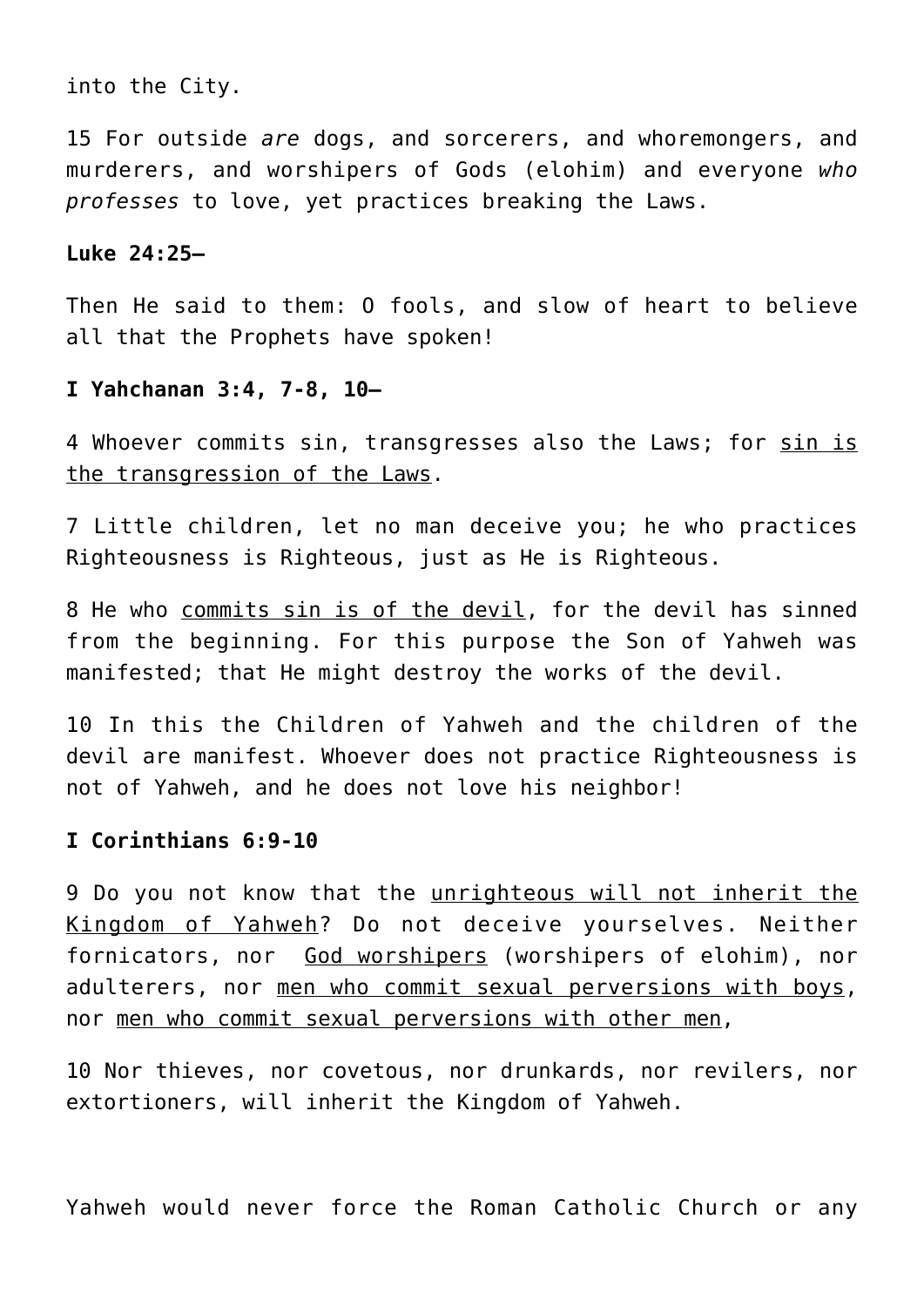other religion to repent; but, as you just read in the words of the Apostle Shaul (Paul), as well as all of the Disciples and Inspired Prophets, Yahweh does strictly warn that sin will keep you from Eternal Life and a place in Yahweh's Kingdom. It will keep you from being given an eternal job in the Kingdom of Yahweh where everyone will be in complete unity with the Glorious Laws of Righteousness forever. That is why you were created.

In the Apostle Shaul's (Paul) letter to those in Rome, he shows why the twelve tribes of Israyl changed their names to Pharisees, Sadducees, Essenes, and Herodians. Their predecessors were brought out of Egypt, whose leading lord/rabbi rebelled against and rejected Yahweh's Laws of Health, Joy, True Love and Peace. Although they changed their names, they did not change their rebellious character. They kept hating (**I Yahchanan 3:15**) and making war. They built for themselves a huge army; the Roman army. They moved to Rome, destroyed the temple (House of Yahweh) and tried to kill off all who taught or practiced Yahweh's Laws in any way. Most of the Pharisees, Sadducees, Essenes, and Herodians had moved to Rome and Babylon before Yahshua was even born.

We find in the book of the Acts of the Apostles that Shaul was a Roman soldier, trained in the schools of the Pharisees in Yerusalem, but he was a Roman citizen because he was born as a member of the Pharisee sect. As a Roman officer in the Roman army, Shaul waged war, by order of the chief priest of the Pharisees, against Yahshua's followers. This Roman army is identified in Prophecy by Yahweh's Prophet Daniyl in:

# **Daniyl 11:31**

And the army will stand on his part, and they will pollute the sanctuary of strength, and will take away the daily*,* and they will place the Lord of heaven.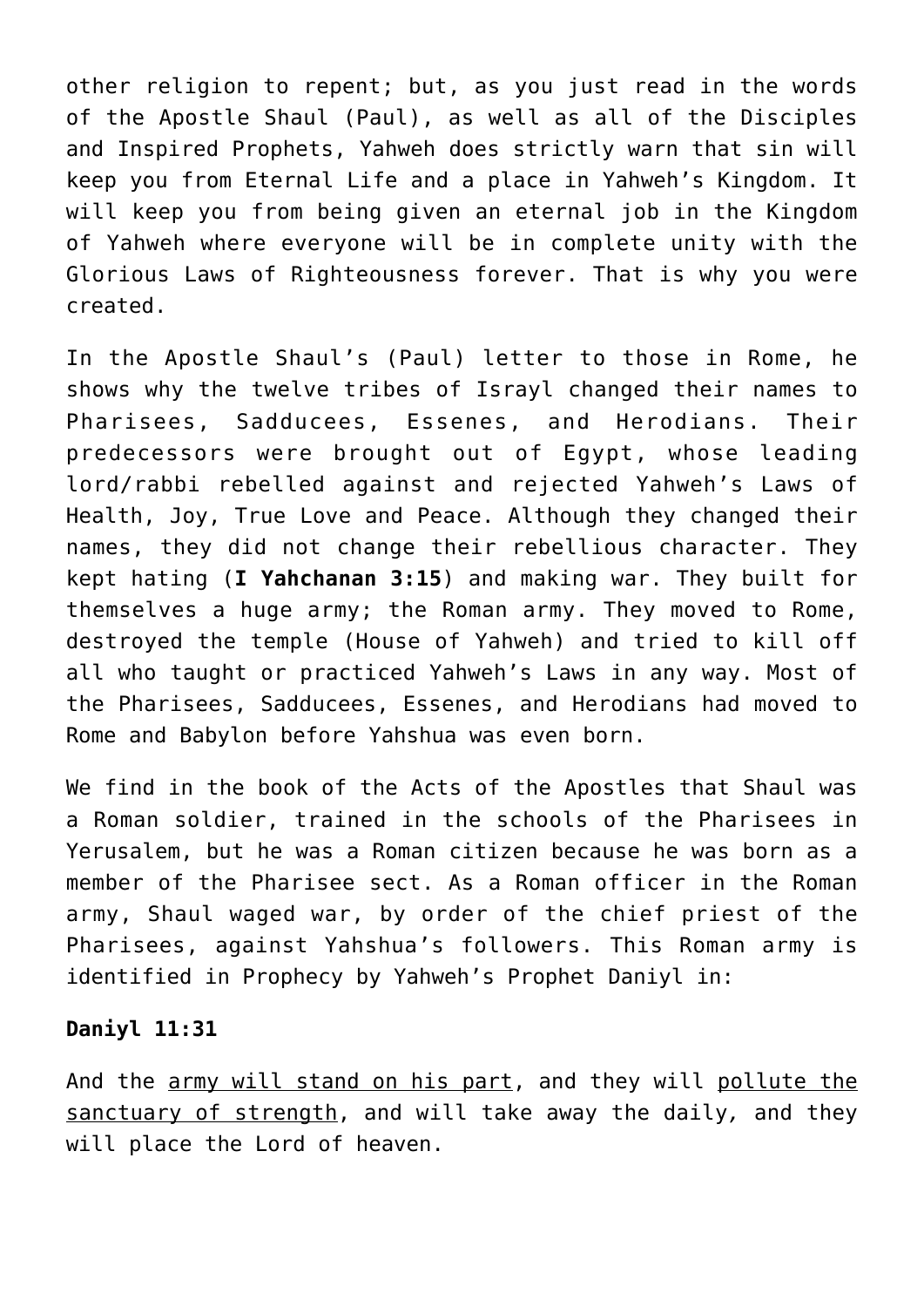Around 33 ACE, the Disciple Stephen was stoned to death for teaching Yahweh's Laws. This shows the character of the Pharisees, Sadducees, Essenes, and Herodians. It shows the hatred taught to the Apostle Shaul against Yahweh's Righteousness and anyone who practiced It.

**Read The History**

## **Acts 7:37-53**

37 This is that Mosheh, who said to the children of Israyl: Yahweh your Father will raise up for you a Prophet like me, from your brothers. Him you will hear.

38 This is he, who was among the called out ones in the wilderness with the malak who spoke to him on Mount Sinai; and *with* our fathers, who received the doctrine of life to give to us,

39 Whom our fathers would not obey, but *they* rejected *him.* So in their hearts they turned back to Egypt,

40 Saying to Aaron: Make us Gods (elohim) to go before us. As for this Mosheh who brought us up out of Egypt, we do not know what has become of him.

41 And they made an image of a calf in those days, and offered sacrifice to the God (el), and rejoiced in the works of their own hands.

42 Then Yahweh turned, and gave them up to worship the host of heaven, *just* as it is written in the book of the Prophets: Was it to Me you brought sacrifices and offerings in the wilderness forty years, O house of Israyl?

43 No! *But* you have lifted up the *idolatrous* temple of Molech;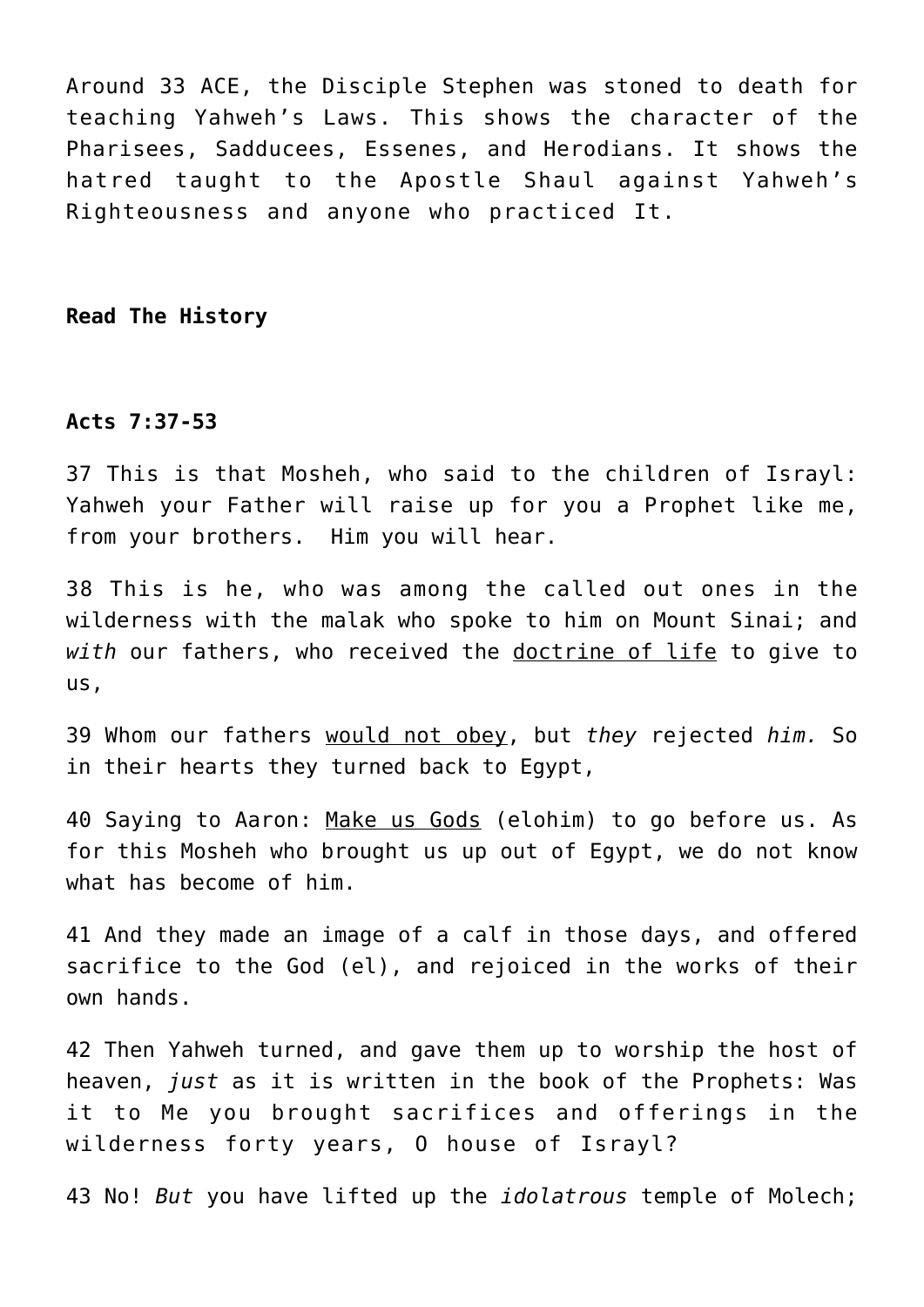*your God (el),* and Chiun your star-God (el); *Saturn,* the star of your god (el) which you made for yourselves. And I will carry you away beyond Babylon.

44 Our fathers had the tabernacle of witness in the wilderness, as He appointed, instructing Mosheh to make it according to the pattern that he had seen.

45 This *tabernacle* was inherited by our fathers under Yahshua *ben Nun,* and they brought it in with them when they took possession *of the land* from the Gentiles, whom Yahweh drove out from in front of the face of our fathers; until the days of David,

46 Who found honor before Yahweh, and prayed that he might find a dwelling for the Father of Yaaqob.

47 But Solomon built Him the House.

48 However, Yahweh does not live in houses made with hands, as the prophet says:

49 Heaven is My throne, and earth is My footstool. What House will you build for Me? says Yahweh: or: What is the place of My rest?

50 Has My hand not made all these things?

51 You stiffnecked; *stubborn,* and uncircumcised in heart and ears! You do always resist Spirit Holy! *Just* as your fathers did, so you *do also!*

52 Which of the Prophets have not your fathers persecuted? And they have slain those who foretold the coming of the Just One; of Whom you now have become the betrayers and murderers**—**

53 *You,* who have received the Laws as they were ordained *and* delivered by Malakim, have not kept *them!*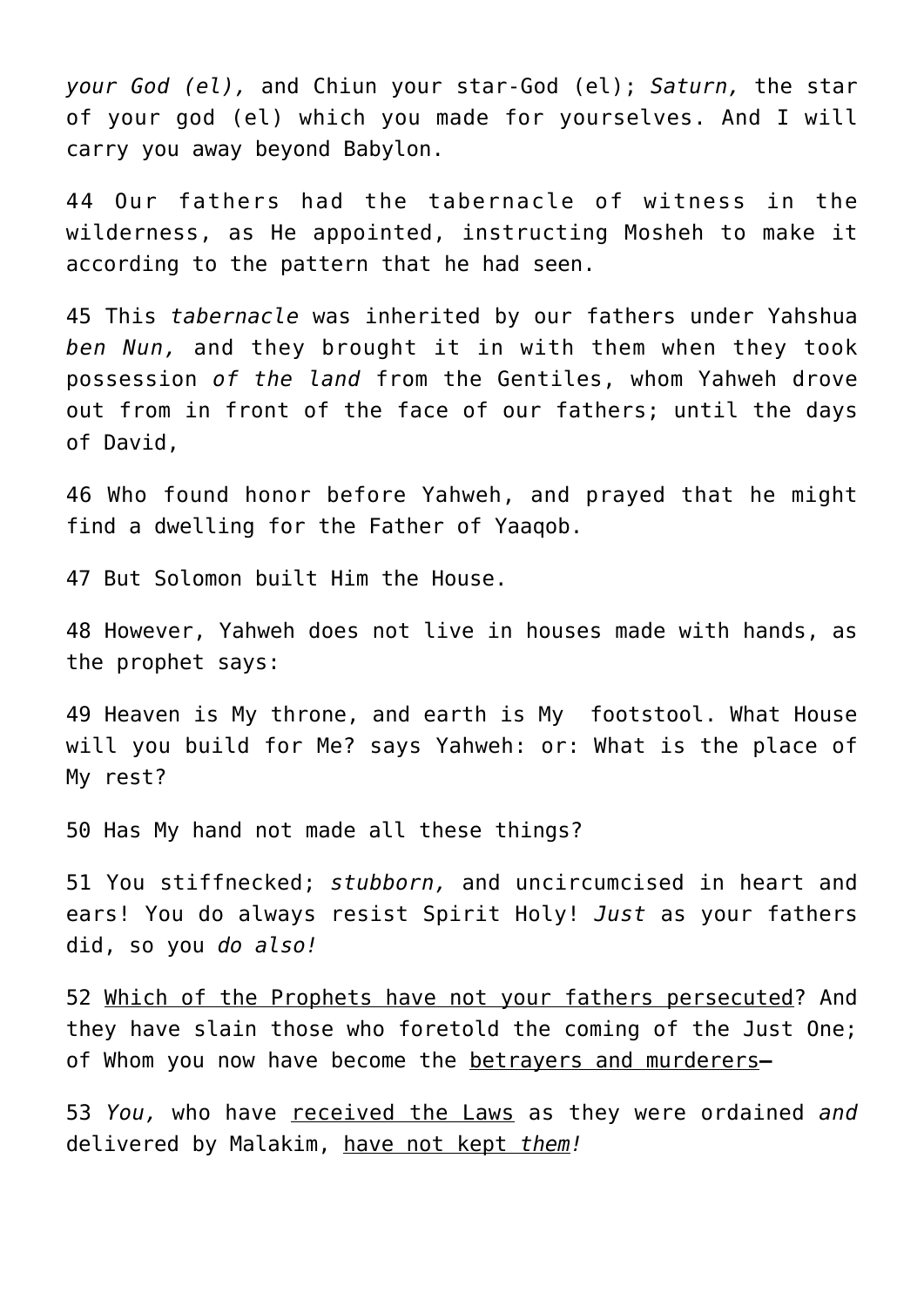Please notice **verse 53**. They did not and still do not practice Yahweh's Laws of Righteousness. They now call themselves Catholic, meaning universal, because they worship all Gods, being evil like the Gods.

# **Genesis 3:5—**

For He knows that in the day you eat of it, your eyes will be opened, and you will be as Gods (elohim), knowing Righteousness and evil.

Shaul was one of them and spent a big part of his life persecuting and murdering those who used the Name Yahweh or who tried to hide and practice the Righteousness of Yahweh. Years later, the Roman Catholic Church chose Hitler, as said by Hitler himself, and can be seen in any Holocaust museum, to murder those who tried to practice Yahweh's Righteousness. Notice the history of Shaul, the Roman soldier.

## **Acts 8:1-4**

1 And Shaul (Paul) gave his approval to the murder *of Stephen.* Now on that day there began a great persecution against the called out ones who were at Yerusalem, and they were all scattered throughout the regions of Yahdah and Samaria—except the Apostles.

2 And devout men carried Stephen *to his burial,* and made great lamentation over him.

3 But Shaul ravaged the called out ones, persecuting The House *of Yahweh,* entering *in,* and dragging away both men and women, and throwing *them* into prison.

4 Now those who were dispersed, they went everywhere preaching the Word; *the Laws and the Prophets.*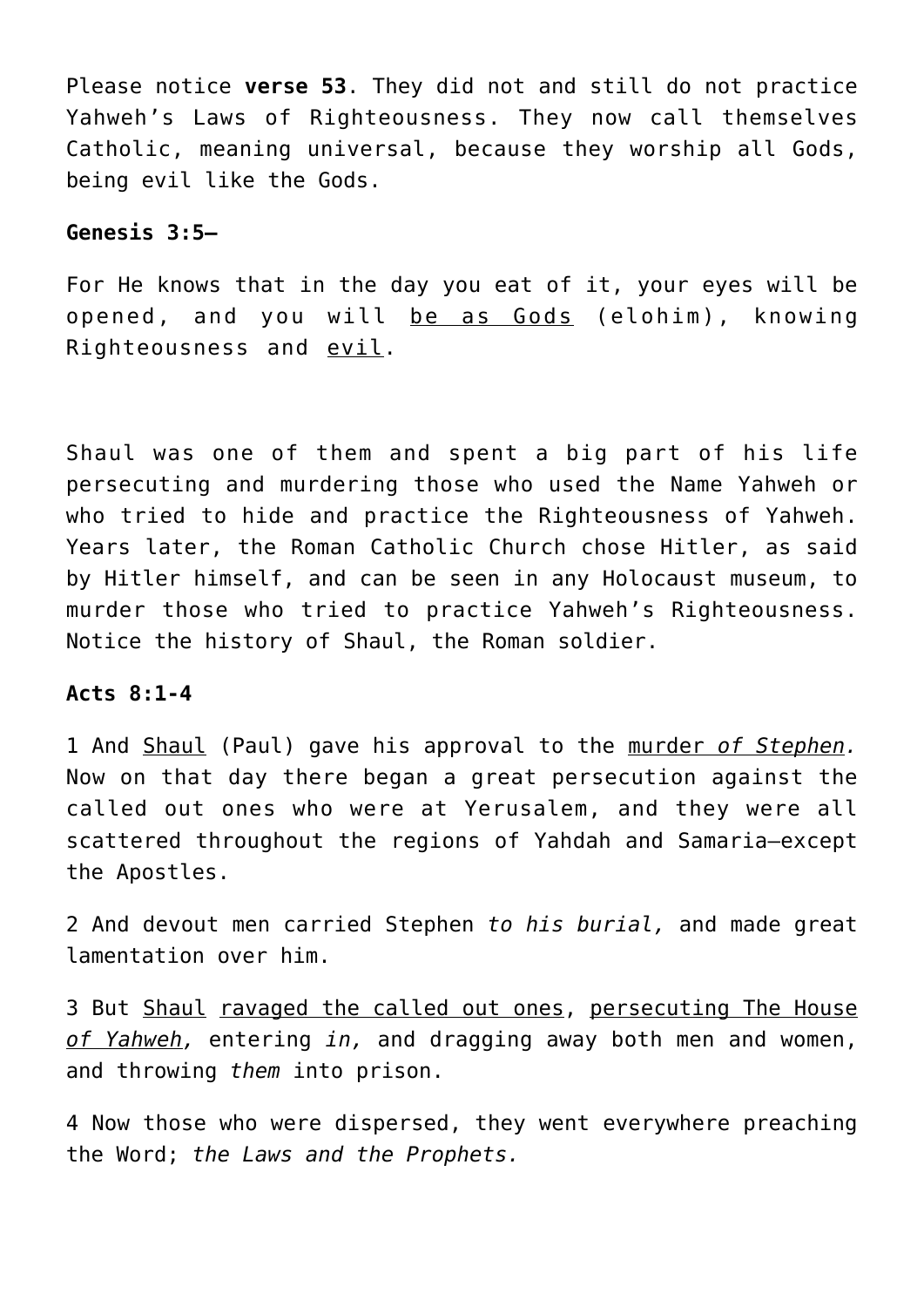Remember Daniyl's Prophecy.

# **Daniyl 11:31**

And the army will stand on his part, and they will pollute the sanctuary of strength, and will take away the daily*,* and they will place the Lord of heaven.

Now compare:

# **Daniyl 9:1-5**

1 In the first year of Darius, the son of Ahashwerosh; *the chief of rulers,* of the seed of the Medes, who was made king over the realm of the Chaldeans;

2 In the first year of his reign I, Daniyl, understood by books the number of years which, according to the word of Yahweh given to Yeremyah the prophet, must pass by before the desolations *which had been* pronounced upon Yerusalem should be accomplished; and *it was* seventy years.

3 And I set my face toward Father Yahweh, to seek *Him* by prayer and supplications, with fasting, sackcloth, and ashes;

4 And I prayed to Yahweh my Father, and made my confession, and said: O Yahweh, the great and awesome Father, *Who* keeps covenant, and mercy with those who love You, and with those who keep Your Laws;

5 We have sinned, and committed iniquity, and have acted wickedly, and rebelled, by departing from Your precepts and from Your judgments.

**Verse 5** shows **unruly**, which means rebellious. Compare with that the rebellious character of those who reject Yahweh's Laws.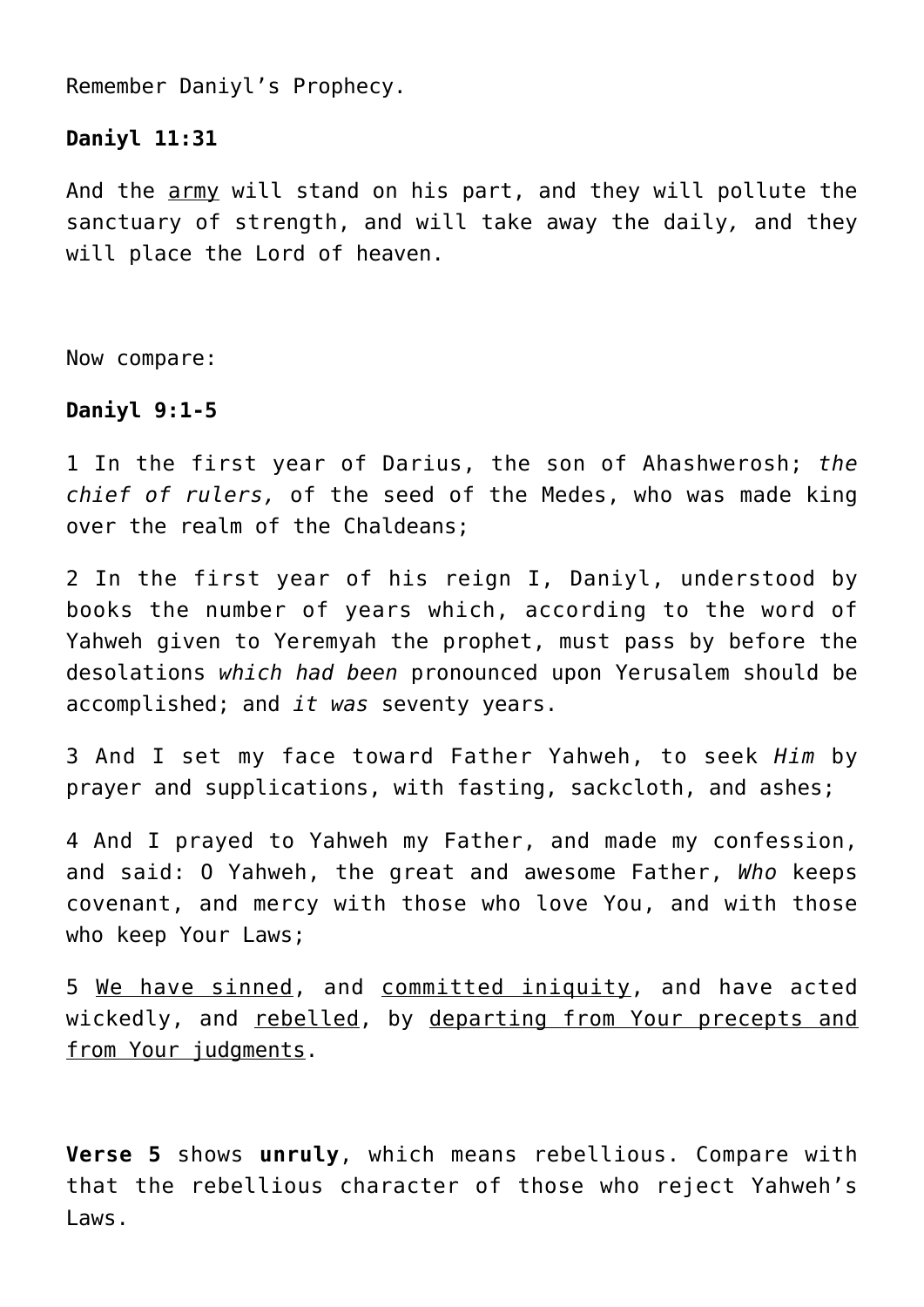# **Acts 7:51-53**

51 You stiffnecked; *stubborn,* and uncircumcised in heart and ears! You do always resist Spirit Holy! *Just* as your fathers did, so you *do also!*

52 Which of the Prophets have not your fathers persecuted? And they have slain those who foretold the coming of the Just One; of Whom you now have become the betrayers and murderers**—**

53 *You,* who have received the Laws as they were ordained *and* delivered by Malakim, have not kept *them!*

**Verse 53** shows those whom Yahweh brought out of Egypt received His Laws.

#### **Acts 7:35**

This Mosheh whom they rejected, saying: Who made you a ruler and a judge? is the one Yahweh sent *to be* a ruler and a deliverer, by the hand of the malak who appeared to him in the bush.

The doctrine of Life.

# **Acts 7:38-39**

38 This is he, who was among the called out ones in the wilderness with the malak who spoke to him on Mount Sinai; and *with* our fathers, who received the doctrine of life to give to us,

39 Whom our fathers would not obey, but *they* rejected *him.* So in their hearts they turned back to Egypt,

**Daniyl 11:31**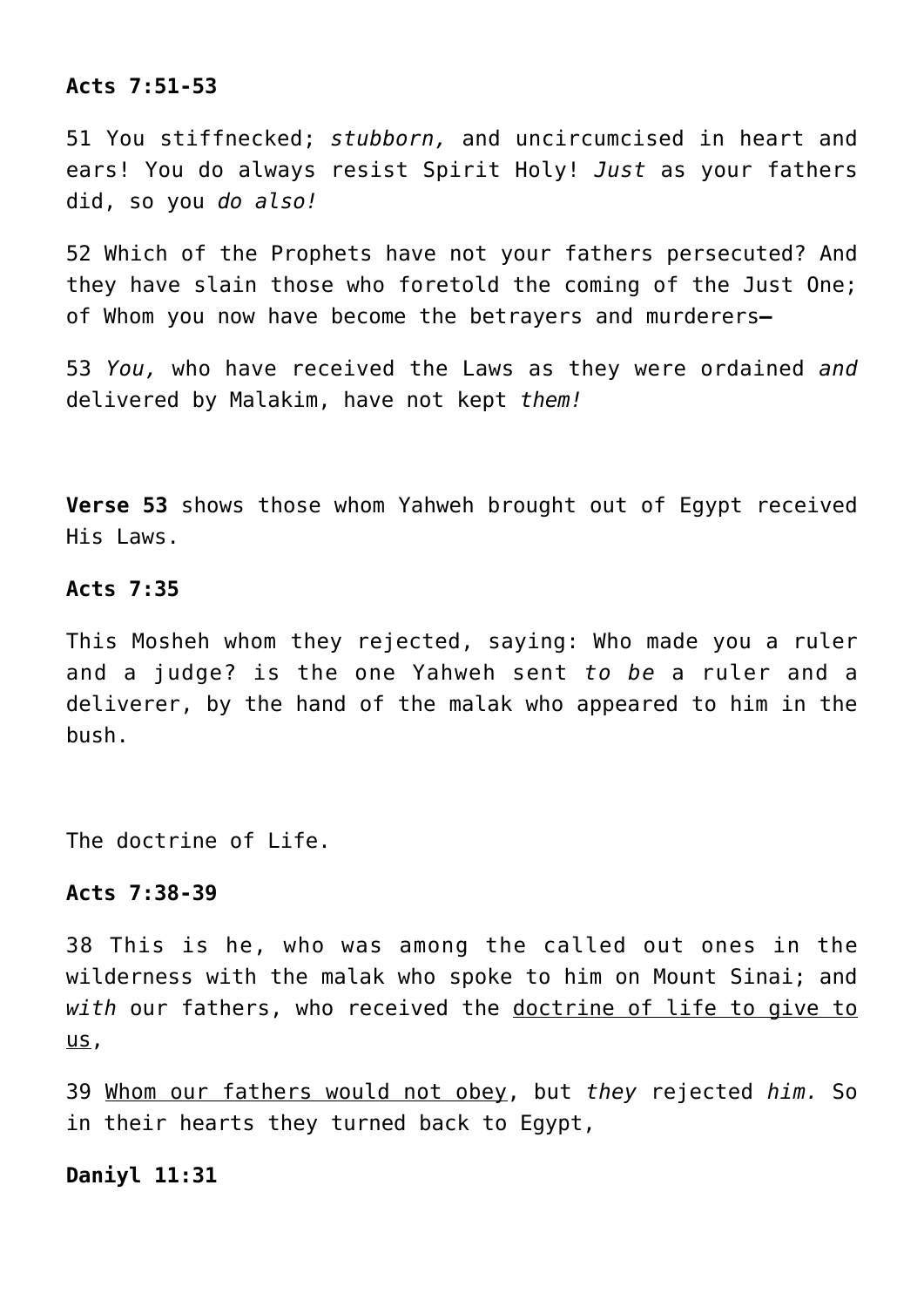And the army will stand on his part, and they will pollute the sanctuary of strength, and will take away the daily*,* and they will place the Lord of heaven.

**Take away the daily** in this verse means they took away the daily reading of the Laws of Yahweh. Study **Malakyah 4** very carefully to understand Yahweh's Strength.

#### **Malakyah 4:1-6**

1 For the Word of Yahweh was given to me, saying: Behold, the day comes that will burn like an oven; and all the proud, yes, and all who do wickedly, will be stubble—the day that comes will burn them up, and it will leave them neither root nor branch.

2 But for you who reverence My Name, the Light of Righteousness will arise with healing in its wings; and you will go out, leaping like calves released from the stall.

3 And the Word of Yahweh was given to be saying: the wicked will be trodden down; for they will be ashes under the soles of your feet in the day that this will be done.

4 Remember the Laws of Mosheh My Servant, which I commanded through him in Horeb for all Israyl, *with* the Statutes and Judgments.

5 Behold, I will send *Yliyah:* the Laws and the Prophets, *which is* the Strength of Yahweh, before the coming of the Great and Wonderful Day of Yahweh;

6 And it will turn the hearts of the fathers to the children, and the hearts of the children to their fathers; before it comes to pass that the earth is struck with a curse.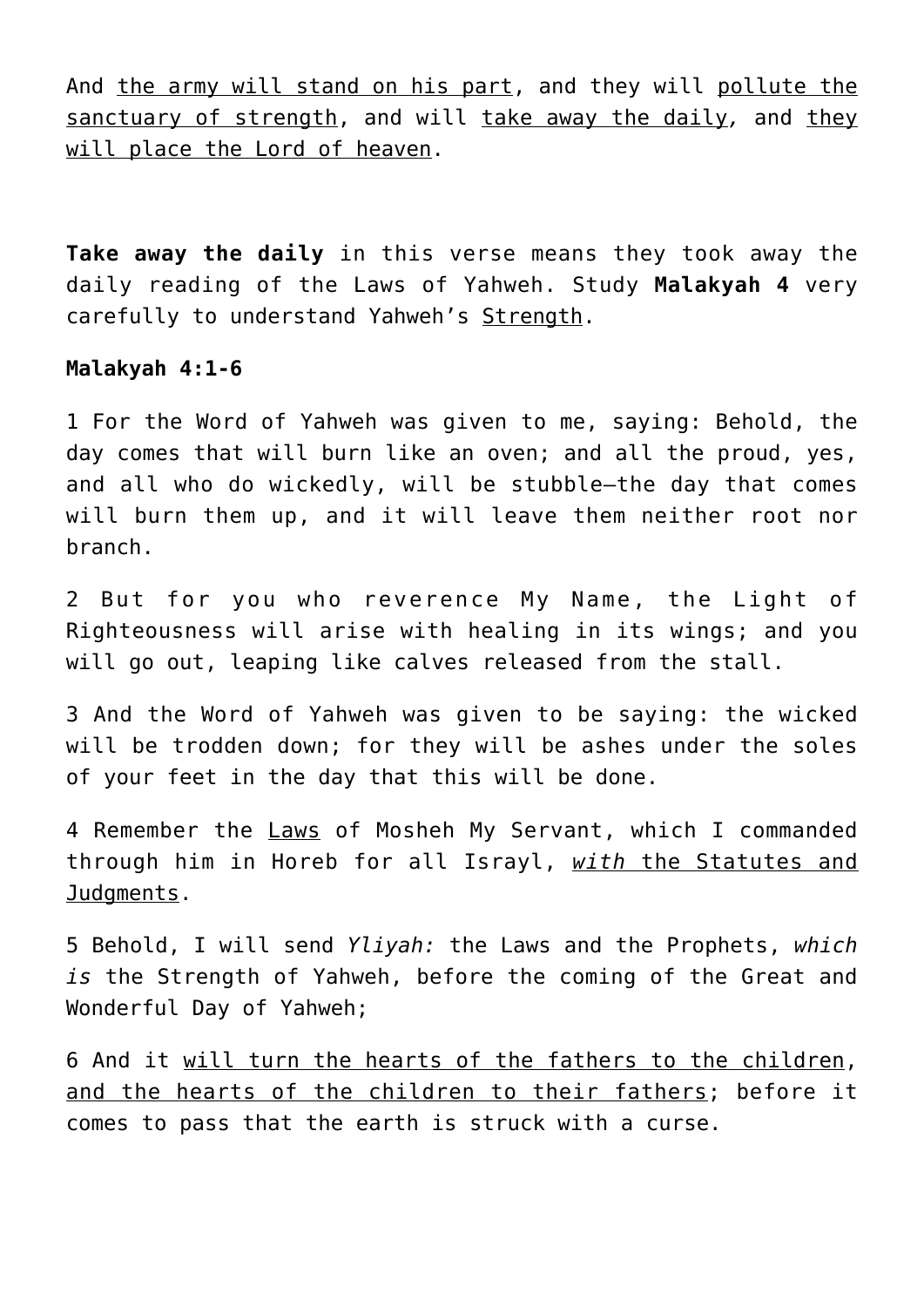Because of the way in which **verse 5** was written, many people down through the centuries have erroneously believed that Malakyah was speaking about Yahweh's Servant and Prophet, whose name was Yliyah (**I Kings, Chapters 17-21**). The word **Yliyah** means *the Strength of Yahweh*. Yahweh's Laws and the Prophets are the Righteous Strength of Yahweh.

#### **Compare**

## **Romans 1:16**

For I am not ashamed of the Message, for it is the Strength of Yahweh unto Life Everlasting for everyone who believes: to the Yahdai first, and also to the Greek.

Compare:

#### **Proverbs 10:29**

The Way of Yahweh is Strength to the upright, but destruction will come upon the workers of iniquity.

Yahweh's Laws show His Righteousness and Ruling Authority; and all of His Prophets proclaimed His Laws. Yahshua Messiah proclaimed the Laws and the Prophets to be the Yliyah (the Strength of Yahweh) which was to come, as He said in:

## **Mattithyah 11:13-14**

13 For all the Prophets and the Laws prophesied until Yahchanan.

14 And if you are willing to accept it, this is the Strength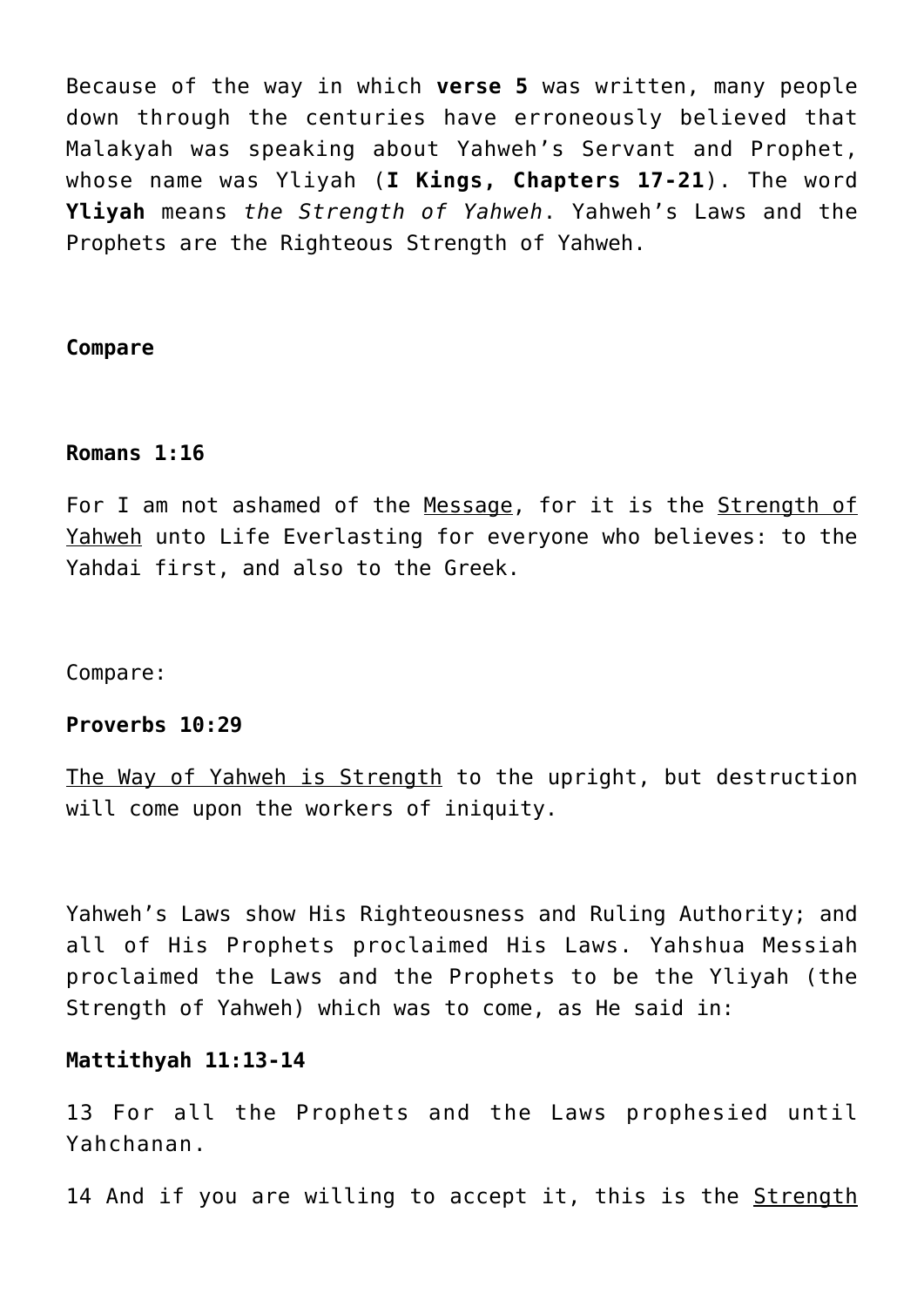of Yahweh; *Yliyah,* which was to come.

The Prophet Malakyah was inspired to write that just before the Great Day of Yahweh would come, Yahweh would establish a Work to bring one Last Warning to this world. This Work of Yahweh is to proclaim Yahweh's Laws and Yahweh's Prophets, thereby turning the remnant of sons and fathers to Yahweh before The End comes.

## **Mattithyah 24:14**

And this joyous Message of the Kingdom of Yahweh shall be preached in all the world *from* The House of Yahweh *at* Abel by the Witness Yisrayl; for Yahweh will be with him. *He will preach this Message* to all nations; and then The End will come.

## **Yahchanan Mark 13:10**

But the Message must first be published throughout all nations.

The Pharisees, Sadducees, Essenes, and Herodians, with their Roman army, took captives to Babylon and to Rome. The captives either swore allegiance to their captors by eating pork, celebrating and worshipping the dead called Gods and Lords, and practicing the abominable customs written in Leviticus 18, or they were killed. Their choice was to become evil like the Gods or be murdered. Carefully study:

#### **Isayah 65:1-7**

1 I am sought by *those who* did not ask *for Me;* I am found by *those who* did not seek Me. I said: Here I am, here I am, to a nation *that* was not called with My Name.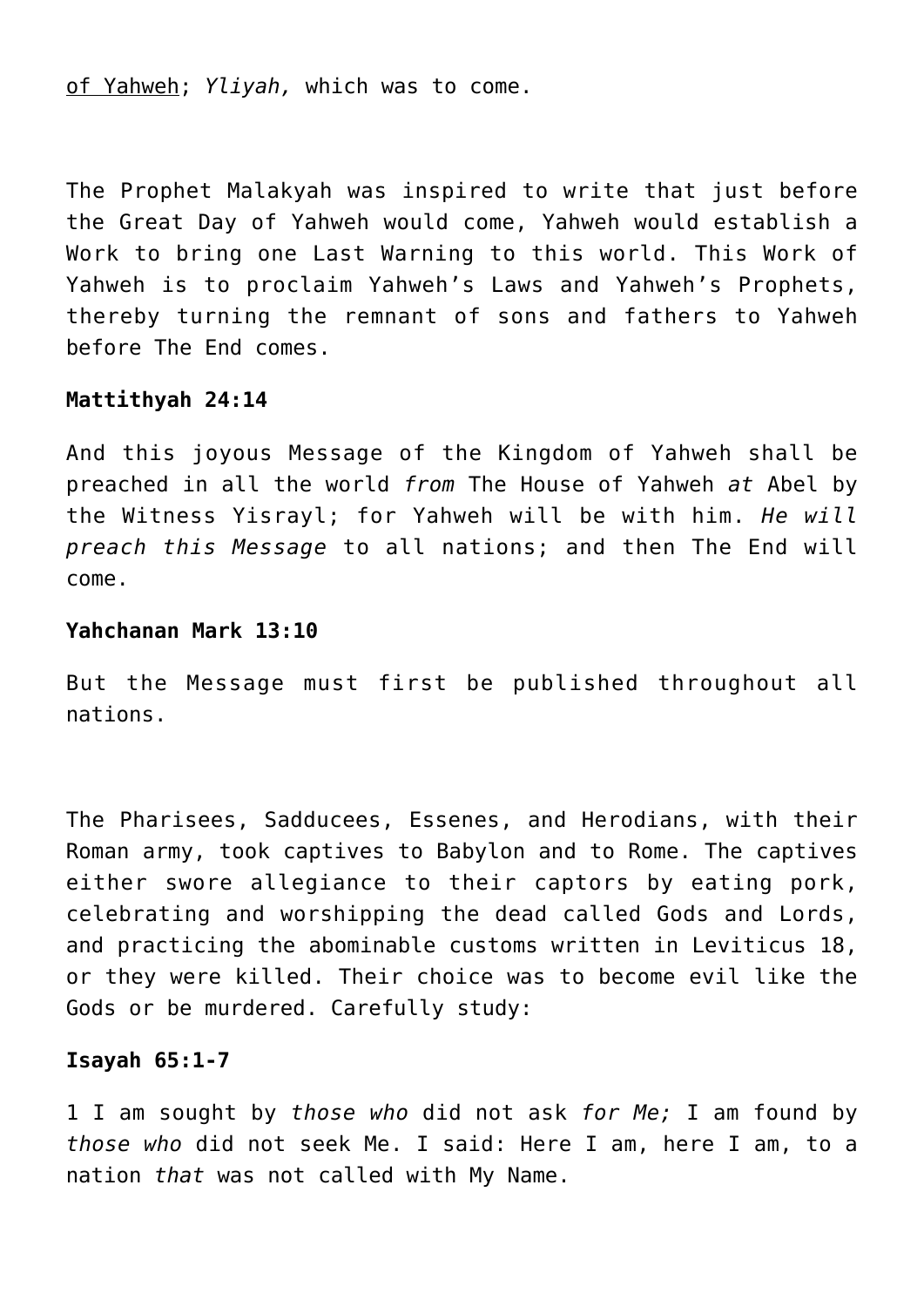2 I have spread out My hands all the day to a rebellious people, who walk in a way *which is* not right, after their own thoughts; *devices;*

3 A people who continually act defiantly against Me to My face; who offer sacrifices to the dead, and offer their children to deadly sexually transmitted diseases;

4 Who assemble and spend the night keeping memorials to the dead, who eat swine's flesh, and the broth of abominable things is *in* their vessels,

5 Who say; Stand by yourself! Do not come near me, for I am holier than you! These *are* a stench in My nostrils, a fire that burns all the day.

6 Behold, it is written before Me; I will not keep silent, for they have their reward for their committing acts of adultery, fornication, and sodomy, *yea* even, they have their reward, which is in their nakedness which they have shamefully exposed—

7 Your iniquities and the iniquities of your fathers together, says Yahweh: who have burned incense upon the mountains, and blasphemed Me upon the hills. Therefore I will measure their former work into their bosom.

#### **Isayah 66:17**

They who sanctify themselves, and purify themselves in the gardens, following after the priest in the midst of those who eat swine's flesh, that which is offered to Gods (elohim) and the rodent—will be consumed together: says Yahweh.

These are the same ones who became Pharisees, Sadducees, Essenes, and Herodians, earlier called the Elders of Israyl. They will be consumed with nuclear burning. After they destroyed the Sanctuary of Strength, they had their Roman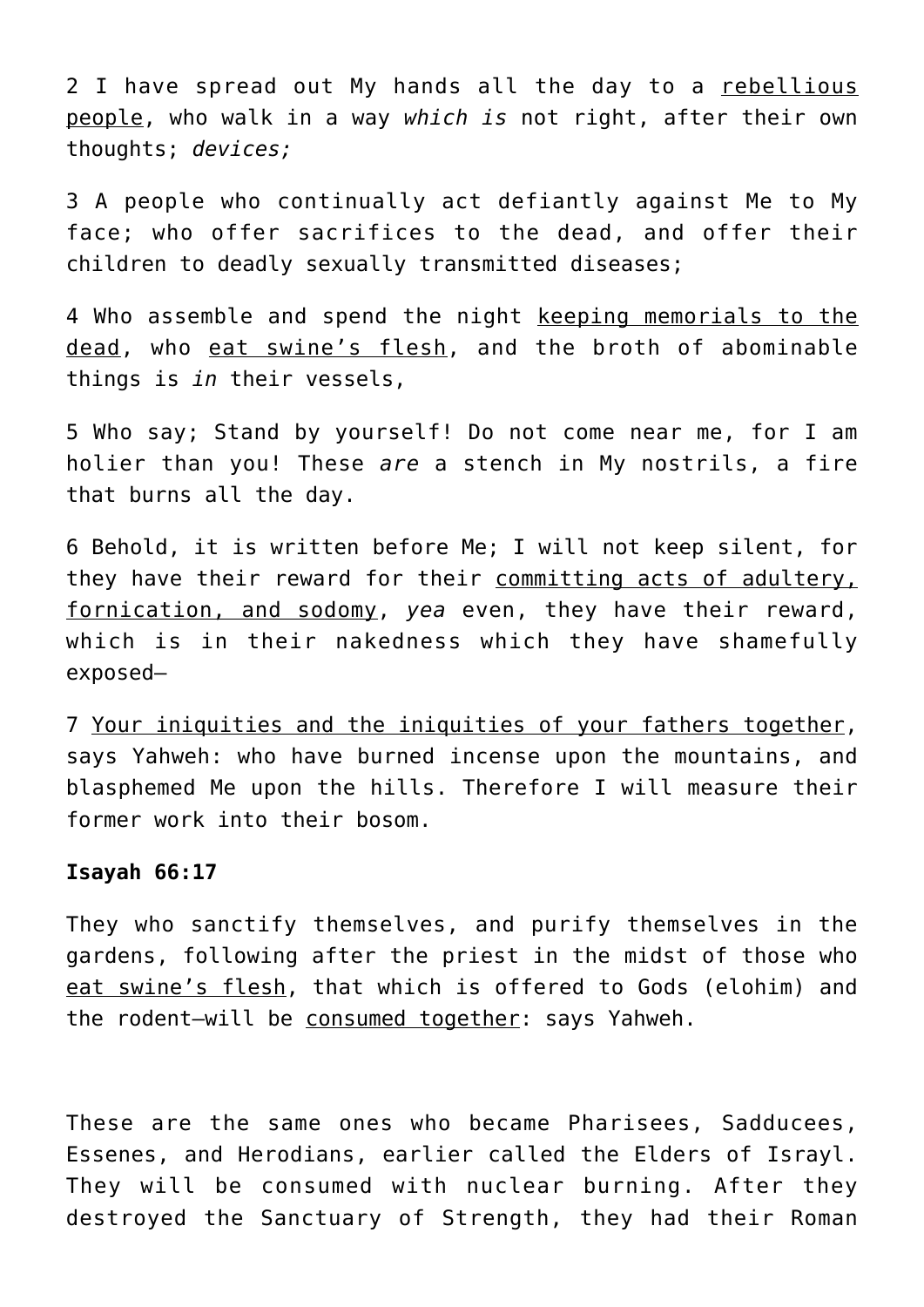army, led by Titus, take all the artifacts to Rome, including *The Book of Yahweh* (**Isayah 34:16**). They gave themselves a new name–Catholic, which means universal.

**History**

# **The Second Temple Destroyed – As Predicted**

…[Yahshua] had assembled his disciples together on the Mt. of Olives overlooking the Temple. The disciples opened the conversation by talking about the beauty of the temple and its courts. [Yahshua] opened his amazing and detailed reply by predicting the soon-coming destruction of that magnificent building:

[Yahshua] left the temple and was going away, when his disciples came to point out to him the buildings of the temple. But he answered them, "You see all these, do you not? Truly, I say to you, there will not be left here one stone upon another, that will not be thrown down" As he sat on the Mount of Olives, the disciples came to him privately, saying, "Tell us, when will this be, and what will be the sign of your coming and of the close of the age?" (Matthew 24:1-3)

Both the Temple and the City of Jerusalem were indeed about to be destroyed. With four Legions, Titus the Roman General, later to become Caesar, began the siege of Jerusalem in April, A.D. 70.

On the 10th of August, in A.D. 70…Titus took the city and…the Temple.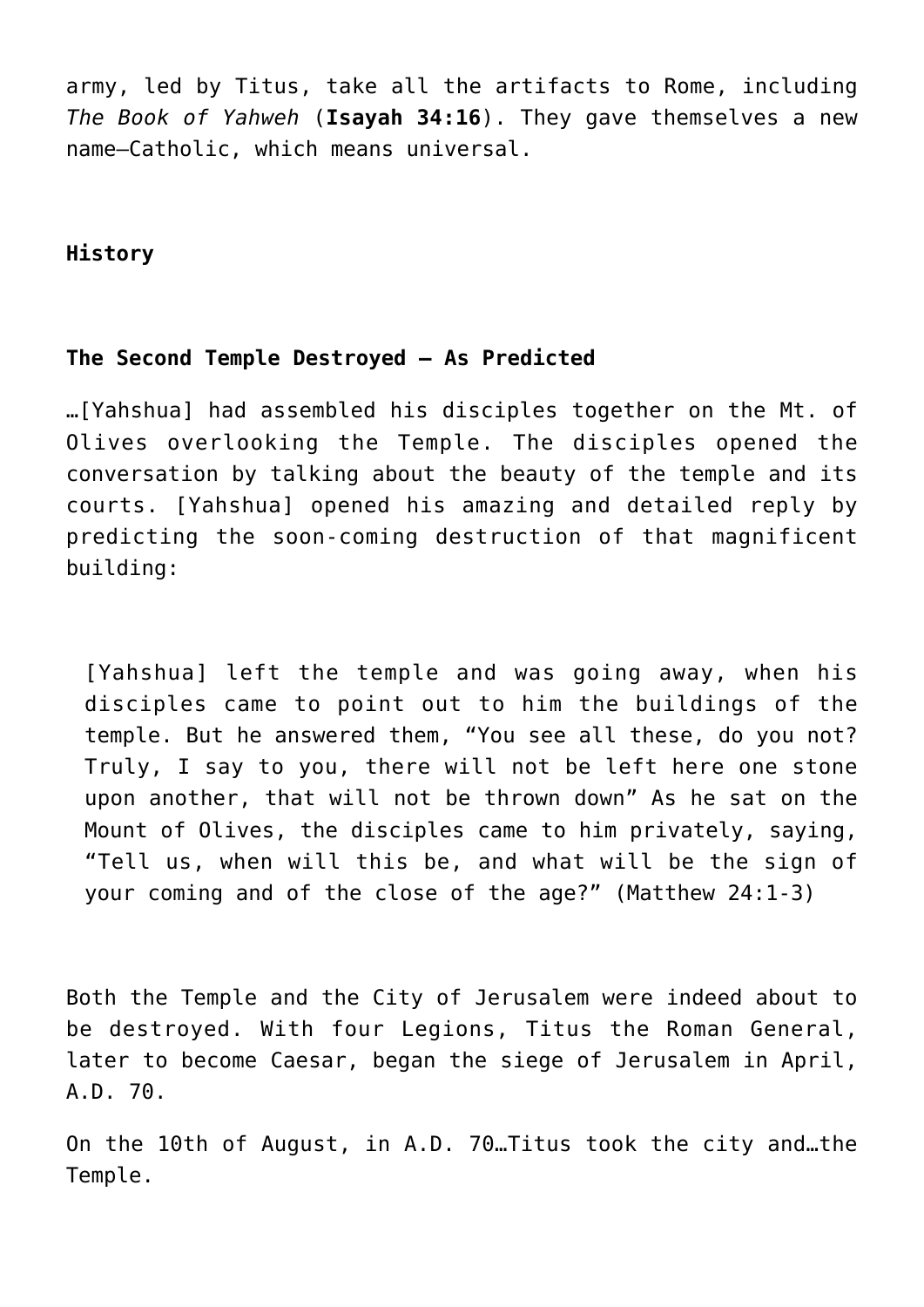Jerusalem was totally destroyed and as [Yahshua] had predicted – not one stone was left upon another. The Menorah and vessels were carried to Rome and the treasury was robbed.

As Daniel had predicted the Temple was destroyed after the Messiah had come, not before.

Bible scholar Ray C. Stedman comments on the predictions of [Yahshua] and their fulfillment in history a few years later:

In Luke 21:20 we have other details of this predicted overthrow of the city and the Temple. There [Yahshua] adds, "But when you see Jerusalem surrounded by armies, then know that its desolation has come near." Forty years later the Roman armies under Titus came in and fulfilled the prediction to the very letter.

*ldolphin.org*

## **What is the Arch of Titus?**

The Victory Arch of Titus commemorates Titus' victorious conquest of Judaea, leading the sacking of Jerusalem and ending the Jewish wars. The arch was constructed after Titus's death in 81 c.e. after his becoming a god.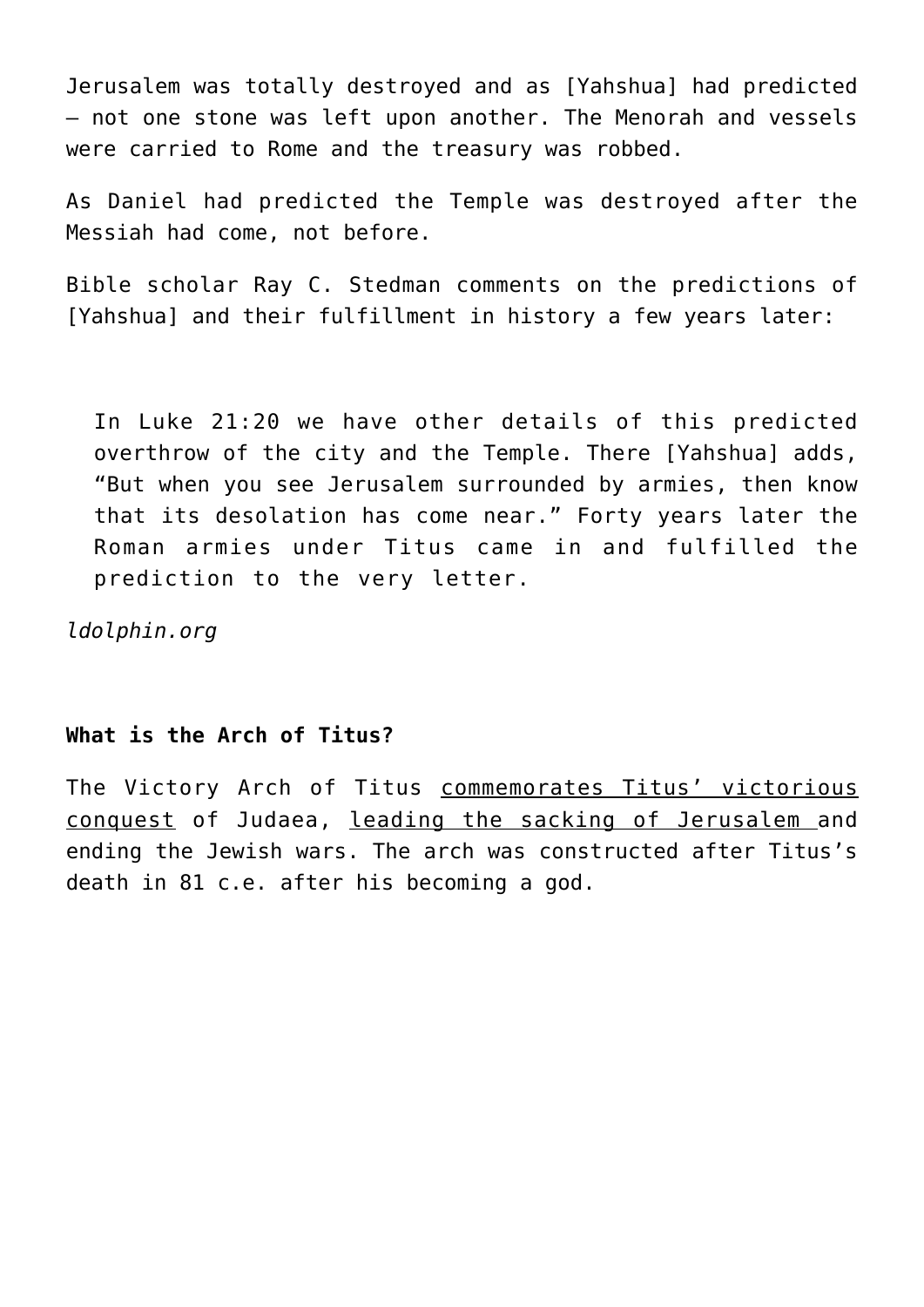

# **Where is the Arch of Titus?**

The Arch of Titus is located on the highest point of the Via Sacra, a road leading to the Roman Forum. This is a single arch, 15.4m high, 13.5m wide, and 4.75m deep. The marble reliefs stand nearly 2.5m in height. On the Arch of Titus is a relief depicting the Romans' triumphal procession, returning with spoils from the Jewish Temple in Jerusalem. Especially prominent is the sacred Menorah, but we can also see the Table of the Shewbread, and the silver trumpets which called Jews to Rosh Hashanah.

*about.com*

Yes, all of this evil hatred and suffering have been allowed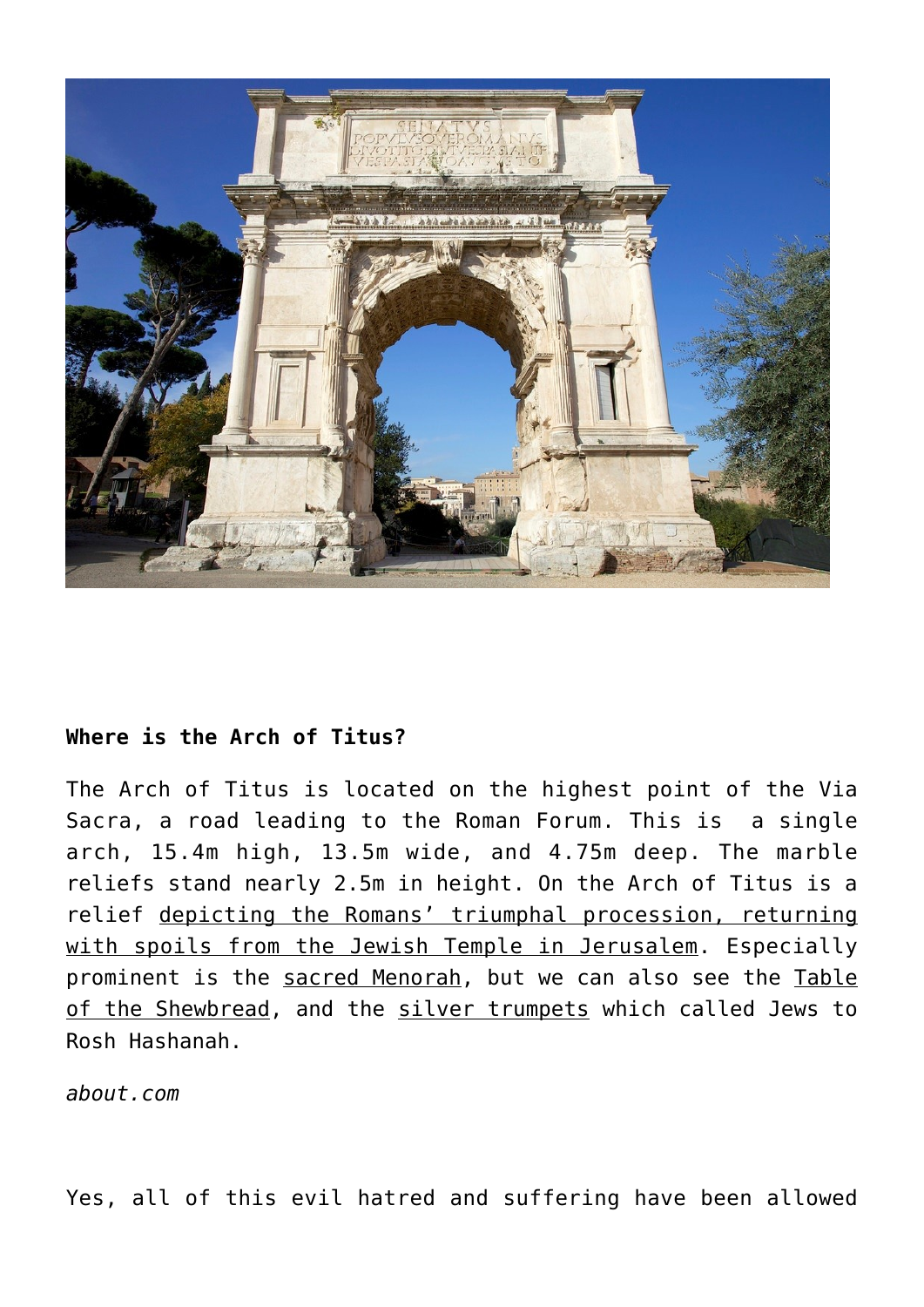by Yahweh in order to show what rebellion against His Laws brings to those who teach and practice unrighteousness. At the same time, these wars are being fought and practiced; priests are raping children and children are being sold to use as slaves. Girls are being forced into prostitution. This is just to name a few of the evils "like the Gods". After this lesson is finished, Yahweh's Kingdom and His Righteousness will take over the kingdoms on Earth, and they will not be taught this evil ever again. So, read with joy their end.

#### **Isayah 24:1-6**

1 Before Yahweh's *very* Eyes, the earth is made empty and it is made waste; the face of it is perverted and its inhabitants scattered abroad;

2 And it will be: as with the people, so with the priest; as with the servant, so with his owner; as with the maid, so with her mistress; as with the buyer, so with the seller; as with the lender, so with the borrower; as with him who takes usury, so with him who gives usury to him:

3 The land will be utterly emptied and utterly plundered, for it has come to pass that this Judgment has been pronounced.

4 The earth mourns and fades away, the world mourns and fades away, and the haughty people of the earth languish.

5 The earth also is defiled under the inhabitants of it, because they have transgressed the Laws, changed the Ordinance, and broken the Everlasting Covenant.

6 Because of this, the curse has devoured the earth, and they who dwell therein are desolate; therefore, the inhabitants of the earth are burned, and few men left.

**Notice The Cause, Verses 5-6 — Everyone, Notice The Cause**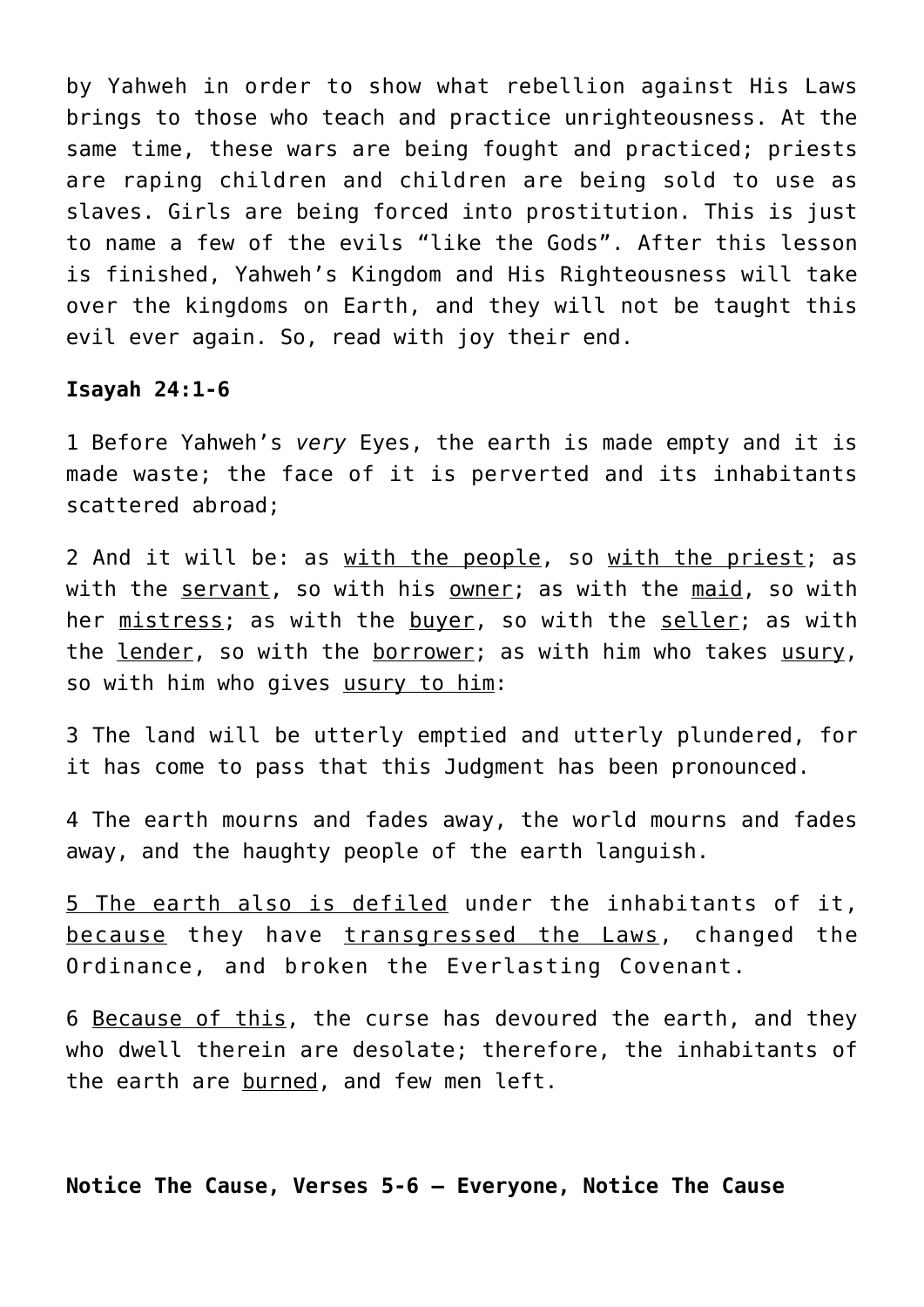# **Malakyah 4:1**

For the Word of Yahweh was given to me, saying: Behold, the day comes that will burn like an oven; and all the proud, yes, and all who do wickedly, will be stubble—the day that comes will burn them up, and it will leave them neither root nor branch.

# **II Kepha 3:10-12**

10 But the day of Yahweh will come as a thief in the night, in which the heavens will pass away with great noise, and the elements will melt with fervent heat; both the earth, and the works that are in it, will be burned up.

11 Since all these things will then be dissolved, what manner *of persons* ought you to be in holy conduct and Righteousness?

12 *You must* look for and earnestly long for the day of Yahweh, because of which the heavens will be dissolved in fire, and the elements will melt with fervent heat.

## **Mattithyah 24:3, 7, 11-12, 21-22, 29, 33-34**

3 Now as He sat on the Mount of Olives, the Disciples came to Him privately, saying; Tell us, when will these things be? What *will be* the sign of Your coming and The End of the Ages?

7 For nation will rise against nation, and kingdom against kingdom, and there will be famines, and pestilences; *disease epidemics,* and earthquakes; *environmental disasters,* in place after place:

11 And many false prophets will rise, and will deceive the many.

12 And because *iniquity will abound*, the love of the many will grow cold.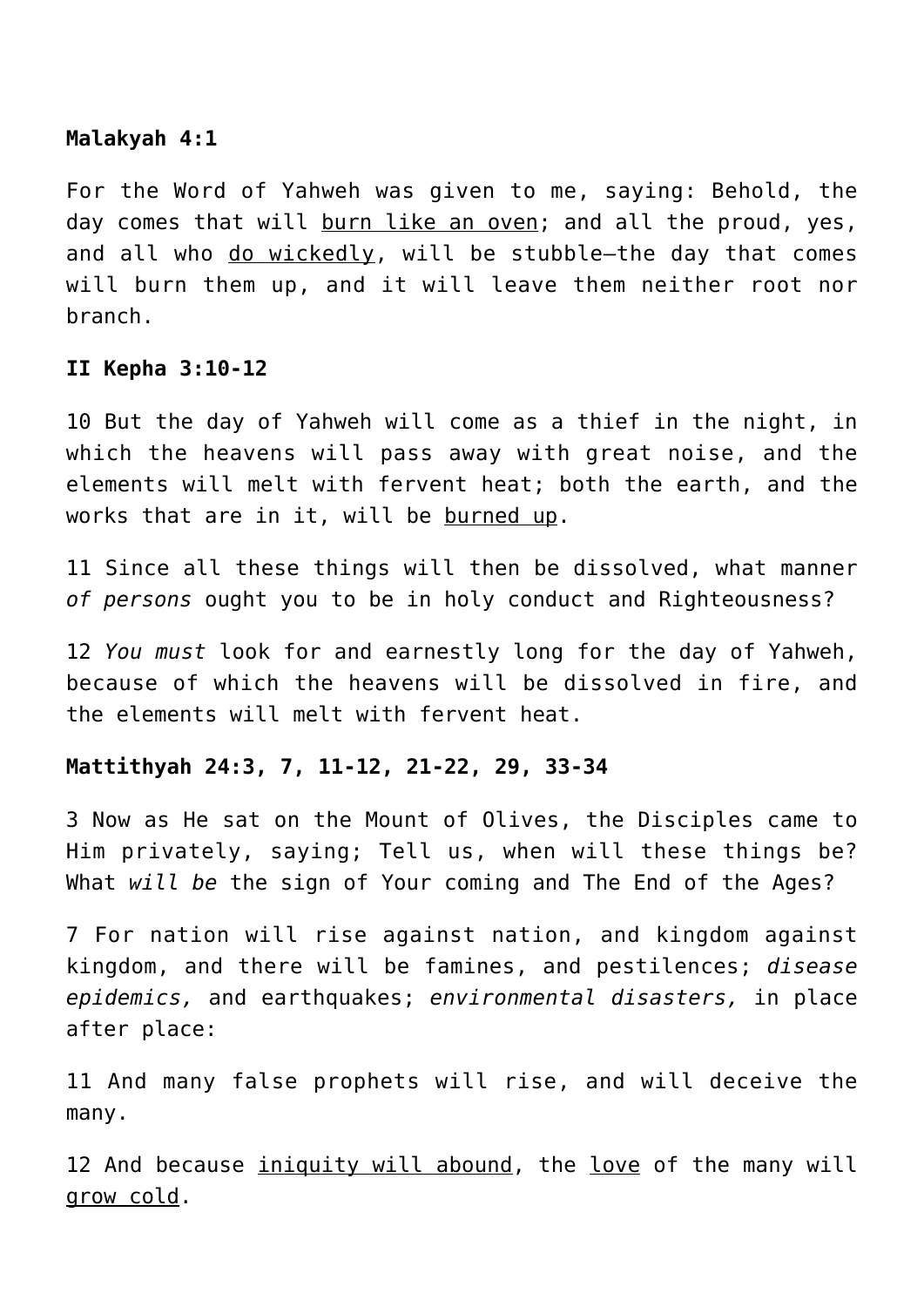21 For then will be Great Tribulation, such as has not come to pass since the beginning of the world to this time—no, nor ever will be.

22 And unless those days were shortened, there would no flesh be saved; but for the Elect's sake, those days will be shortened.

29 Immediately, *but* after the *Great* Tribulation of those days will the sun be darkened, and the moon will not give her light, and the stars will fall from heaven, and the powers of the heavens will be shaken.

33 In the same way, when you see all these things, know that *His coming and The End of the Ages* are near, at the very door.

34 Truly I say to you: That generation will not pass *away,* until all these things are fulfilled.

Yahshua spoke of the destruction of the temple in this same Prophecy.

**History and Prophecy**

#### **Mattithyah 24:1-2**

1 Yahshua went out and was leaving the temple, when His Disciples came to show *Him* the buildings of the temple.

2 But Yahshua said to them: Do you see all these things? Truly I say to you: There will not be one stone left *sitting* on *top of* another, which will not be thrown down.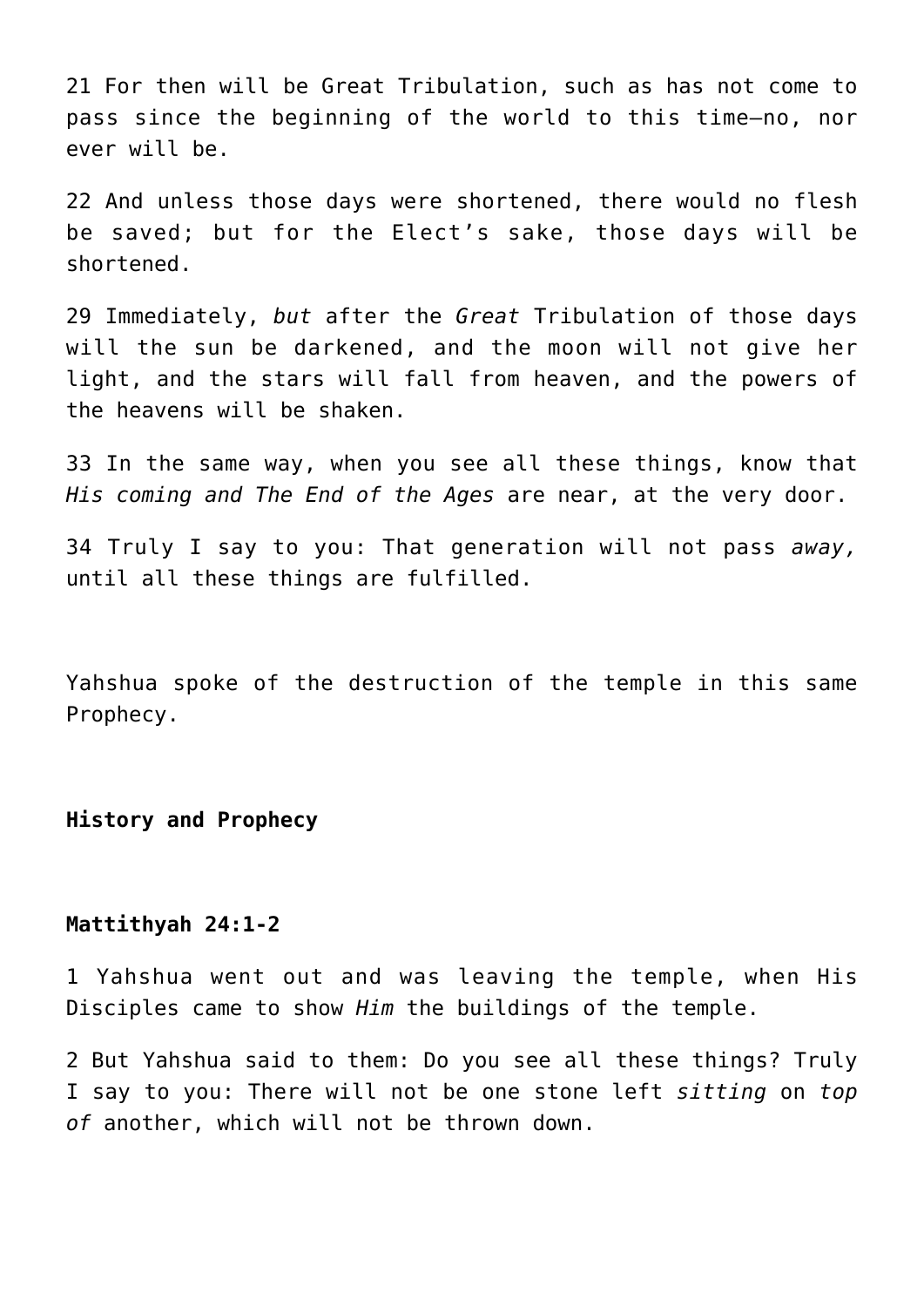After the Roman soldier, Shaul (Paul), became converted he wrote the book to those who were taken captive to Rome. In the very first chapter he spells it out. He showed them the sins that caused them to lose face with Yahweh. Shaul warned them of the same things the Prophets had warned them of.

#### **Romans 1:1-2, 16**

1 Shaul, a Servant of Yahshua Messiah, called an Apostle, set apart to *preach* the Message of Yahweh—

2 Which He had promised before through His Prophets in the Holy Scriptures:

16 For I am not ashamed of the Message, for it is the Strength of Yahweh unto Life Everlasting for everyone who believes: to the Yahdai first, and also to the Greek.

Notice, the Message is the Strength of Yahweh unto Everlasting Life. Yahweh's Laws are His Strength. They convert people to Righteousness, whereas the Gods of evil (**Genesis 3:5**) teach war, fighting, thievery, murder, rape, fornication, adultery, bestiality, homosexuality, sodomy–all of which cause sickness and disease. These sicknesses and diseases enter the brain and confuse the priests, so they grope in the dark and teach the world evil behavior.

**But Notice The Light of Yahweh's Laws**

# **Psalm 19:7**

The Laws of Yahweh are Perfect, converting the whole person. The Testimony of Yahweh is sure, making the simple ones wise.

#### **Malakyah 4:4-6**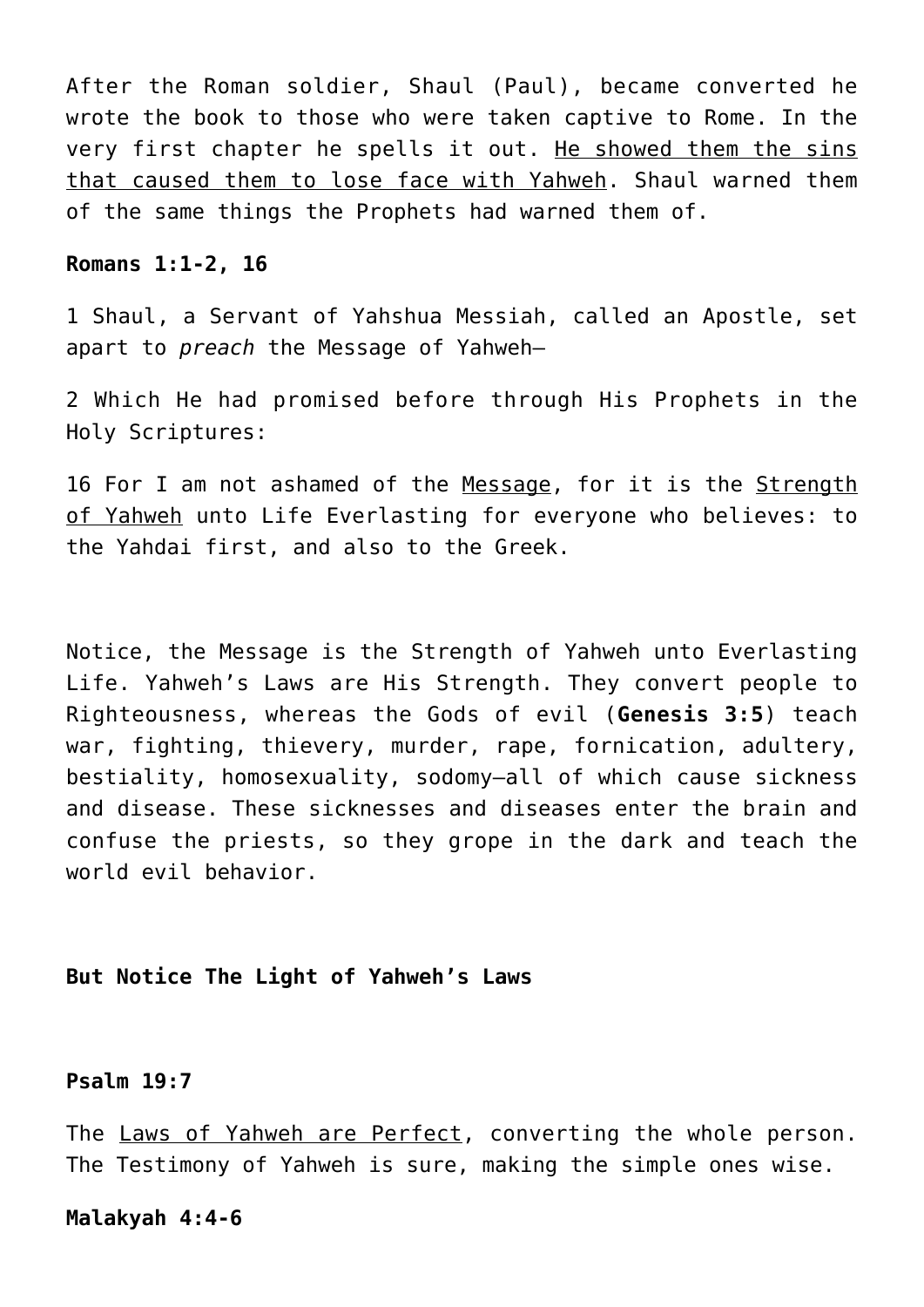4 Remember the Laws of Mosheh My servant, which I commanded through him in Horeb for all Israyl, *with* the Statutes and Judgments.

5 Behold, I will send *Yliyah:* the Laws and the Prophets, *which is* the Strength of Yahweh, before the coming of the great and wonderful day of Yahweh;

6 And it will turn the hearts of the fathers to the children, and the hearts of the children to their fathers; before it comes to pass that the earth is struck with a curse.

These were the Laws of Yahweh that were taught, by Law, daily; but they were taken away when the Roman Catholic Church sent their Roman army to destroy the temple (House of Yahweh). All of the artifacts were moved to Rome, from where they continued their slaughter of anyone teaching and practicing Yahweh's Laws.

# **Daniyl 11:31**

And the army will stand on his part, and they will pollute the sanctuary of strength, and will take away the daily*,* and they will place the Lord of heaven.

Back to:

## **Roman 1:16-17**

16 For I am not ashamed of the Message, for it is the Strength of Yahweh unto Life Everlasting for everyone who believes: to the Yahdai first, and also to the Greek.

17 For in *this Message* is the Righteousness of Yahweh revealed, *originating* from the Faith *and leading* to the Faith; as it is written: The just will live by the Faith.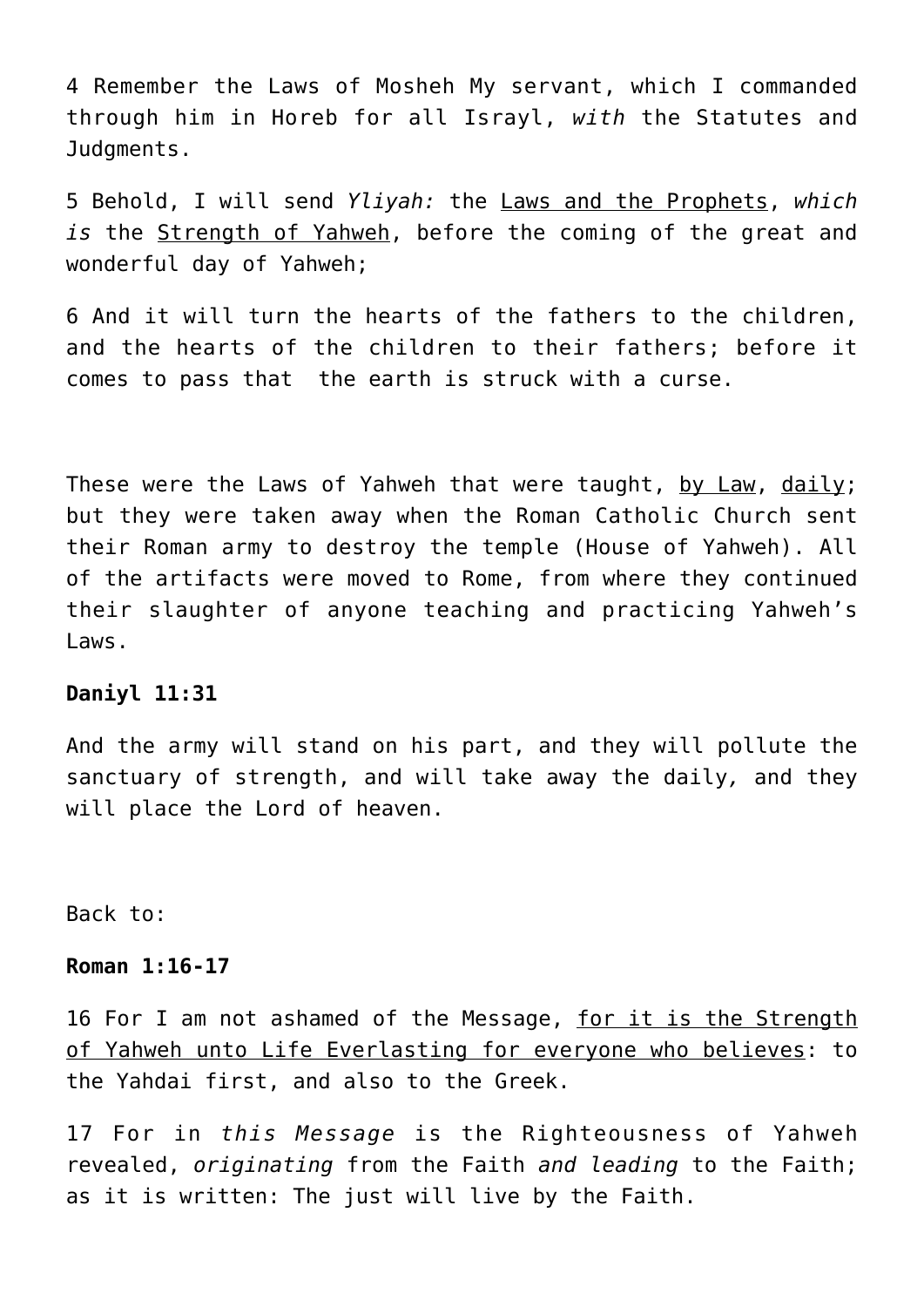#### **Romans 1:18**

For the Judgment of Yahweh is revealed from heaven against all unholiness and unrighteousness of men, who suppress the Truth in unrighteousness.

Yahweh's Judgments are to give to the rebellious all the rope they need to hang themselves. But when one repents and starts practicing Righteousness, Yahweh will bring them to His House and start teaching them to rejoice.

#### **Deuteronomy 12:5, 7—**

5 But you are to seek the Habitation of your Father; *The House of Yahweh—*the place which Yahweh your Father shall choose out of all your tribes to establish His Name—and there you must go.

7 There, in front of Yahweh your Father, you and your families shall eat, and you shall rejoice in all that you have put your hand to do, because Yahweh your Father has blessed you.

#### **Mattithyah 6:33—**

But seek you first the Kingdom of Yahweh and His Righteousness, and all these things will be added to you.

Back to:

## **Romans 1:19-20—**

19 For that which is known about Yahweh is manifest to them, because Yahweh has shown *it* to them.

20 For since the creation of the world, the invisible things of Him are clearly seen—His Eternal Power and Holiness—being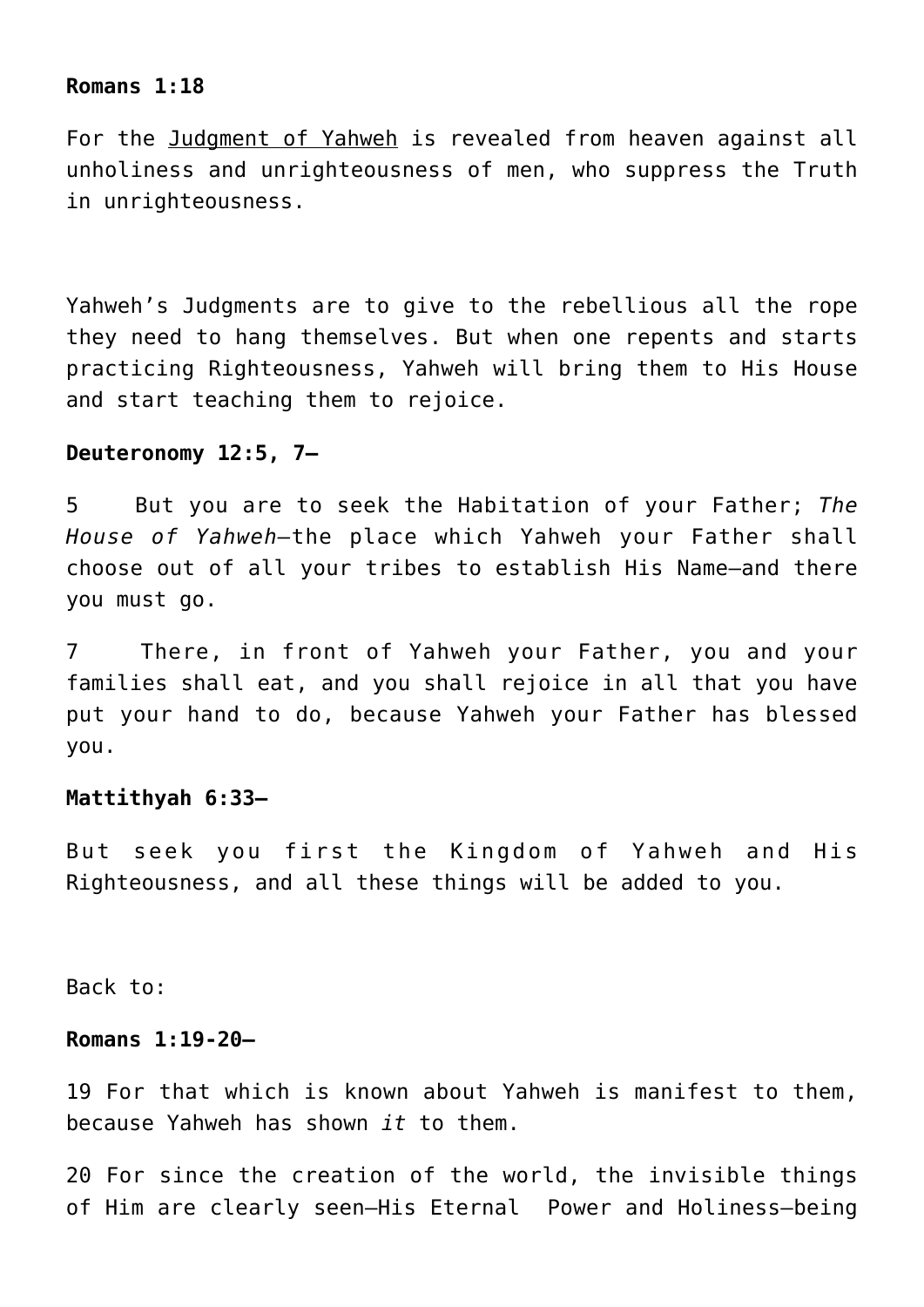understood by the things that are written; so that they are without excuse.

Remember Yahshua's Words:

## **Luke 24:25—**

Then He said to them: O fools, and slow of heart to believe all that the Prophets have spoken!

#### **Romans 1:21—**

Because that, when they knew Yahweh, they did not glorify *Him* as Father, nor were thankful, but became idolatrous; *God worshipers (worshipers of elohim),* in their reasoning, and their senseless minds were darkened.

The word i**dolatrous** in **verse 21** means being like the Gods–evil.

# **Genesis 3:1-5**

1 Now the serpent was more subtle *and* crafty than any beast of the field which Yahweh had made. And she said to the woman; Has Yahweh indeed said: You shall not eat of every tree of the garden?

2 And the woman said to the serpent; We may eat the fruit of the trees of the garden;

3 But of the fruit of the tree which *is* in the midst of the garden, Yahweh has said: You shall not eat it, nor shall you touch it, or you will die.

4 And the serpent said to the woman; You will not surely die.

5 For He knows that in the day you eat of it, your eyes will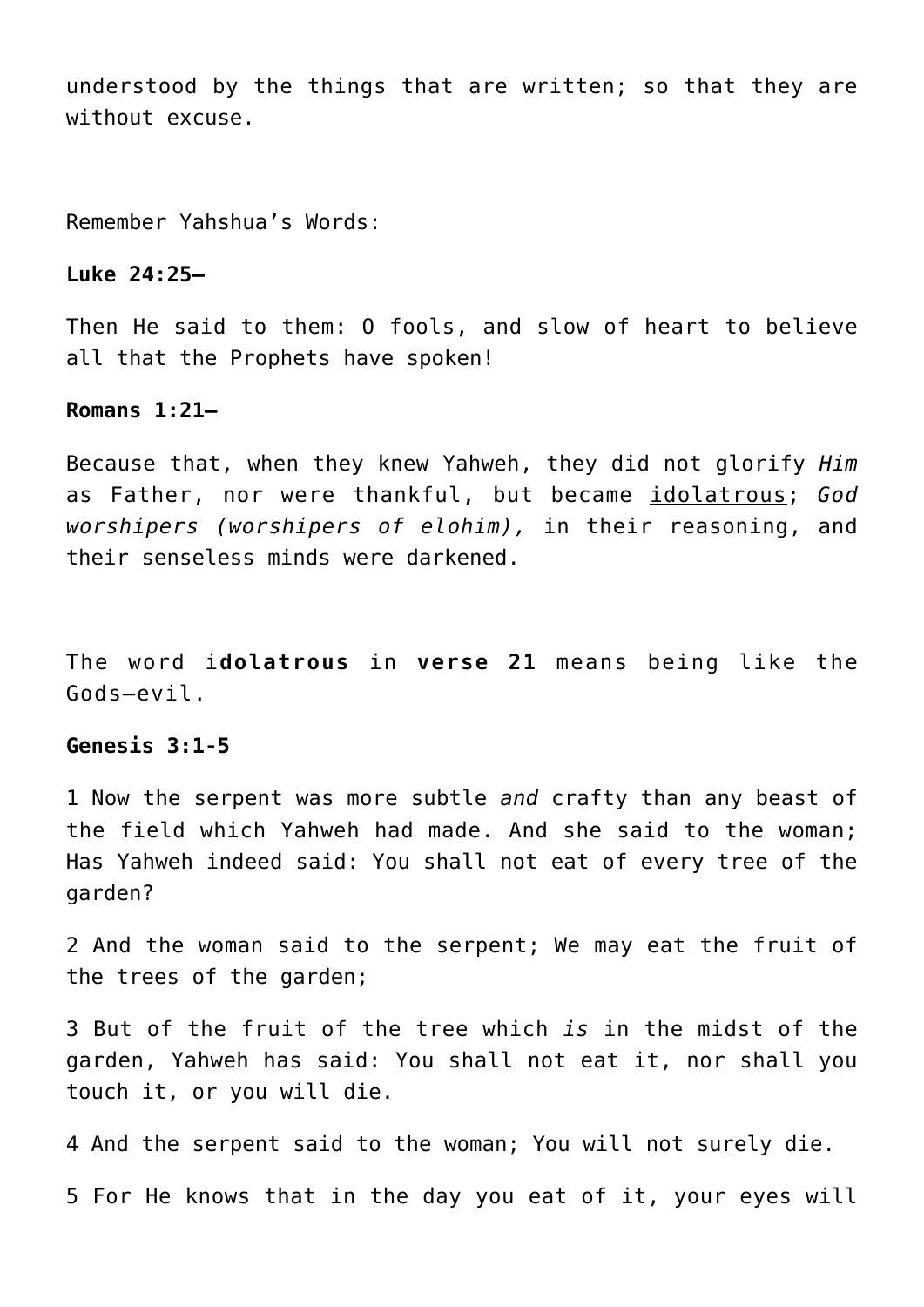be opened, and you will be as Gods (elohim), knowing Righteousness and evil.

# **Evil Like The Gods**

This is still speaking of those four religions that destroyed the temple and moved to Rome with the roving army they owned. They were given the Laws of Yahweh as shown in **Acts 7:35, 38-39, 42-43, 45, 50-53**.

## **Romans 1:22**

Professing themselves to be wise, they became fools; *simpletons,*

They became fools. Now they are proving to heaven and earth that Yahweh was RSight in all that He inspired His Prophets to write. Remember Yahshua's Words.

# **Luke 24:25**

Then He said to them: 0 fools, and slow of heart to believe all that the Prophets have spoken!

#### **Romans 1:23**

And exchanged the glory of the uncorruptible Father for images, made to resemble corruptible man, and birds, fourfooted beasts, and creeping things.

Like Cain and like the Gods, they turned to practicing evil.

## **Yahdah 1:11**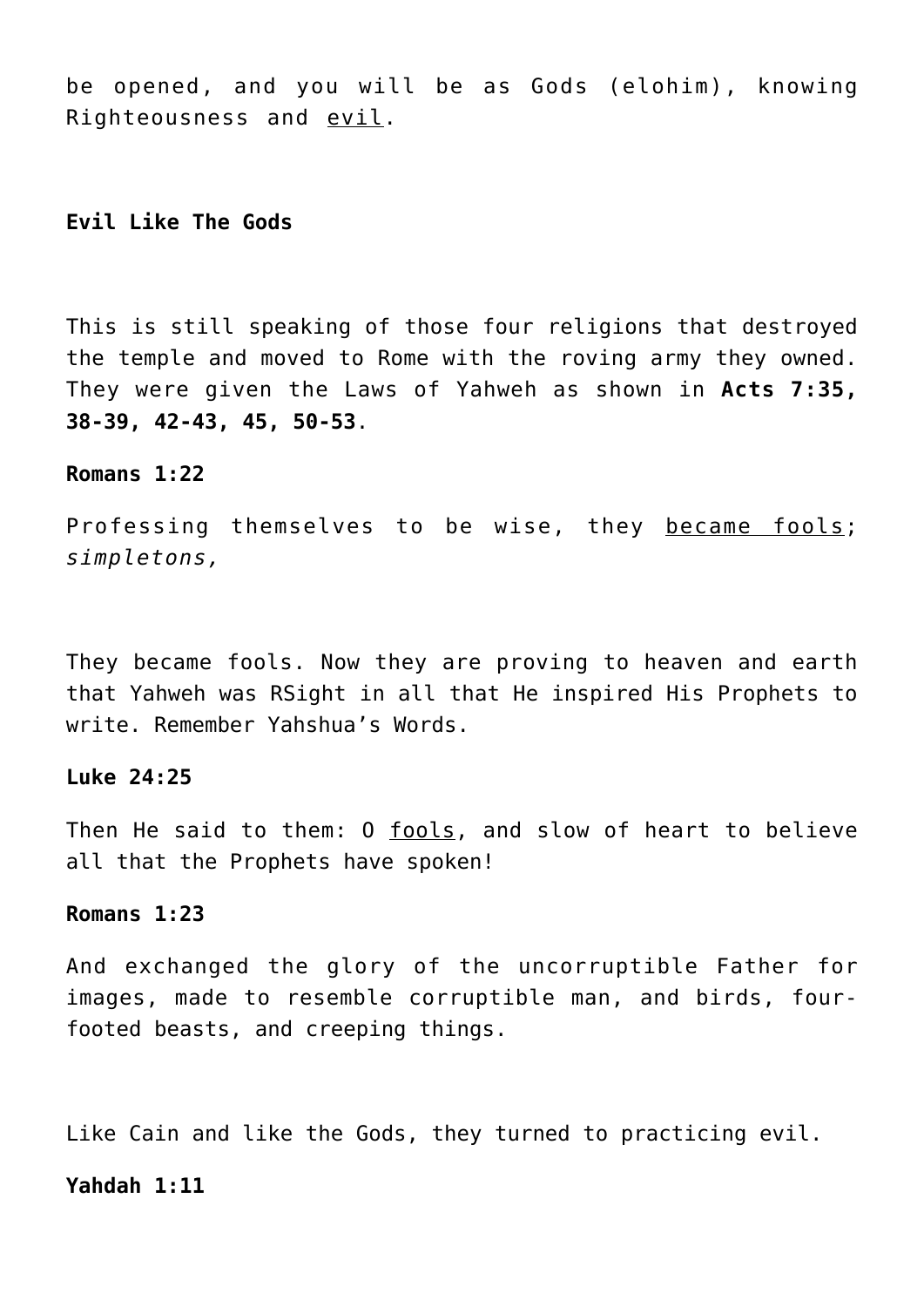Woe to them! For they have gone in the way of Cain, have run greedily in the error of Balaam for reward, and have perished in the rebellion of Korah!

#### **I Yahchanan 3:4, 7-8, 10-15**

4 Whoever commits sin, transgresses also the Laws; for sin is the transgression of the Laws.

7 Little children, let no man deceive you; he who practices Righteousness is Righteous, just as He is Righteous.

8 He who commits sin is of the devil, for the devil has sinned from the beginning. For this purpose the Son of Yahweh was manifested; that He might destroy the works of the devil.

10 In this the Children of Yahweh and the children of the devil are manifest. Whoever does not practice Righteousness is not of Yahweh, and he does not love his neighbor!

11 For this is the Message that you heard from the beginning, that we should love one another.

12 Not as Cain, *who* was of that wicked one, and murdered his brother. And why did he murder his brother? Because his works were evil, and his brother's *were* Righteous.

13 Do not marvel, my brothers, if the world hates you.

14 We know that we have passed from death to life, because we love the brothers. He who does not love *his* neighbor abides in death.

15 Whoever hates his neighbor is a murderer; and you know that no murderer has eternal life abiding in him.

Not as Cain, that wicked, sinful one. Surely you can see that all the world is going the way of the evil Gods instead of practicing Righteousness like Yahweh tells us to do.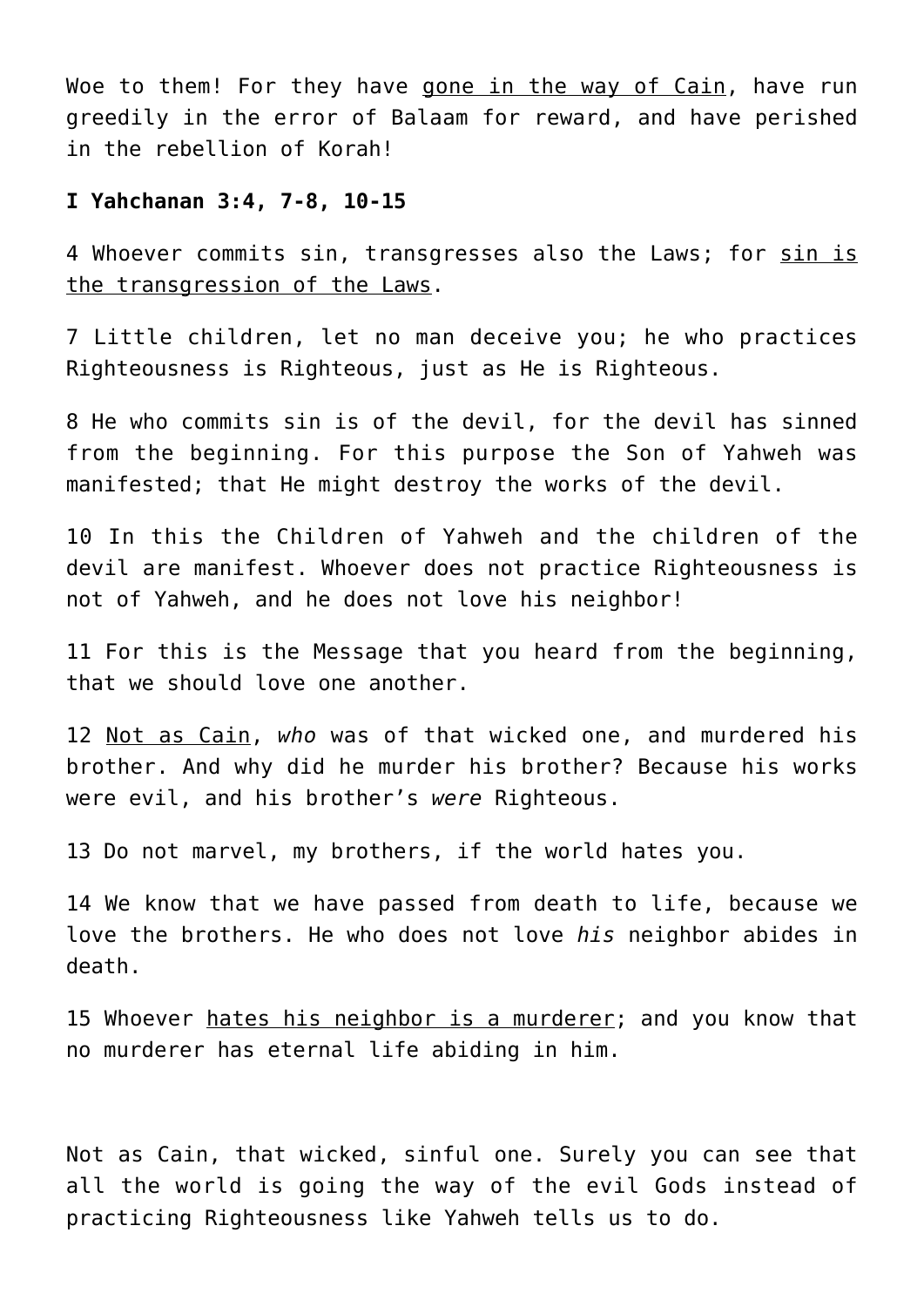# **Mattithyah 6:33—**

But seek you first the Kingdom of Yahweh and His Righteousness, and all these things will be added to you.

## **Mattithyah 5:48—**

Therefore, become perfect, just as your Father Who is in heaven is Perfect.

Back to those in Rome.

# **Romans 1:23-24**

23 And exchanged the glory of the incorruptible Father for images, made to resemble corruptible man, and birds, fourfooted beasts, and creeping things.

24 Therefore, Yahweh also gave them up to uncleanness through the lusts of their own minds, to dishonor their own bodies between themselves:

They rebelled in their iniquities and cut themselves off from Yahweh; although, they were warned by Yahweh's Prophets.

# **Isayah 59:1-2**

1 Behold, Yahweh's Hand is not shortened, that it cannot save; nor His Ear heavy, that it cannot hear.

2 But your *own* iniquities have separated you from your Father; and your *own* sins have *caused Him* to hide *His* face from you, so He will not listen.

No, not in Israyl or in Rome.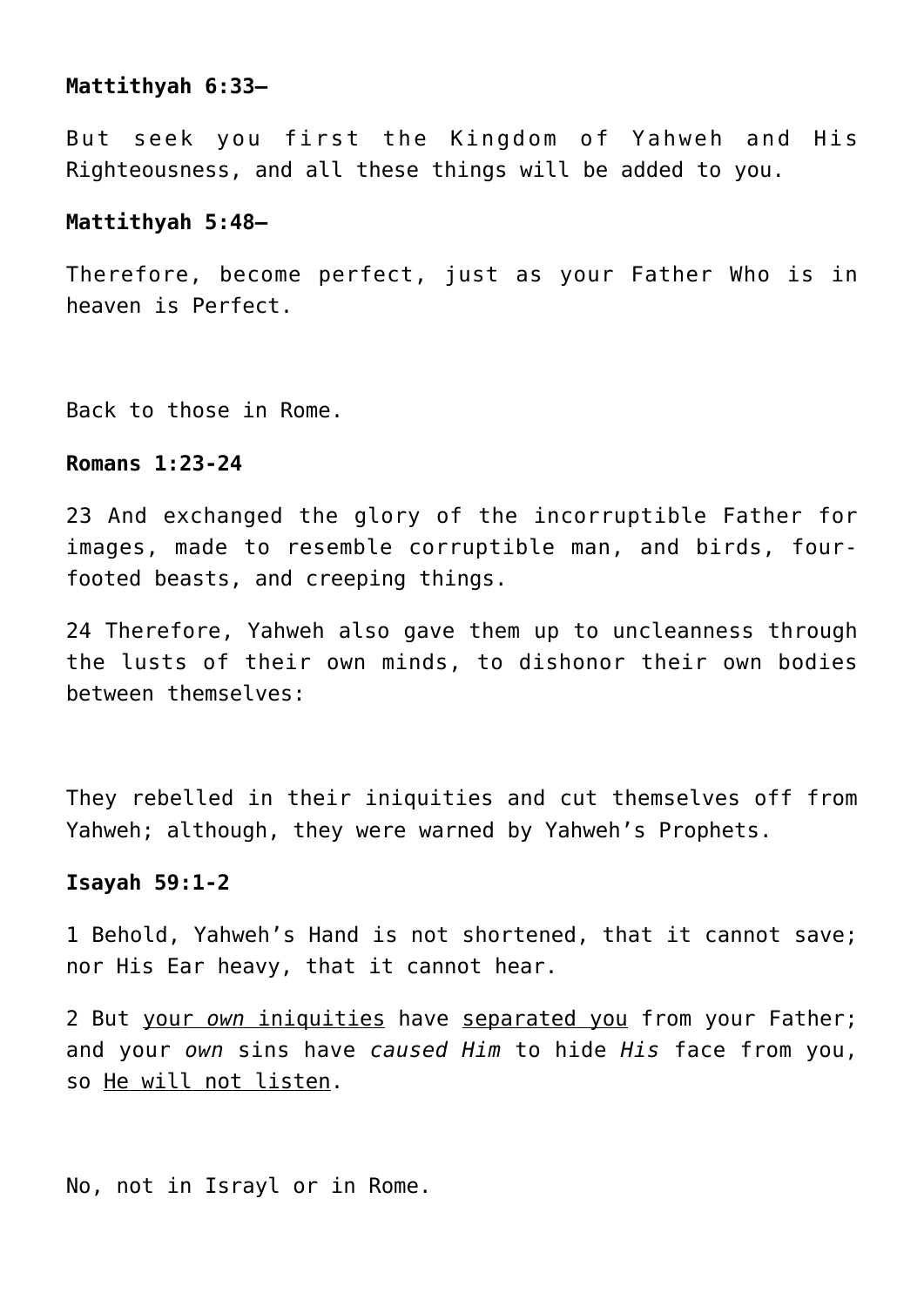# **Isayah 59:3**

For your hands are defiled with blood, and your fingers with iniquity; *sin.* Your lips have spoken lies, your tongue has muttered perverseness. (No, not in Israyl or in Rome.)

Do you not see all of this in follywood (Hollywood) today? And in all nations? When will you awaken and listen to Yahweh Who has the Power to save you?

#### **Isayah 59:4, 7-15—**

4 No one calls for justice, nor does *any* plead for truth. They trust in vanity; *confusion,* and speak lies; *scriptural untruths.* They conceive mischief; *trouble,* and give birth to evil; *sin.*

7 Their feet run to evil, and they make haste to shed innocent blood; their thoughts *are* thoughts of iniquity; wasting and destruction *are* in their paths.

8 They do not know the way of peace, and *there is* no judgment in their goings: they have made themselves crooked paths; whoever walks on them will not know peace.

9 Therefore justice is far from us, nor does righteousness overtake us. We wait for light, but *only* see obscurity; for brightness, *but* we walk in darkness.

10 We grope for the wall like the blind, and we grope as if *we had* no eyes; we stumble at noonday as in the night; *we are* in desolate places as the dead.

11 We groan like bears, all of us; we moan mournfully like doves; we look for justice, but there is none (only rape and murder from the swine-eating priests)—for Salvation, but it is far from us.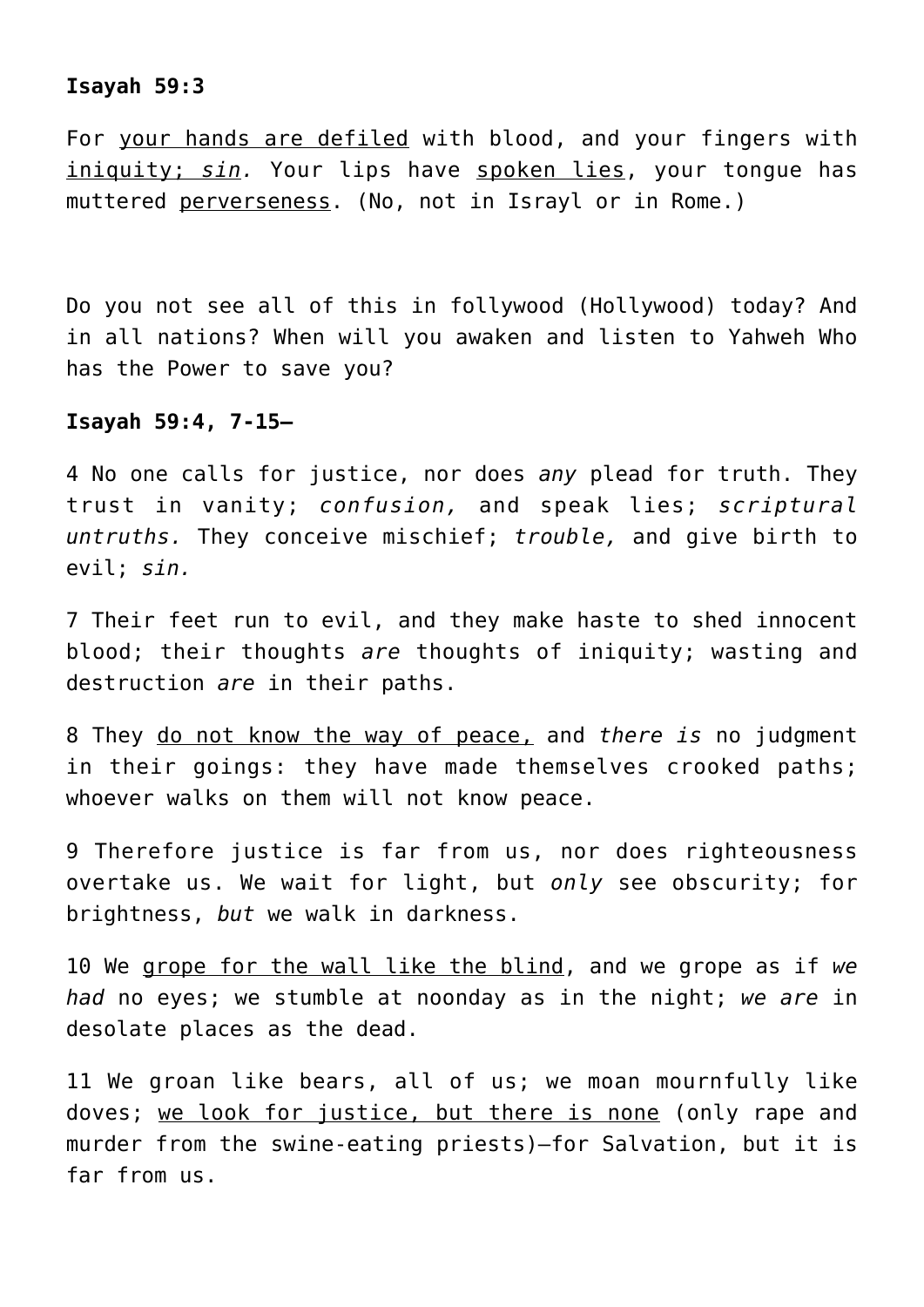12 For our transgressions are multiplied before You, and our sins testify against us (sickness, diseases and wars); for our transgressions *are* with us, and *as for* our iniquities, we know them—

13 In transgressing and lying against Yahweh, and turning away from following our Father, speaking oppression and rebellion, conceiving and uttering from the mind words of falsehood:

14 So judgment is driven backwards, and justice stands afar off, for truth is fallen in the street, and equity cannot enter.

15 Yes, Truth; *the Laws,* is suppressed; and he *who* departs from evil; *upholds the Laws,* is accounted as mad; *makes himself a prey!* Yahweh saw *this,* and it displeased Him that *there was* no justice*.*

**Verse 8** shows they do not know the Way to Peace. In **verse 9**, we see they (the Roman Catholic Church) will not follow Righteousness, which is the only way to Peace. Their minds are confused because they follow the priests of Satan who eat swine's flesh (**Isayah 65:4** and **Isayah 66:17**). They have no Salvation (**verse 11**). Their sin, the breaking of Yahweh's Laws, testifies against them; yet, they increase their iniquity (**verse 12**). Notice what has resulted because their confusion and iniquity have increased.

# **Prophecy**

## **Mattithyah 24:12**

And because *iniquity will abound*, the love of the many will grow cold.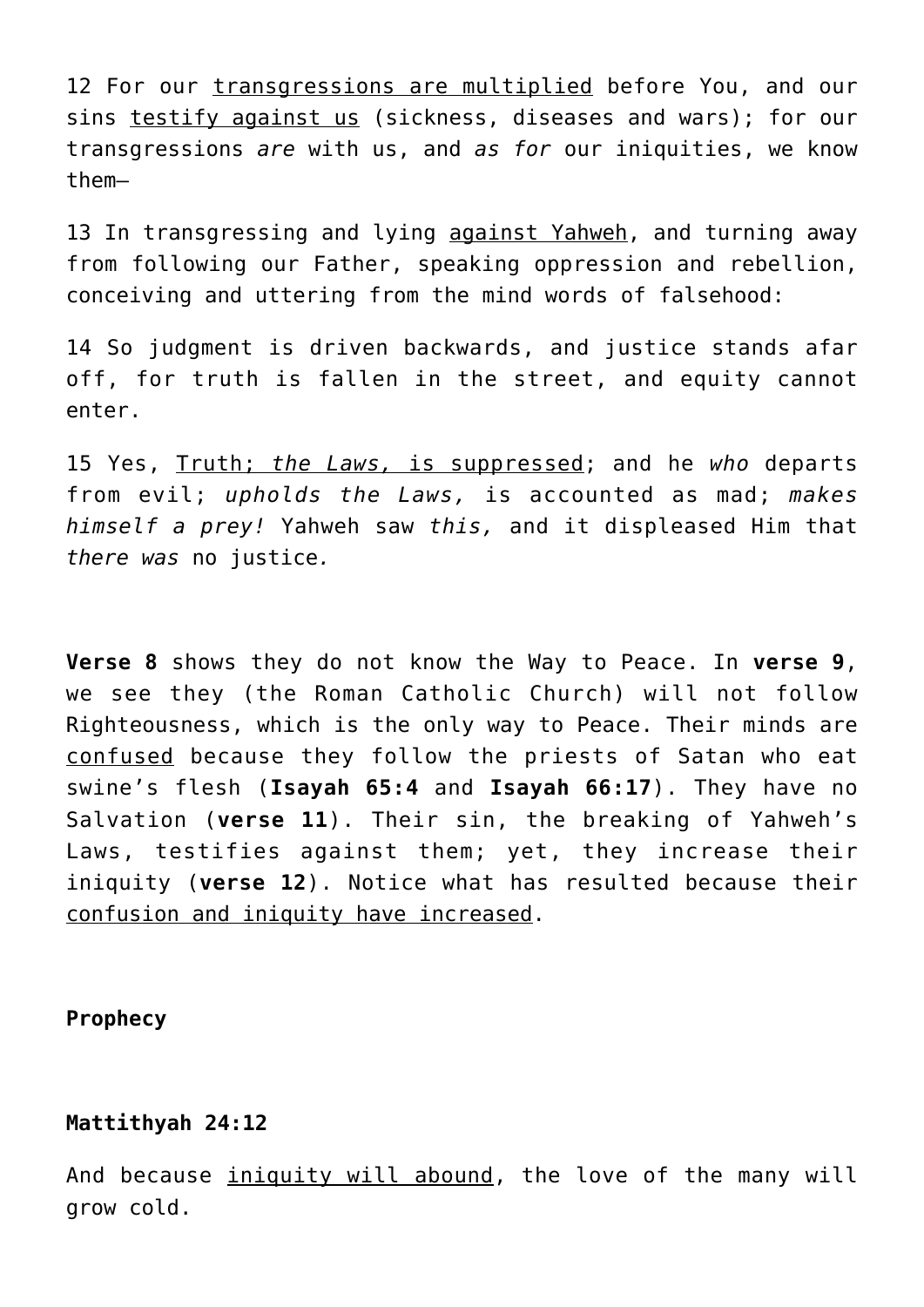Because of iniquity there is no True Love in the world, as the Savior, Yahshua, foretells. So why will they not repent and turn to the way of Love? The priesthood the world is following belongs to Satan.

#### **I Yahchanan 3:4, 7-8, 10**

4 Whoever commits sin, transgresses also the Laws; for sin is the transgression of the Laws.

7 Little children, let no man deceive you; he who practices Righteousness is Righteous, just as He is Righteous.

8 He who commits sin is of the devil, for the devil has sinned from the beginning. For this purpose the Son of Yahweh was manifested; that He might destroy the works of the devil.

10 In this the Children of Yahweh and the children of the devil are manifest. Whoever does not practice Righteousness is not of Yahweh, and he does not love his neighbor!

Answer:

## **Yahchanan 8:38-39, 44**

38 I speak what I have seen proceeding from My Father, and you do what you have seen proceeding from your father.

39 They answered, and said to Him; Abraham is our father! Yahshua said to them: If you were Abraham's children, you would be doing the works of Abraham.

44 You are of your teacher *who is* Satan *the devil*, (I Yahchanan 3:7-8) and whatever she who is your teacher desires, you will do. She was a murderer from the beginning, and remained not in the Truth, because there is no Truth in her. Therefore, *when* you speak your falsehoods, you speak her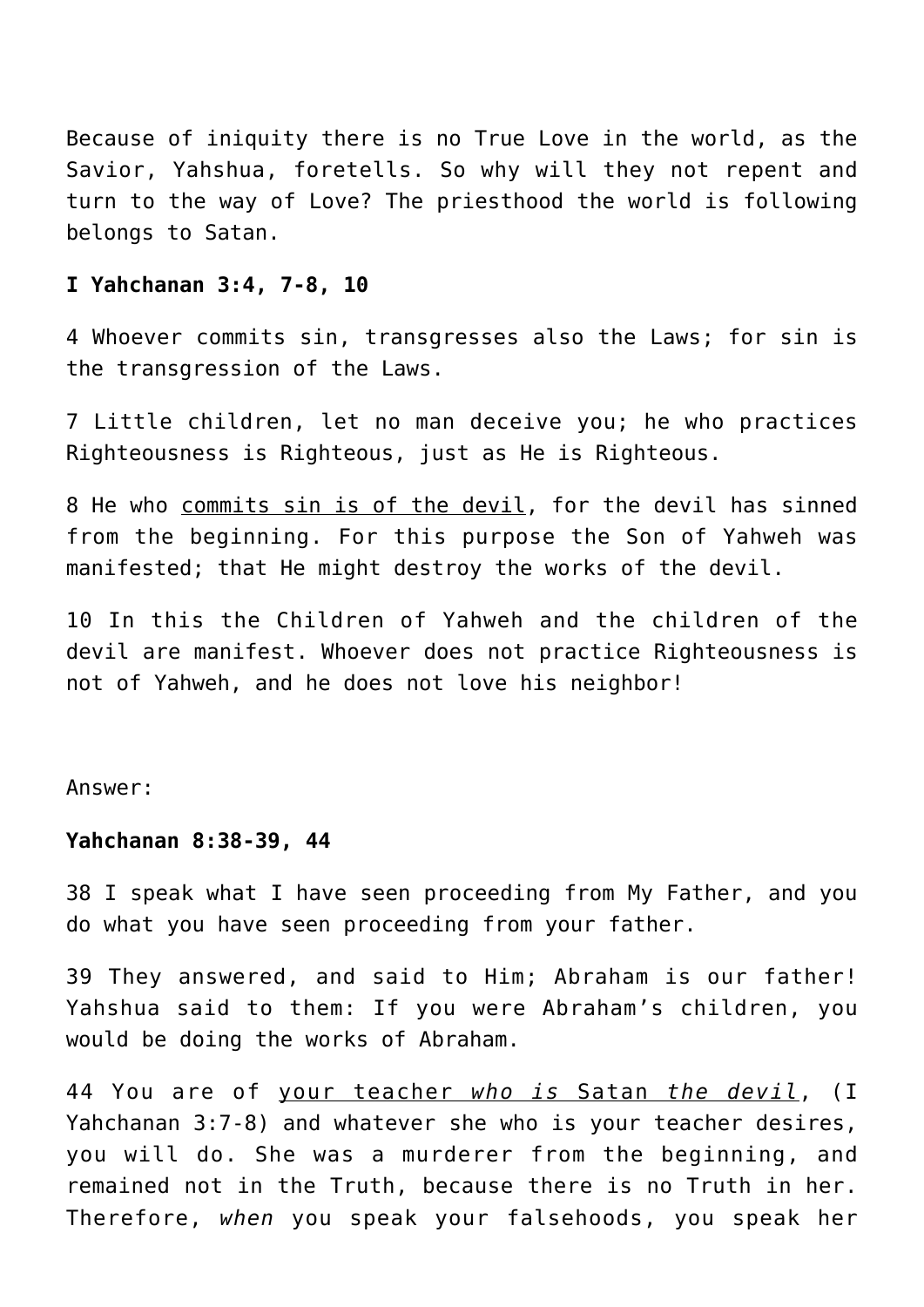words, because she is a liar, and the teacher of *all* lies!

#### **Romans 6:16**

Do you not know that to whom you yield yourselves as servants to obey, his servants you are whom you obey—whether of sin, *which leads* to death, or *of* obedience, *which leads* to Righteousness?

The Roman Catholic Church chose to follow the Gods in doing evil. They love pleasure more than Righteousness.

#### **II Timayah 3:2-4***—(Prophecy for this generation)*

2 For men will be lovers of themselves, covetous, boasters, proud, blasphemers, disobedient to parents, unthankful, unholy,

3 Without natural affection, trucebreakers*, unforgiving,* false accusers, without self-control, brutal, despisers of those who are righteous,

4 Traitors; *betrayers,* headstrong, arrogant, lovers of pleasure more than lovers of Yahweh,

Yahweh has given the warning that what they have chose, will bring curses.

#### **Deuteronomy 28:15-24, 29**

15 However, if you do not obey Yahweh your Father, and do not carefully follow all His Laws and His statutes, which I command you this day, then all these curses will come upon you, and accompany you:

16 Cursed will you be in the city, and cursed will you be in the country.

17 Cursed will be your basket and your storehouse.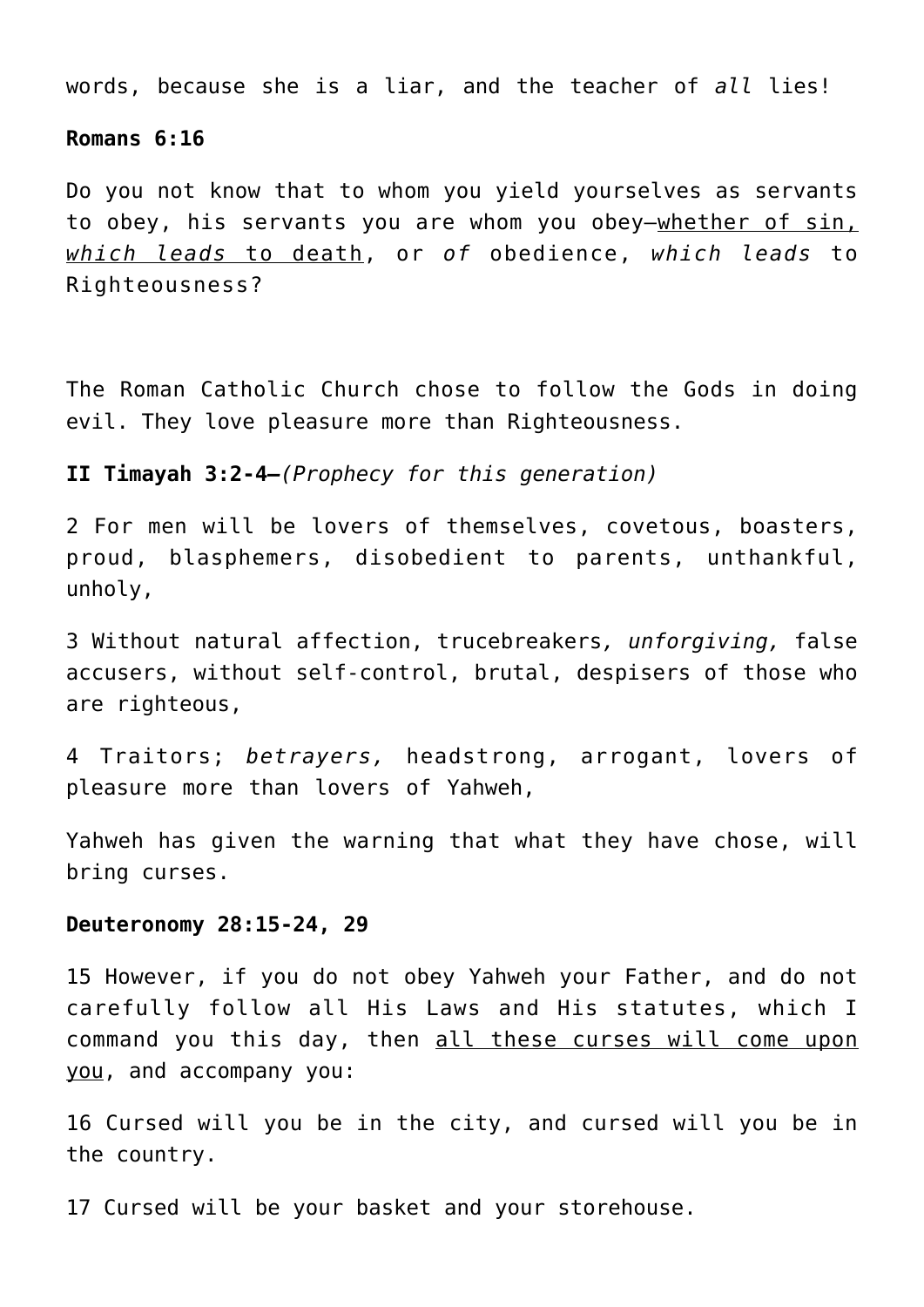18 Cursed will be the fruit of your body, the produce of your land, the calves of your herds, and the lambs of your flocks.

19 Cursed will you be when you come in, and cursed will you be when you go out.

20 Because of the wickedness you have done in forsaking Me, it will come to pass that you will have given yourselves over to curses, confusion, and rebuke, in everything you put your hand to do, until you are destroyed and come to sudden ruin.

21 It will come to pass that you will cause the plagues to cling to you, until you are destroyed from the land you are entering to possess.

22 It will come to pass that you will *cause yourselves* to be struck with consumption, with a fever, with an inflammation, with scorching heat, with the sword, with blasting, and with mildew; they will stay with you, until you perish.

23 And the heaven that is over your heads shall be brass, and the earth under you shall be iron.

24 It will come to pass that you will cause the rain of your land to *become* powder and dust: from heaven it shall come down upon you, until you are destroyed.

29 And you shall grope at noonday; *reduced to blind helplessness,* just as a blind man gropes in darkness. You will not be successful in any of your ways; you will only be oppressed and robbed continually, with no one to rescue you.

Notice:

# **Isayah 65:2, 4, 7**

2 I have spread out My hands all the day to a rebellious people, who walk in a way *which is* not right, after their own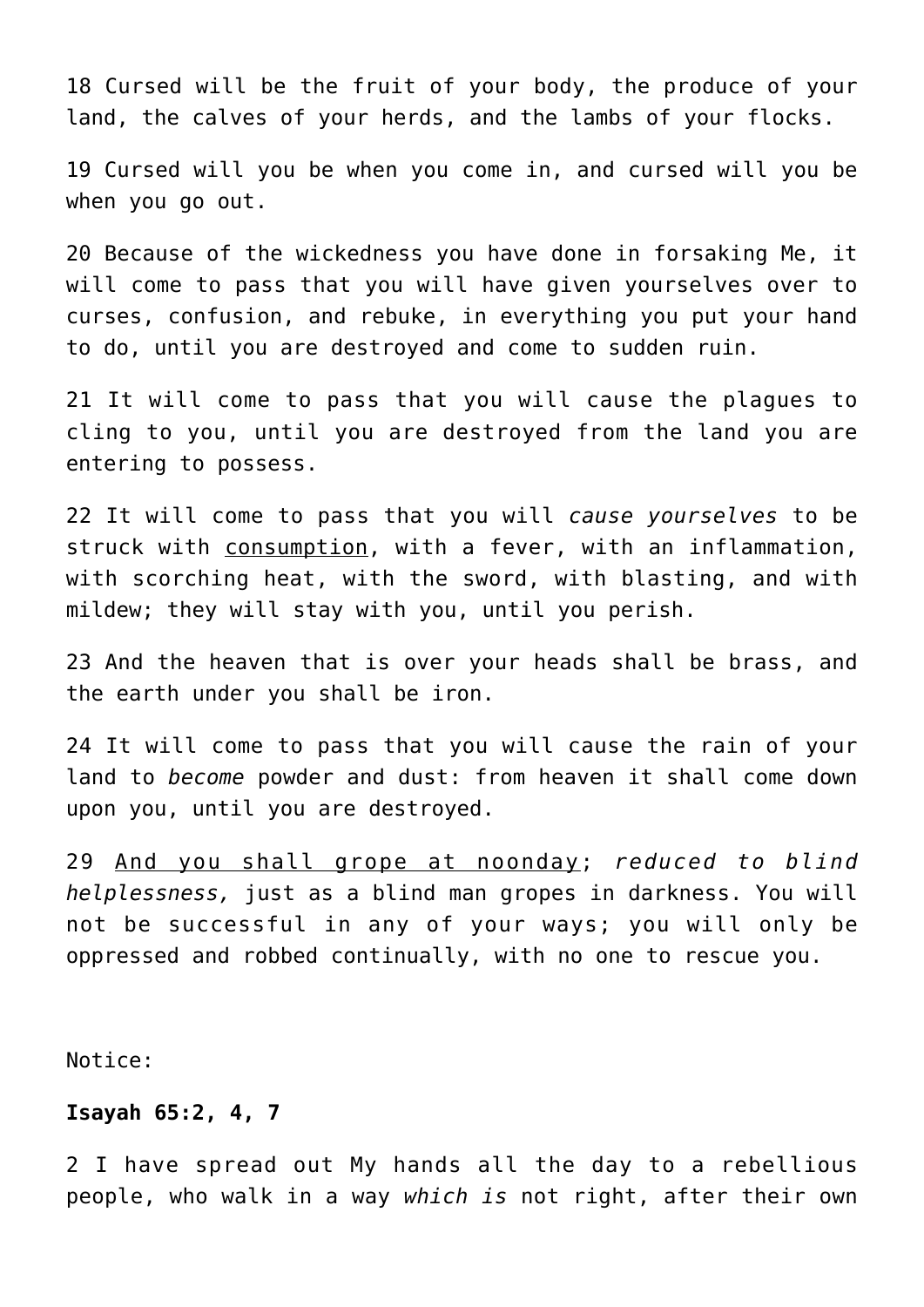thoughts; *devices;*

4 Who assemble and spend the night keeping memorials for the dead, who eat swine's flesh, and the broth of abominable things is *in* their vessels,

7 Your iniquities and the iniquities of your fathers together, says Yahweh: who have burned incense upon the mountains, and blasphemed Me upon the hills. Therefore I will measure their former work into their bosom.

Yahweh has warned them for thousands of years. He even sent His first begotten Son, Yahshua, to warn them, and they murdered the Just One. They even murdered the Prophets who warned them of their evil. They chose the way of Satan, and now in this generation loveless bodies are too confused to see what they are doing to themselves and others. Children used as prostitutes is just one of the many sins, that result in misery, practiced all over the world. There is not one Law of Righteousness that is not being broken by mankind today due to the leadership in unrighteousness by the fourth beast.

# **All Nations — Prophecy Being Fulfilled**

# **Yeremyah 23:11, 14-15, 26-27—**

11 For both prophet and priest are profane! Yes, even in My *own* House I have found their wickedness! says Yahweh.

14 I have also seen in the prophets of Yerusalem a horrible thing—they commit adultery and walk in lies; *they turn from Yahweh and follow after the Gods (elohim)!* They also strengthen the hands of evildoers, so that no one turns back from his wickedness. All of them are like Sodom to Me, and her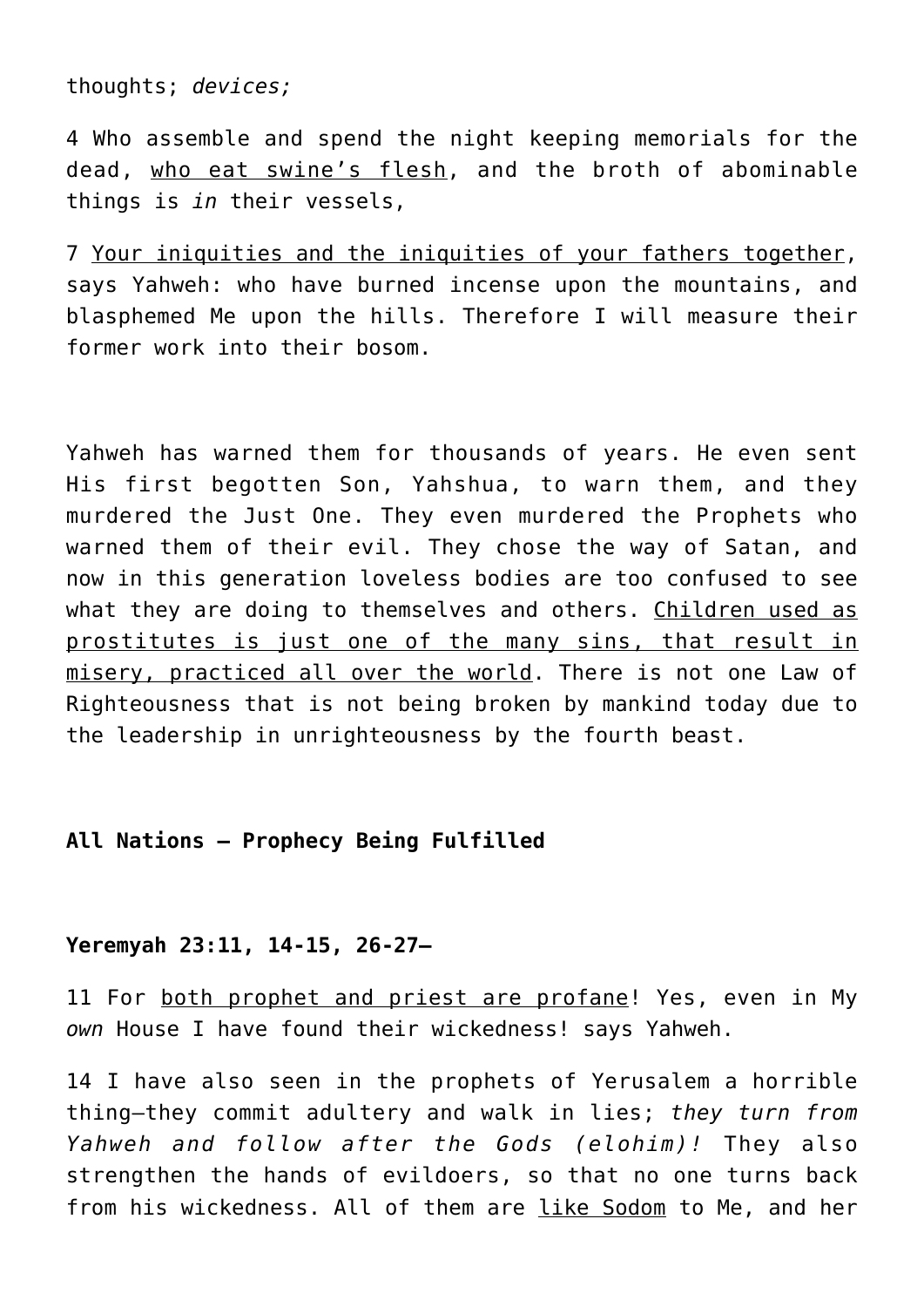inhabitants are like Gomorrah.

15 Therefore, this is what Yahweh our Father says concerning these prophets; Behold, they will be fed with wormwood, and they will be made to drink the water of gall; for from the prophets of Yerusalem profaneness has gone out into all the world.

26 How long will *this* be in the heart of the prophets who prophesy lies? Yes, *they are* prophets of the deceit of their own minds;

27 Who devise; *plan and scheme,* to cause My People to forget My Name through their dreams, which they tell every man to his neighbor, just as their fathers have forgotten My Name for Baal; *lord.*

Did you notice, it is they who spread profaneness to all nations, even sodomy? If not, read it again. They are the same ones who removed Yahweh's Name from the Inspired Writings of the Prophets and Apostles.

## **Revelation 18:3-5, 8**

3 For all nations have drunk of the wine of the wrath of her fornication, and the kings of the earth have committed fornication with her, and the merchants of the earth have grown rich through the abundance of her delicacies.

4 And I heard another voice from heaven, saying: Come out of her, My People, so that you do not partake in her sins, and so that you do not receive of her plagues,

5 For her sins have reached unto heaven, and Yahweh has remembered her iniquities!

8 Therefore, her plagues will come in one day-death, and mourning, and famine; and she will be utterly burned with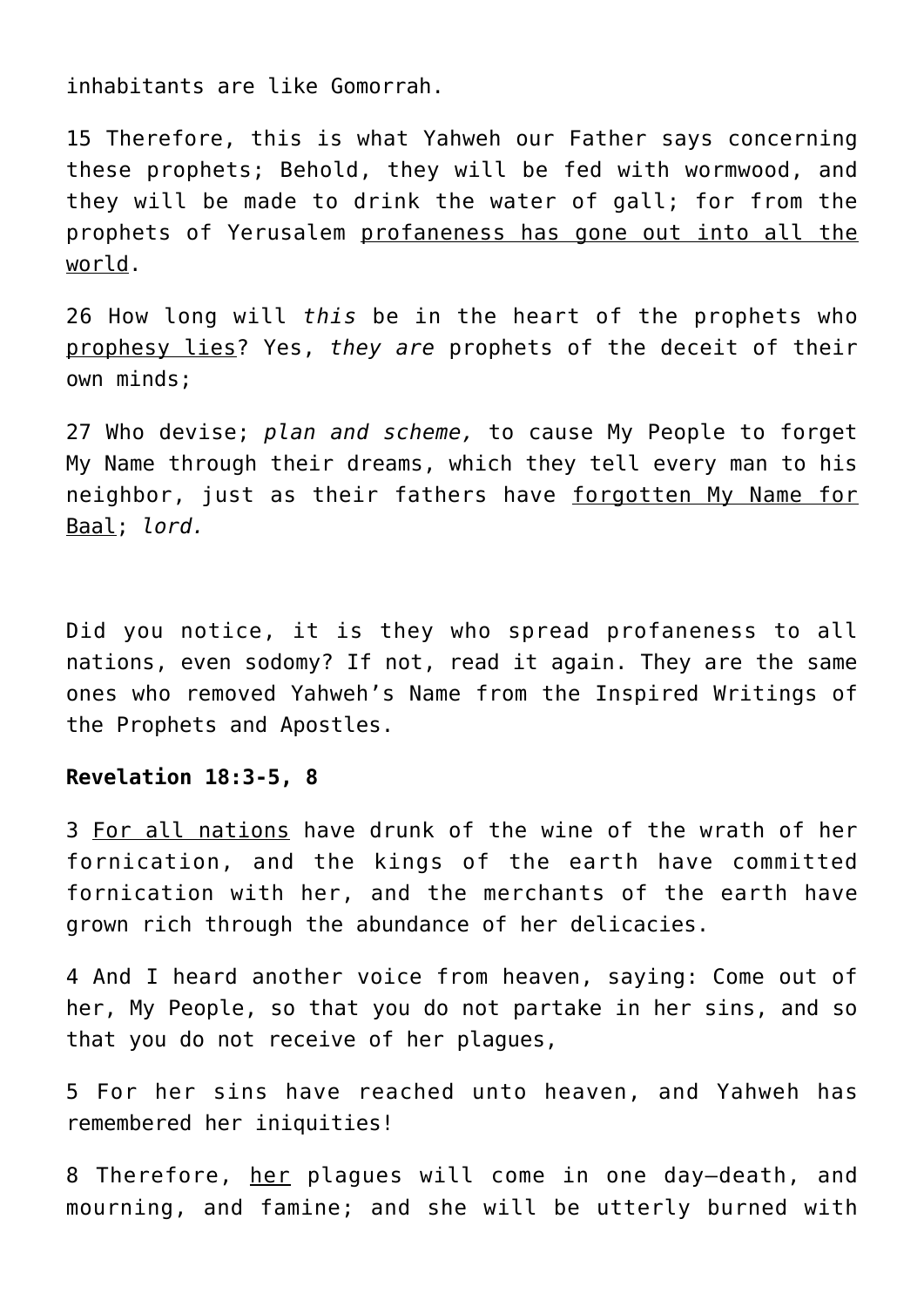fire; for strong *is* Father Yahweh Who judges her.

**Verse 8**, her?

## **Revelation 17:18**

And the woman whom you saw, is that great city which reigns over the kings of the earth.

**Verse 1**, city?

# **Revelation 17:1-5, 7, 9, 15**

1 And there came one of the seven malakim who had the seven bowls, and talked with me, saying to me: Come, I will show you the sentence of the great whore that sits upon many waters,

2 With whom the kings of the earth have committed fornication; *practiced idolatry: God worship (the worship of elohim),* and the inhabitants of the earth have been made drunk with the wine of her fornication.

3 So he carried me away in the Spirit into the *midst of* God worshipers (worshipers of elohim); and I saw a woman sitting on a scarlet colored beast, full of names of blasphemy, having seven heads and ten horns.

4 And the woman was arrayed in purple and scarlet color, and decked with gold, and precious stones, and pearls, having a golden cup in her hand full of abominations and filthiness of her fornication.

5 And upon her head *was* a name written: Mystery Babylon the great, the mother of the harlots and of the abominations of the earth.

7 And the malak said to me: Why are you astonished? I will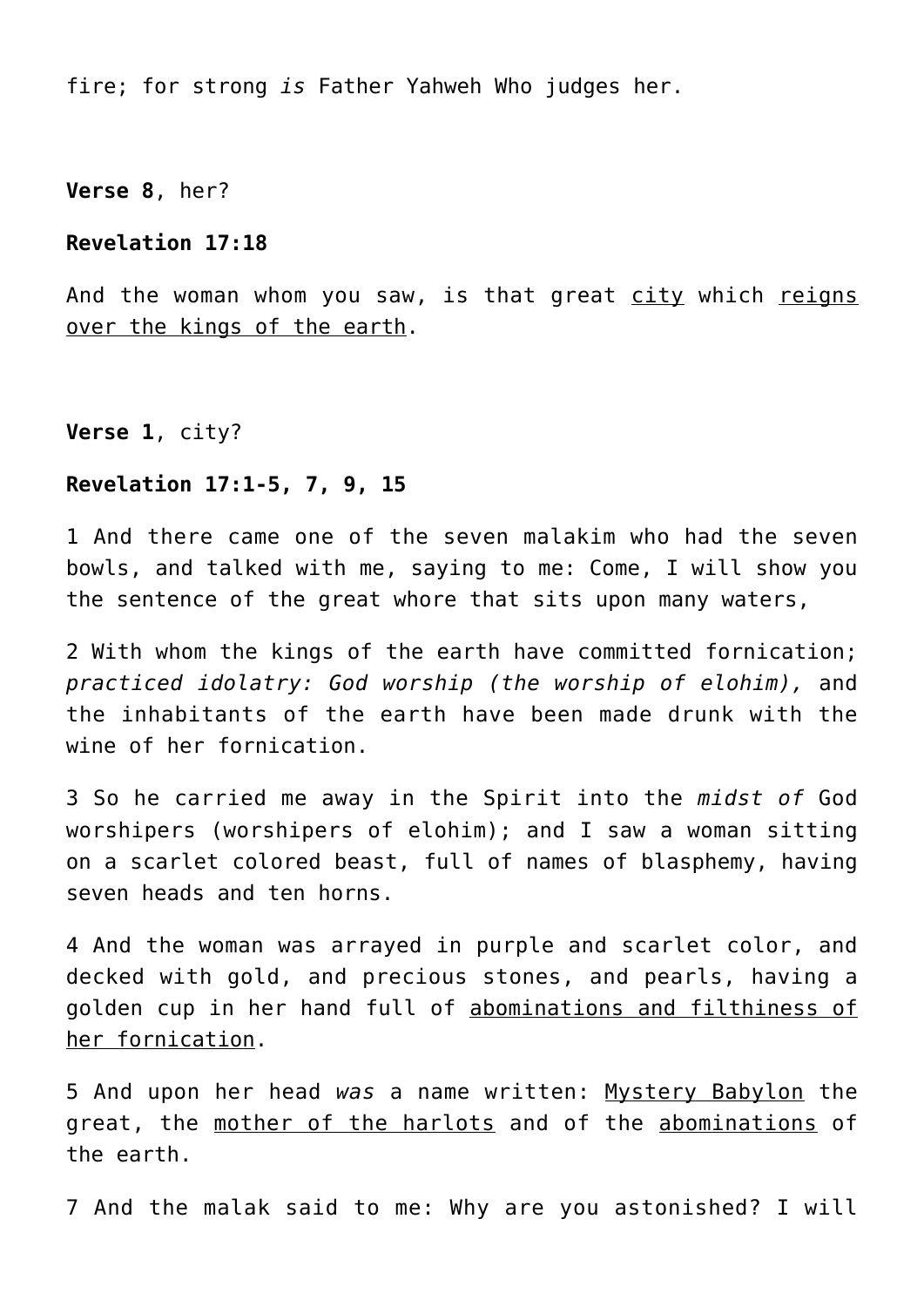tell you the mystery of the woman, and of the beast that carries her, which has the seven heads and ten horns.

9 And here is the mind which has wisdom: The seven heads are seven mountains on which the woman sits.

15 And he said to me: The waters which you saw, where the whore sits, are peoples, and multitudes, and nations, and languages.

**Verse 9** shows that city sits on seven hills. The *Basic Everyday Encyclopedia,* page 451, gives us the following information concerning these seven mountains (hills).

Rome…Traditionally founded 753 BC…built on 7 hills…

*Compton's Pictured Encyclopedia*, 1948, Volume 12, page 144, tells us about the city of seven hills.

…the "City of Seven Hills." …the Capitoline, Palatine, Aventine, Quirinal, Viminal, Esquiline, and Caelian hills. …the seat of the papacy, the head of the great Roman Catholic Church.

**There Is Yet Hope For Mankind, But In The Last Days**

**Micahyah 4:1-3**

1 But in the Last Days it will come to pass *that* the mountain; *promotion,* of The House of Yahweh will be established in the chief of the nations. It will be raised above all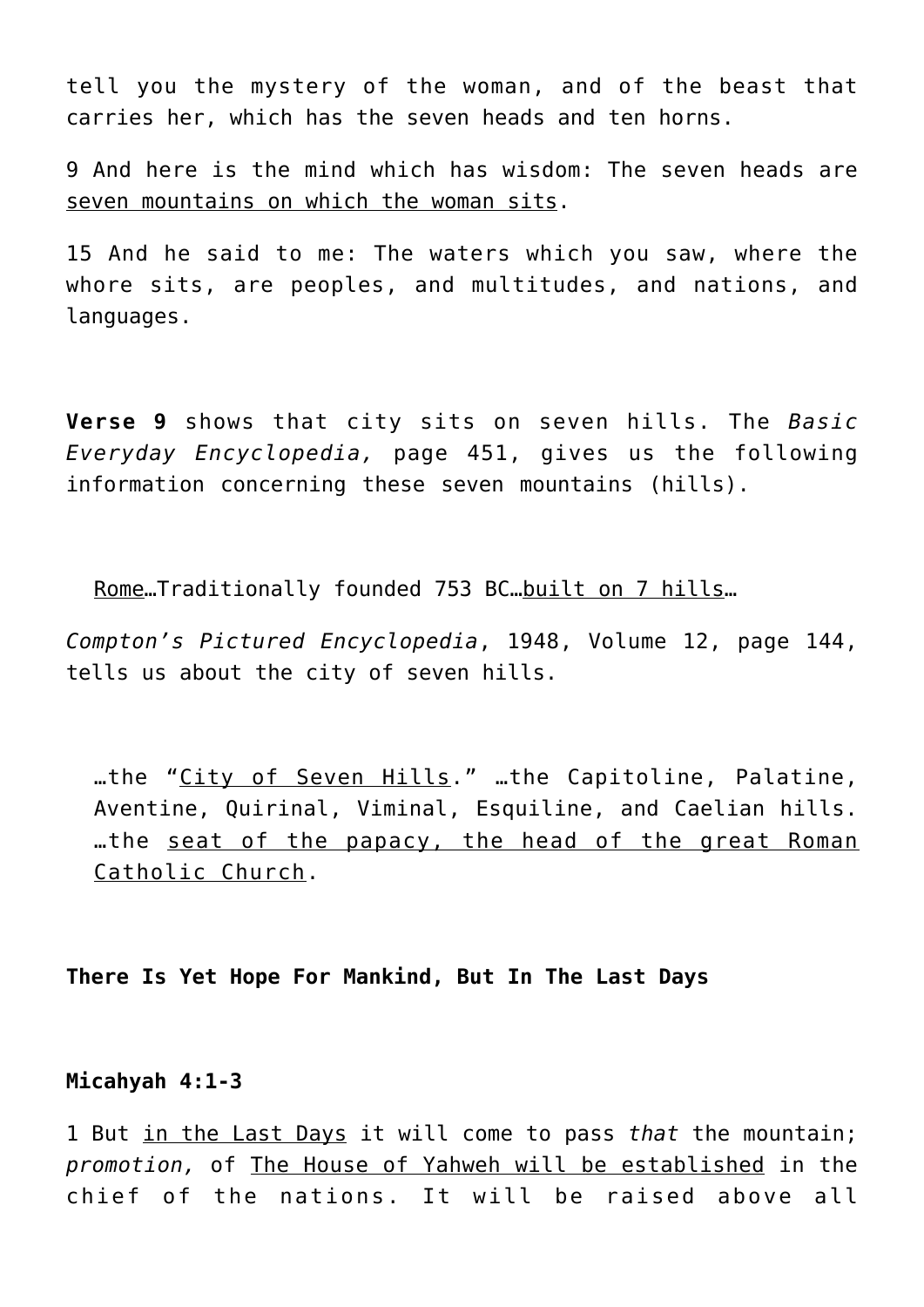congregations; and all peoples will *eventually* flow to it.

2 And many people will go and say; Come, and let us go up to the mountain; *uplifting,* of Yahweh, and to the House of the Father of Yaaqob, and He will teach us of His Ways, and we will walk in His Paths. Because the Laws will depart from Zion, and the Word of Yahweh from Yerusalem.

3 And He will judge between many people, and rebuke strong nations afar off; and they will beat their swords into plowshares, and their spears into pruninghooks. Nation will not lift up sword against nation, nor will they learn war anymore.

It's here now, writing and taking this Message of Yahweh's Kingdom to the End of the world from the end of the earth.

#### **Mattithyah 24:14**

And this joyous Message of the Kingdom of Yahweh shall be preached in all the world *from* The House of Yahweh *at* Abel by the Witness Yisrayl; for Yahweh will be with him. *He will preach this Message* to all nations; and then The End will come.

#### **Zecharyah 6:11-13**

11 Take the silver and gold and make crowns, and set *them* upon the head of Yahshua son of Yahzadak, the High Priest.

12 Speak to him, and say; This is what Yahweh our Father says: Behold, the Man Whose Name is the BRANCH! For He will branch out from His place, and He will build The House of Yahweh!

13 Yes, He will build The House of Yahweh. He will bear glory, and will sit and rule on His throne. He will be a Priest upon His throne; and the counsel of peace will be between them both.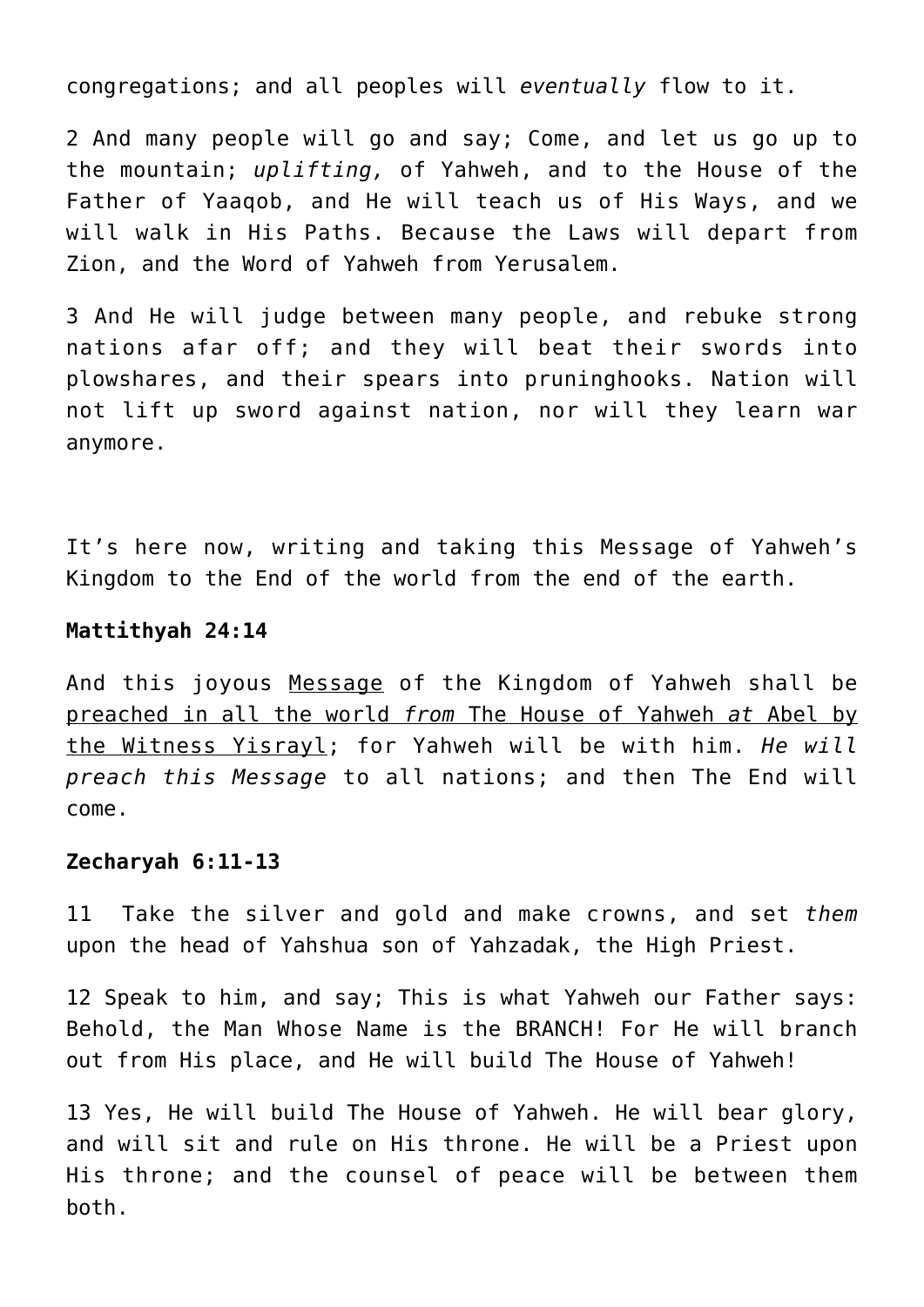#### **Hebrews 10:16, 19-21**

16 This is the covenant that I will renew with them after those days, says Yahweh: I will put My Laws into their hearts, and in their minds I will write them;

19 Therefore, brothers, having boldness to enter the Most Holy Place by the blood of Yahshua,

20 By a new and living way which He has consecrated for us, through the veil, that is to say, His flesh,

21 And *having* a High Priest over The House of Yahweh:

Remember:

#### **Micahyah 4:1-3—**

1 But in the Last Days it will come to pass *that* the mountain; *promotion,* of The House of Yahweh will be established in the chief of the nations. It will be raised above all congregations; and all peoples will *eventually* flow to it.

2 And many people will go and say; Come, and let us go up to the mountain; *uplifting,* of Yahweh, and to the House of the Father of Yaaqob, and He will teach us of His Ways, and we will walk in His Paths. Because the Laws will depart from Zion, and the Word of Yahweh from Yerusalem.

3 And He will judge between many people, and rebuke strong nations afar off; and they will beat their swords into plowshares, and their spears into pruninghooks. Nation will not lift up sword against nation, nor will they learn war anymore.

We are here to help. Write, call or email us. Get your